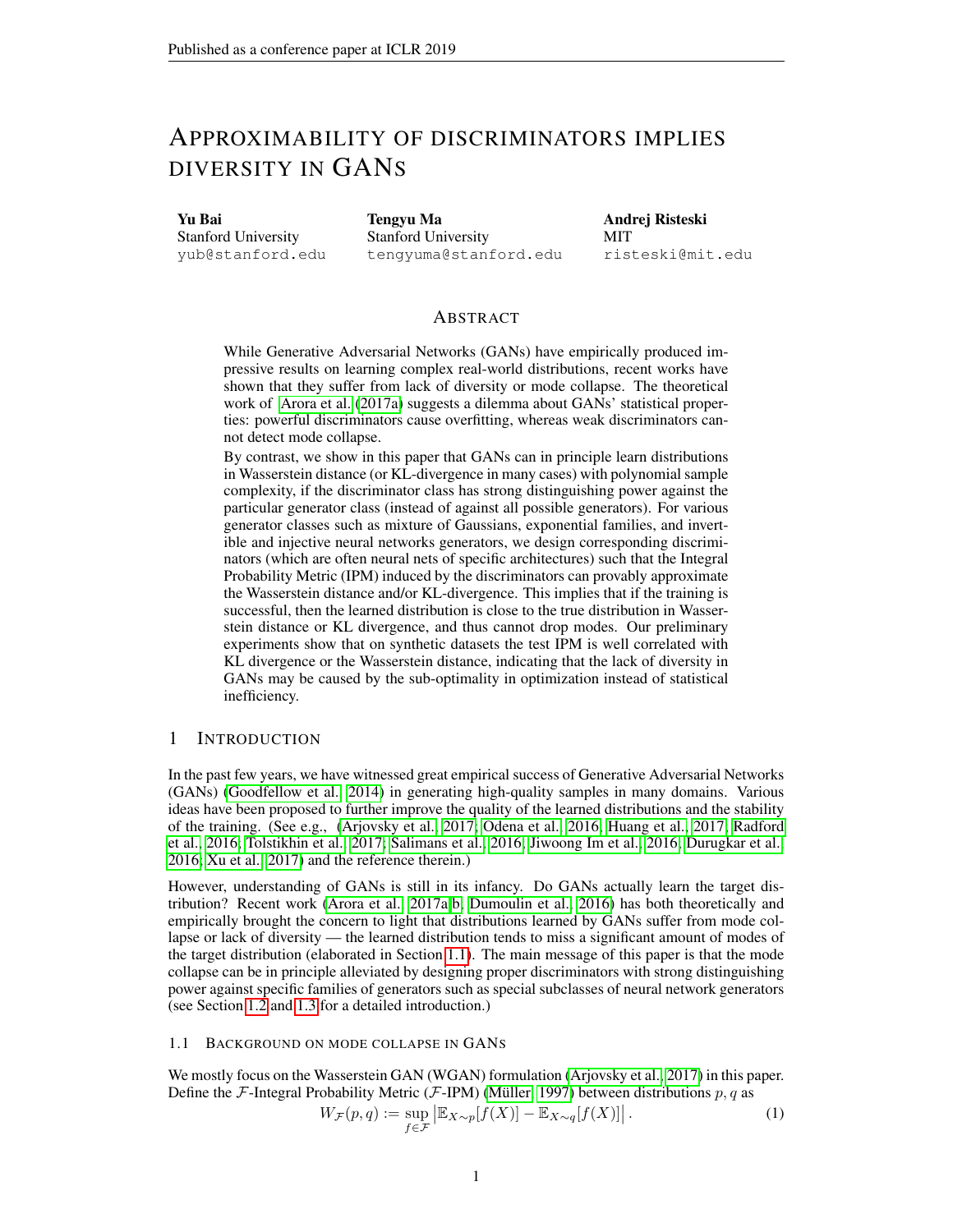Given samples from distribution p, WGAN sets up a family of generators  $\mathcal{G}$ , a family of discriminators  $F$ , and aims to learn the data distribution p by solving

<span id="page-1-1"></span>
$$
\min_{q \in \mathcal{G}} \ W_{\mathcal{F}}(\hat{p}^n, \hat{q}^m) \tag{2}
$$

where  $\hat{p}^n$  denotes "the empirical version of the distribution  $p$ ", meaning the uniform distribution over a set of *n* i.i.d samples from *p* (and similarly  $\hat{q}^m$ .)

When  $\mathcal{F} = \{\text{all 1-Lipschitz functions}\}\$ , IPM reduces to the Wasserstein-1 distance  $W_1$ . In practice, parametric families of functions  $F$  such as multi-layer neural networks are used for approximating Lipschitz functions, so that we can empirically optimize this objective eq. [\(2\)](#page-1-1) via gradient-based algorithms as long as distributions in the family  $G$  have parameterized samplers. (See Section [2](#page-3-0) for more details.)

One of the main theoretical and empirical concerns with GANs is the issue of "mode-collapse"[\(Arora et al., 2017a;](#page-10-0) [Salimans et al., 2016\)](#page-11-3) — the learned distribution q tends to generate high-quality but low-diversity examples. Mathematically, the problem apparently arises from the fact that IPM is weaker than  $W_1$ , and the mode-dropped distribution can fool the former [\(Arora](#page-10-0) [et al., 2017a\)](#page-10-0): for a typical distribution p, there exists a distribution q such that simultaneously the followings happen:

<span id="page-1-2"></span>
$$
W_{\mathcal{F}}(p,q) \lesssim \varepsilon \text{ and } W_1(p,q) \gtrsim 1.
$$
 (3)

where  $\leq, \geq$  hide constant factors. In fact, setting  $q = \hat{p}^N$  with  $N = R(\mathcal{F})/\varepsilon^2$ , where  $R(\mathcal{F})$  is a complexity measure of  $\mathcal F$  (such as Rademacher complexity), q satisfies eq. [\(3\)](#page-1-2) but is clearly a mode-dropped version of  $p$  when  $p$  has an exponential number of modes.

Reasoning that the problem is with the strength of the discriminator, a natural solution is to increase it to larger families such as all 1-Lipschitz functions. However, Arora et al. [\(Arora et al., 2017a\)](#page-10-0) points out that Wasserstein-1 distance doesn't have good generalization properties: the empirical Wasserstein distance used in the optimization is very far from the population distance. Even for a spherical Gaussian distribution  $p = N(0, \frac{1}{d}I_{d \times d})$  (or many other typical distributions), when the distribution q is exactly equal to p, letting  $\tilde{q}^m$  and  $\hat{p}^n$  be two empirical versions of q and p with  $m, n = \text{poly}(d)$ , we have with high probability,

$$
W_1(\hat{p}^n, \hat{q}^m) \gtrsim 1 \quad \text{even though} \quad W_1(p, q) = 0. \tag{4}
$$

Therefore even when learning succeeds  $(p = q)$ , it cannot be gleaned from the empirical version of  $W_1$ .

The observations above pose a dilemma in establishing the theories of GANs: powerful discriminators cause overfitting, whereas weak discriminators result in diversity issues because IPM doesn't approximate the Wasserstein distance The lack of diversity has also been observed empirically by [\(Sri](#page-11-5)[vastava et al., 2017;](#page-11-5) [Di & Yu, 2017;](#page-10-8) [Borji, 2018;](#page-10-9) [Arora et al., 2017b\)](#page-10-5).

#### <span id="page-1-0"></span>1.2 AN APPROACH TO DIVERSITY: DISCRIMINATOR FAMILIES WITH RESTRICTED APPROXIMABILITY

This paper proposes a resolution to the conundrum by designing a discriminator class  $\mathcal F$  that is particularly strong against a specific generator class  $\mathcal G$ . We say that a discriminator class  $\mathcal F$  (and its IPM  $W_{\mathcal{F}}$ ) has *restricted approximability* w.r.t. a generator class G and the data distribution p, if  $\mathcal F$ can distinguish p and any  $q \in \mathcal{G}$  approximately as well as all 1-Lipschitz functions can do:

<span id="page-1-3"></span> $W_{\mathcal{F}}$  has restricted approximability w.r.t.  $\mathcal G$  and  $p$ 

$$
\triangleq \forall q \in \mathcal{G}, \ \gamma_L(W_1(p,q)) \lesssim W_{\mathcal{F}}(p,q) \lesssim \gamma_U(W_1(p,q)), \tag{5}
$$

where  $\gamma_L(\cdot)$  and  $\gamma_U(\cdot)$  are two monotone nonnegative functions with  $\gamma_L(0) = \gamma_U(0) = 0$ . The paper mostly focuses on  $\gamma_L(t) = t^{\alpha}$  with  $1 \leq \alpha \leq 2$  and  $\gamma_U(t) = t$ , although we use the term "restricted approximability" more generally for this type of result (without tying it to a concrete definition of  $\gamma$ ). In other words, we are looking for discriminators F so that F-IPM can approximate the Wasserstein distance  $W_1$  for the data distribution p and any  $q \in \mathcal{G}$ .

Throughout the rest of this paper, we will focus on the realizable case, that is, we assume  $p \in \mathcal{G}$ , in which case we say  $W_F$  *has restricted approximability with respect to*  $\mathcal G$  if eq. [\(5\)](#page-1-3) holds for all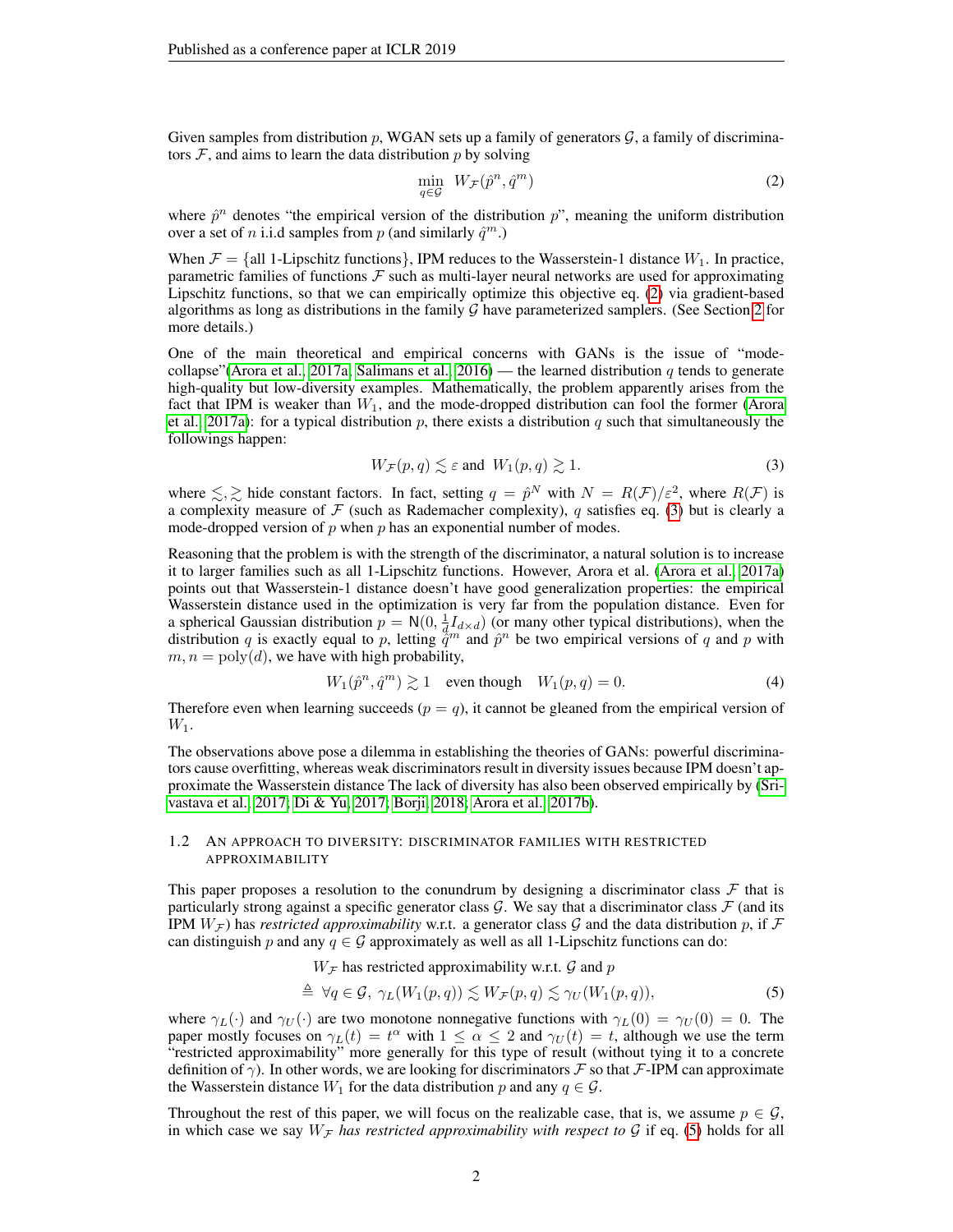$p, q \in \mathcal{G}$ . We note, however, that such a framework allows the non-realizible case  $p \notin \mathcal{G}$  in full generality (for example, results can be established through designing  $\mathcal F$  that satisfies the requirement in Lemma [4.3\)](#page-6-0).

A discriminator class  $\mathcal F$  with restricted approximability resolves the dilemma in the following way.

First, F avoids mode collapse – if the IPM between p and q is small, then by the left hand side of eq. [\(5\)](#page-1-3), p and q are also close in Wasserstein distance and therefore significant mode-dropping cannot happen.  $<sup>1</sup>$  $<sup>1</sup>$  $<sup>1</sup>$ </sup>

Second, we can pass from population-level guarantees to empirical-level guarantees – as shown in [Arora et al.](#page-10-0) [\(2017a\)](#page-10-0), classical capacity bounds such as the Rademacher complexity of  $\mathcal F$  relate  $W_{\mathcal{F}}(p,q)$  to  $W_{\mathcal{F}}(\hat{p}^n,\hat{q}^m)$ . Therefore, as long as the capacity is bounded, we can expand on eq. [\(5\)](#page-1-3) to get a full picture of the statistical properties of Wasserstein GANs:

$$
\forall q \in \mathcal{G}, \ \gamma_L(W_1(p,q)) \lesssim W_{\mathcal{F}}(p,q) \approx W_{\mathcal{F}}(\hat{p}^n, \hat{q}^m) \lesssim \gamma_U(W_1(p,q)).
$$

Here the first inequality addresses the **diversity property** of the distance  $W_{\mathcal{F}}$ , and the second approximation addresses the generalization of the distance, and the third inequality provides the reverse guarantee that if the training fails to find a solution with small IPM, then indeed  $p$  and  $q$  are far away in Wasserstein distance.<sup>[2](#page-2-2)</sup> To the best of our knowledge, this is the first theoretical framework that tackles the statistical theory of GANs with polynomial samples.

The main body of the paper will develop techniques for designing discriminator class  $\mathcal F$  with restricted approximability for several examples of generator classes including simple classes like mixtures of Gaussians, exponential families, and more complicated classes like distributions generated by invertible neural networks. In the next subsection, we will show that properly chosen  $\mathcal F$  provides diversity guarantees such as inequalities eq. [\(5\)](#page-1-3).

#### <span id="page-2-0"></span>1.3 DESIGN OF DISCRIMINATORS WITH RESTRICTED APPROXIMABILITY

We start with relatively simple families of distributions  $\mathcal G$  such as Gaussian distributions and exponential families, where we can directly design  $\mathcal F$  to distinguish pairs of distribution in  $\mathcal G$ . As we show in Section [3,](#page-4-0) for Gaussians it suffices to use one-layer neural networks with ReLU activations as discriminators, and for exponential families to use linear combinations of the sufficient statistics.

In Section [4,](#page-5-0) we study the family of distributions generated by invertible neural networks. We show that a special type of neural network discriminators with one additional layer than the gener-ator has restricted approximability<sup>[3](#page-2-3)</sup>. We show this discriminator class guarantees that  $W_1(p,q)^2 \lesssim$  $W_{\mathcal{F}}(p,q) \lesssim W_1(p,q)$  where here we hide polynomial dependencies on relevant parameters (Theorem [4.2\)](#page-6-1). We remark that such networks can also produce an exponentially large number of modes due to the non-linearities, and our results imply that if  $W_{\mathcal{F}}(p,q)$  is small, then most of these exponential modes will show up in the learned distribution  $q$ .

One limitation of the invertibility assumption is that it only produces distributions supported on the entire space. The distribution of natural images is often believed to reside approximately on a low-dimensional manifold. When the distribution  $p$  have a Lebesgue measure-zero support, the KLdivergence (or the reverse KL-divergence) is infinity unless the support of the estimated distribution coincides with the support of  $p<sup>4</sup>$  $p<sup>4</sup>$  $p<sup>4</sup>$  Therefore, while our proof makes crucial use of the KL-divergence in the invertible case, the KL-divergence is fundamentally not the proper measurement of the statistical distance for the cases where both  $p$  and  $q$  have low-dimensional supports.

The crux of the technical part of the paper is to establish the approximation of Waserstein distance by IPMs for generators with low-dimensional supports. We will show that a variant of an IPM can still be sandwiched by Wasserstein distance as in form of eq. [\(5\)](#page-1-3) without relating to KL-divergence (Theorem [4.5\)](#page-7-0). This demonstrates the advantage of GANs over MLE approach on learning distributions

<span id="page-2-1"></span><sup>&</sup>lt;sup>1</sup>Informally, if most of the modes of p are  $\varepsilon$ -far away from each other, then as long as  $W_1(p,q) \ll \varepsilon$ , q has to contain most of the modes of p.

<span id="page-2-3"></span><span id="page-2-2"></span><sup>&</sup>lt;sup>2</sup>We also note that the third inequality can hold for all  $p, q$  as long as  $\mathcal F$  is a subset of Lipschitz functions.

<sup>&</sup>lt;sup>3</sup>This is consistent with the empirical finding that generators and discriminators with similar depths are often near-optimal choices of architectures.

<span id="page-2-4"></span><sup>&</sup>lt;sup>4</sup>The formal mathematical statement is that  $D_{kl}(p||q)$  is infinity unless p is absolutely continuous with respect to q.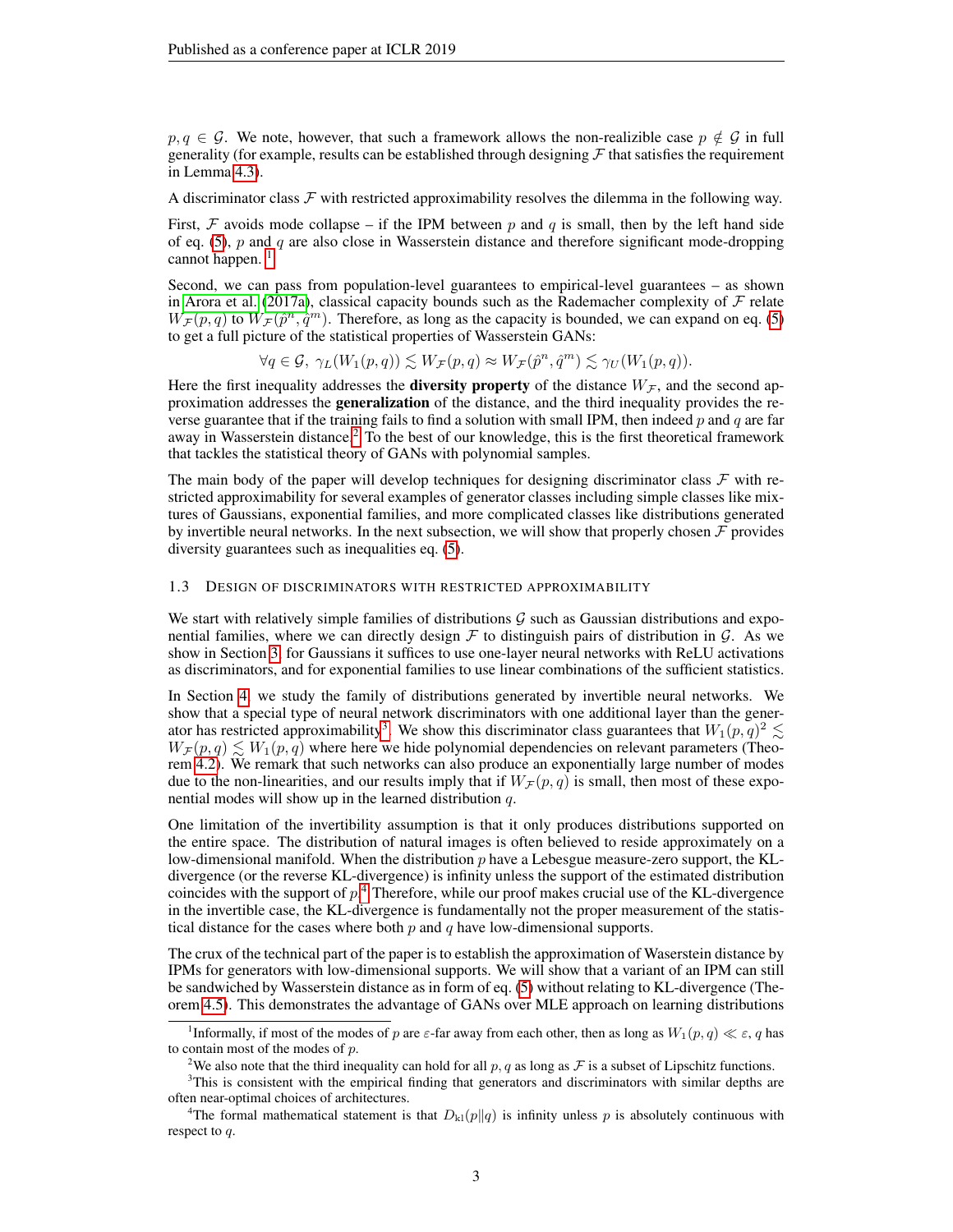with low-dimensional supports. As the main proof technique, we develop tools for approximating the log-density of a smoothed neural network generator.

We demonstrate in synthetic and controlled experiments that the IPM correlates with the Wasserstein distance for low-dimensional distributions with measure-zero support and correlates with KLdivergence for the invertible generator family (where computation of KL is feasible) (Section [5](#page-8-0) and Appendix [G.](#page-34-0)) The theory suggests the possibility that when the KL-divergence or Wasserstein distance is not measurable in more complicated settings, the test IPM could serve as a candidate alternative for measuring the diversity and quality of the learned distribution. We also remark that on real datasets, often the optimizer is tuned to carefully balance the learning of generators and discriminators, and therefore the reported training loss is often not the test IPM (which requires optimizing the discriminator until optimality.) Anecdotally, the distributions learned by GANs can often be distinguished by a well-trained discriminator from the data distribution, which suggests that the IPM is not well-optimized (See [Lopez-Paz & Oquab](#page-10-10) [\(2016\)](#page-10-10) for analysis of for the original GANs formulation.) We conjecture that the lack of diversity in real experiments may be caused by sub-optimality of the optimization, rather than statistical inefficiency.

# 1.4 RELATED WORK

Various empirical proxy tests for diversity, memorization, and generalization have been developed, such as interpolation between images [\(Radford et al., 2016\)](#page-11-1), semantic combination of images via arithmetic in latent space [\(Bojanowski et al., 2017\)](#page-10-11), classification tests [\(Santurkar et al., 2017\)](#page-11-6), etc. These results by and large indicate that while "memorization" is not an issue with most GANs, lack of diversity frequently is.

As discussed thoroughly in the introduction, [Arora et al.](#page-10-0) [\(2017a;](#page-10-0)[b\)](#page-10-5) formalized the potential theoretical sources of mode collapse from a weak discriminator, and proposed a "birthday paradox" that convincingly demonstrates this phenomenon is real. Many architectures and algorithms have been proposed to remedy or ameliorate mode collapse [\(Dumoulin et al., 2016;](#page-10-6) [Srivastava et al., 2017;](#page-11-5) [Di](#page-10-8) [& Yu, 2017;](#page-10-8) [Borji, 2018;](#page-10-9) [Lin et al., 2017\)](#page-10-12) with varying success. [Feizi et al.](#page-10-13) [\(2017\)](#page-10-13) showed provable guarantees of training GANs with quadratic discriminators when the generators are Gaussians. However, to the best of our knowledge, there are no provable solutions to this problem in more substantial generality.

The inspiring work of Zhang et al. [\(Zhang et al., 2017\)](#page-11-7) shows that the IPM is a proper metric (instead of a pseudo-metric) under a mild regularity condition. Moreover, it provides a KL-divergence bound with finite samples when the densities of the true and estimated distributions exist. Our Section [4.1](#page-5-1) can be seen as an extension of [\(Zhang et al., 2017,](#page-11-7) Proposition 2.9 and Corollary 3.5). The strength in our work is that we develop statistical guarantees in Wasserstein distance for distributions such as injective neural network generators, where the data distribution resides on a low-dimensional manifold and thus does not have proper density.

[Liang](#page-10-14) [\(2017\)](#page-10-14) considers GANs in a non-parametric setup, one of the messages being that the sample complexity for learning GANs improves with the smoothness of the generator family. However, the rate they derive is non-parametric – exponential in the dimension – unless the Fourier spectrum of the target family decays extremely fast, which can potentially be unrealistic in practical instances.

The invertible generator structure was used in Flow-GAN [\(Grover et al., 2018\)](#page-10-15), which observes that GAN training blows up the KL on real dataset. Our theoretical result and experiments show that successful GAN training (in terms of the IPM) does imply learning in KL-divergence when the data distribution can be generated by an invertible neural net. This suggests, along with the message in [\(Grover et al., 2018\)](#page-10-15), that the real data cannot be generated by an invertible neural network. In addition, our theory implies that if the data can be generated by an *injective* neural network (Section [4.2\)](#page-7-1), we can bound the closeness between the learned distribution and the true distribution in Wasserstein distance (even though in this case, the KL divergence is no longer an informative measure for closeness.)

# <span id="page-3-0"></span>2 PRELIMINARIES AND NOTATION

The notion of IPM (recall the definition in eq. [\(1\)](#page-0-1)) includes a number of statistical distances such as TV (total variation) and Wasserstein-1 distance by taking  $\mathcal F$  to be 1-bounded and 1-Lipschitz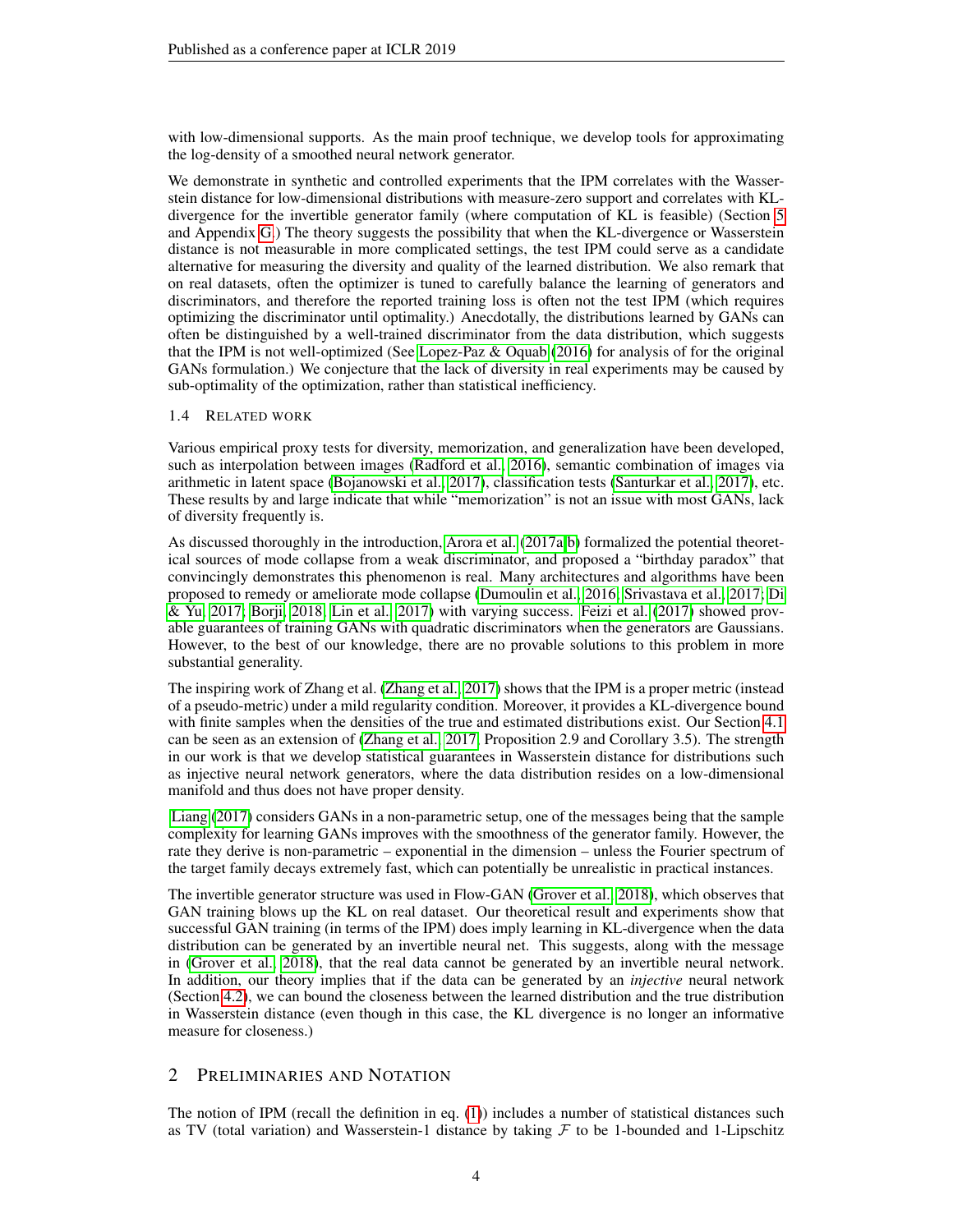functions respectively. When  $F$  is a class of neural networks, we refer to the  $F$ -IPM as the *neural net IPM*. [5](#page-4-1)

There are many distances of interest between distributions that are not IPMs, two of which we will particularly focus on: the KL divergence  $D_{kl}(p||q) = \mathbb{E}_p[\log p(X) - \log q(X)]$  (when the densities exist), and the Wasserstein-2 distance, defined as  $W_2(p,q)^2 = \inf_{\pi \in \Pi} \mathbb{E}_{(X,Y)\sim_{\pi}} [\|X-Y\|^2]$  where Π be the set of couplings of (p, q). We will only consider distributions with finite second moments, so that  $W_1$  and  $W_2$  exist.

For any distribution p, we let  $\hat{p}^n$  be the empirical distribution of n i.i.d. samples from p. The Rademacher complexity of a function class F on a distribution p is  $R_n(\mathcal{F}, p)$  =  $\mathbb{E} \left[ \sup_{f \in \mathcal{F}} \left| \frac{1}{n} \sum_{i=1}^n \varepsilon_i f(X_i) \right| \right]$  where  $X_i \sim p$  i.i.d. and  $\varepsilon_i \sim \{\pm 1\}$  are independent. We define  $R_n(\mathcal{F}, \mathcal{G}) = \sup_{p \in \mathcal{G}} R_n(\mathcal{F}, p)$  to be the largest Rademacher complexity over  $p \in \mathcal{G}$ . The training IPM loss (over the entire dataset) for the Wasserstein GAN, assuming discriminator reaches optimality, is  $\mathbb{E}_{\hat{q}^n}[W_{\mathcal{F}}(\hat{p}^n, \hat{q}^n)]^6$  $\mathbb{E}_{\hat{q}^n}[W_{\mathcal{F}}(\hat{p}^n, \hat{q}^n)]^6$ . Generalization of the IPM is governed by the quantity  $R_n(\mathcal{F}, \mathcal{G})$ , as stated in the following result (see Appendix [A.1](#page-12-0) for the proof):

<span id="page-4-5"></span>**Theorem 2.1** (Generalization, c.f. [\(Arora et al., 2017a\)](#page-10-0)). *For any*  $p \in \mathcal{G}$ *, we have that* 

$$
\forall q \in \mathcal{G}, \ \mathbb{E}_{\hat{p}^n} |W_{\mathcal{F}}(p,q) - \mathbb{E}_{\hat{q}^n} [W_{\mathcal{F}}(\hat{p}^n, \hat{q}^n)]| \leq 4R_n(\mathcal{F}, \mathcal{G}).
$$

**Miscellaneous notation.** We let  $N(\mu, \Sigma)$  denote a (multivariate) Gaussian distribution with mean  $\mu$ and covariance  $\Sigma$ . For quantities  $a, b > 0$   $a \leq b$  denotes that  $a \leq Cb$  for a universal constant  $C > 0$ unless otherwise stated explicitly.

# <span id="page-4-0"></span>3 RESTRICTED APPROXIMABILITY FOR BASIC DISTRIBUTIONS

## 3.1 GAUSSIAN DISTRIBUTIONS

As a warm-up, we design discriminators with restricted approximability for relatively simple parameterized distributions such Gaussian distributions, exponential families, and mixtures of Gaussians. We first prove that one-layer neural networks with ReLU activation are strong enough to distinguish Gaussian distributions with the restricted approximability guarantees.

We consider the set of Gaussian distributions with bounded mean and well-conditioned covariance  $\mathcal{G} = \{ p_\theta = \mathsf{N}(\mu, \Sigma) : ||\mu||_2 \leq D, \sigma_{\min}^2 I_d \leq \Sigma \leq \sigma_{\max}^2 I_d \}.$  Here  $D, \sigma_{\min}$  and  $\sigma_{\max}$  are considered as given hyper-parameters. We will show that the IPM  $W_{\mathcal{F}}$  induced by the following discriminators has restricted approximability w.r.t. G:

<span id="page-4-3"></span>
$$
\mathcal{F} := \left\{ x \mapsto \text{ReLU}(v^\top x + b) : ||v||_2 \le 1, |b| \le D \right\},\tag{6}
$$

<span id="page-4-6"></span>Theorem 3.1. *The set of one-layer neural networks (*F *defined in eq.* [\(6\)](#page-4-3)*) has restricted approximability w.r.t. the Gaussian distributions in* G *in the sense that for any*  $p, q \in \mathcal{G}$ 

$$
\kappa \cdot W_1(p,q) \lesssim W_{\mathcal{F}}(p,q) \leq W_1(p,q).
$$

*with*  $\kappa = \frac{1}{\sqrt{2}}$ d  $\frac{\sigma_{\min}}{\sigma_{\max}}$ . Moreover, F satisfies Rademacher complexity bound  $R_n(\mathcal{F}, \mathcal{G}) \lesssim \frac{D + \sigma_{\max} \sqrt{n}}{\sqrt{n}}$  $\frac{\sigma_{\max} \sqrt{d}}{\sqrt{n}}$ .

Apart from absolute constants, the lower and upper bounds differ by a factor of  $1/$ √ solute constants, the lower and upper bounds differ by a factor of  $1/\sqrt{d}$ .<sup>[7](#page-4-4)</sup> We point out that the  $1/\sqrt{d}$  factor is not improvable unless using functions more sophisticated than Lipschitz functions of one-dimensional projections of x. Indeed,  $W_{\mathcal{F}}(p,q)$  is upper bounded by the maximum Wasserstein distance between one-dimensional projections of  $p, q$ , which is on the order of  $W_1(p,q)/\sqrt{d}$  when p, q have spherical covariances. The proof is deferred to Section [B.1.](#page-12-1)

**Extension to mixture of Gaussians.** Discriminator family  $F$  with restricted approximability can also be designed for mixture of Gaussians. We defer this result and the proof to Appendix [C.](#page-15-0)

<span id="page-4-2"></span><span id="page-4-1"></span> $5$ This was defined as neural net distance in [\(Arora et al., 2017a\)](#page-10-0).

<sup>&</sup>lt;sup>6</sup>In the ideal case we can take the expectation over q, as the generator q is able to generate infinitely many samples.

<span id="page-4-4"></span>As shown in [\(Feizi et al., 2017\)](#page-10-13), the optimal discriminator for Gaussian distributions are quadratic functions.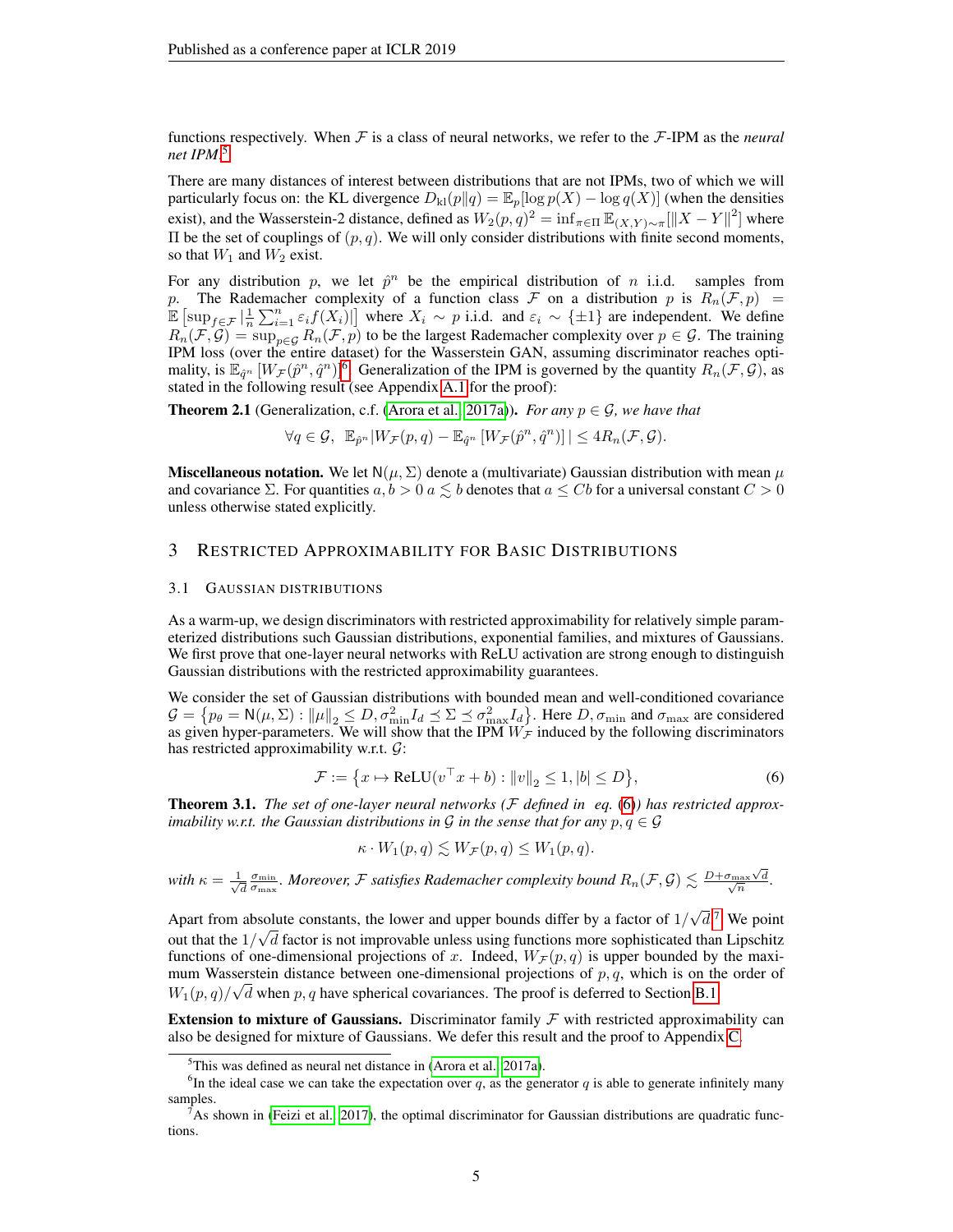#### 3.2 EXPONENTIAL FAMILIES

Now we consider exponential families and show that the linear combinations of the sufficient statistics are a family of discriminators with restricted approximability. Concretely, let  $\mathcal{G} = \{p_\theta : \theta \in$  $\Theta \subset \mathbb{R}^k$  be an exponential family, where  $p_\theta(x) = \frac{1}{Z(\theta)} \exp(\langle \theta, T(x) \rangle)$ ,  $\forall x \in \mathcal{X} \subset \mathbb{R}^d$ : here  $T: \mathbb{R}^d \to \mathbb{R}^k$  is the vector of sufficient statistics, and  $Z(\theta)$  is the partition function. Let the discriminator family be all linear functionals over the features  $\hat{T}(x)$ :  $\mathcal{F} = \{x \to \langle v, T(x) \rangle : ||v||_2 \leq 1\}.$ 

<span id="page-5-7"></span>Theorem 3.2. *Let* G *be the exponential family and* F *be the discriminators defined above. Assume that the log partition function*  $\log Z(\theta)$  *satisfies that*  $\gamma I \preceq \nabla^2 \log Z(\theta) \preceq \beta I$  *. Then we have for any*  $p, q \in \mathcal{G}$ ,

<span id="page-5-3"></span>
$$
\frac{\gamma}{\sqrt{\beta}}\sqrt{D_{\mathrm{kl}}(p\|q)} \le W_{\mathcal{F}}(p,q) \le \frac{\beta}{\sqrt{\gamma}}\sqrt{D_{\mathrm{kl}}(p\|q)}.\tag{7}
$$

*If we further assume* X *has diameter* D *and* T(x) *is* L*-Lipschitz in* X *. Then,*

<span id="page-5-2"></span>
$$
\frac{D\gamma}{\sqrt{\beta}}W_1(p,q) \lesssim W_{\mathcal{F}}(p,q) \le L \cdot W_1(p,q) \tag{8}
$$

*Moreover, F* has Rademacher complexity bound  $R_n(\mathcal{F}, \mathcal{G}) \leq \sqrt{\frac{\sup_{\theta \in \Theta} E_{p_\theta}[\|T(X)\|_2^2]}{n}}$  $\frac{\partial \theta \left[\left\|I\right\| \left(A\right)\right\|_2\right]}{n}$ .

We note that the log partition function  $\log Z(\theta)$  is always convex, and therefore our assumptions only require in addition that the curvature (i.e. the Fisher information matrix) has a strictly positive lower bound and a global upper bound. For the bound eq. [\(8\)](#page-5-2), some geometric assumptions on the sufficient statistics are necessary because the Wasserstein distance intrinsically depends on the underlying geometry of  $x$ , which are not specified in exponential families by default. The proof of eq.  $(7)$ follows straightforwardly from the standard theory of exponential families. The proof of eq. [\(8\)](#page-5-2) requires machinery that we will develop in Section [4](#page-5-0) and is therefore deferred to Section [B.2.](#page-14-0)

# <span id="page-5-0"></span>4 RESTRICTED APPROXIMABILITY FOR NEURAL NET GENERATORS

In this section, we design discriminators with restricted approximability for neural net generators, a family of distributions that are widely used in GANs to model real data.

In Section [4.1](#page-5-1) we consider the invertible neural networks generators which have proper densities. In Section [4.2,](#page-7-1) we extend the results to the more general and challenging setting of injective neural networks generators, where the latent variables are allowed to have lower dimension than the observable dimensions (Theorem [4.5\)](#page-7-0) and the distributions no longer have densities.

#### <span id="page-5-1"></span>4.1 INVERTIBLE NEURAL NETWORK GENERATORS

In this section, we consider the generators that are parameterized by invertible neural networks $8$ . Concretely, let  $\mathfrak G$  be a family of neural networks  $\mathfrak G = \{G_\theta : \theta \in \Theta\}$ . Let  $p_\theta$  be the distribution of

<span id="page-5-5"></span>
$$
X = G_{\theta}(Z), \ Z \sim \mathsf{N}(0, \text{diag}(\gamma^2)).
$$
\n(9)

where  $G_{\theta}$  is a neural network with parameters  $\theta$  and  $\gamma \in \mathbb{R}^d$  standard deviation of hidden factors. By allowing the variances to be non-spherical, we allow each hidden dimension to have a different impact on the output distribution. In particular, the case  $\gamma = [1_k, \delta 1_{d-k}]$  for some  $\delta \ll 1$  has the ability to model data around a "k-dimensional manifold" with some noise on the level of δ.

We are interested in the set of invertible neural networks  $G_{\theta}$ . We let our family  $\mathcal G$  consist of standard  $\ell$ -layer feedforward nets  $x = G_{\theta}(z)$  of the form

$$
x = W_{\ell} \sigma(W_{\ell-1} \sigma(\cdots \sigma(W_1 z + b_1) \cdots) + b_{\ell-1}) + b_{\ell},
$$

where  $W_i \in \mathbb{R}^{d \times d}$  are invertible,  $b_i \in \mathbb{R}^d$ , and  $\sigma : \mathbb{R} \to \mathbb{R}$  is the activation function, on which we make the following assumption:

<span id="page-5-6"></span><span id="page-5-4"></span><sup>8</sup>Our techniques also applies to other parameterized invertible generators but for simplicity we only focus on neural networks.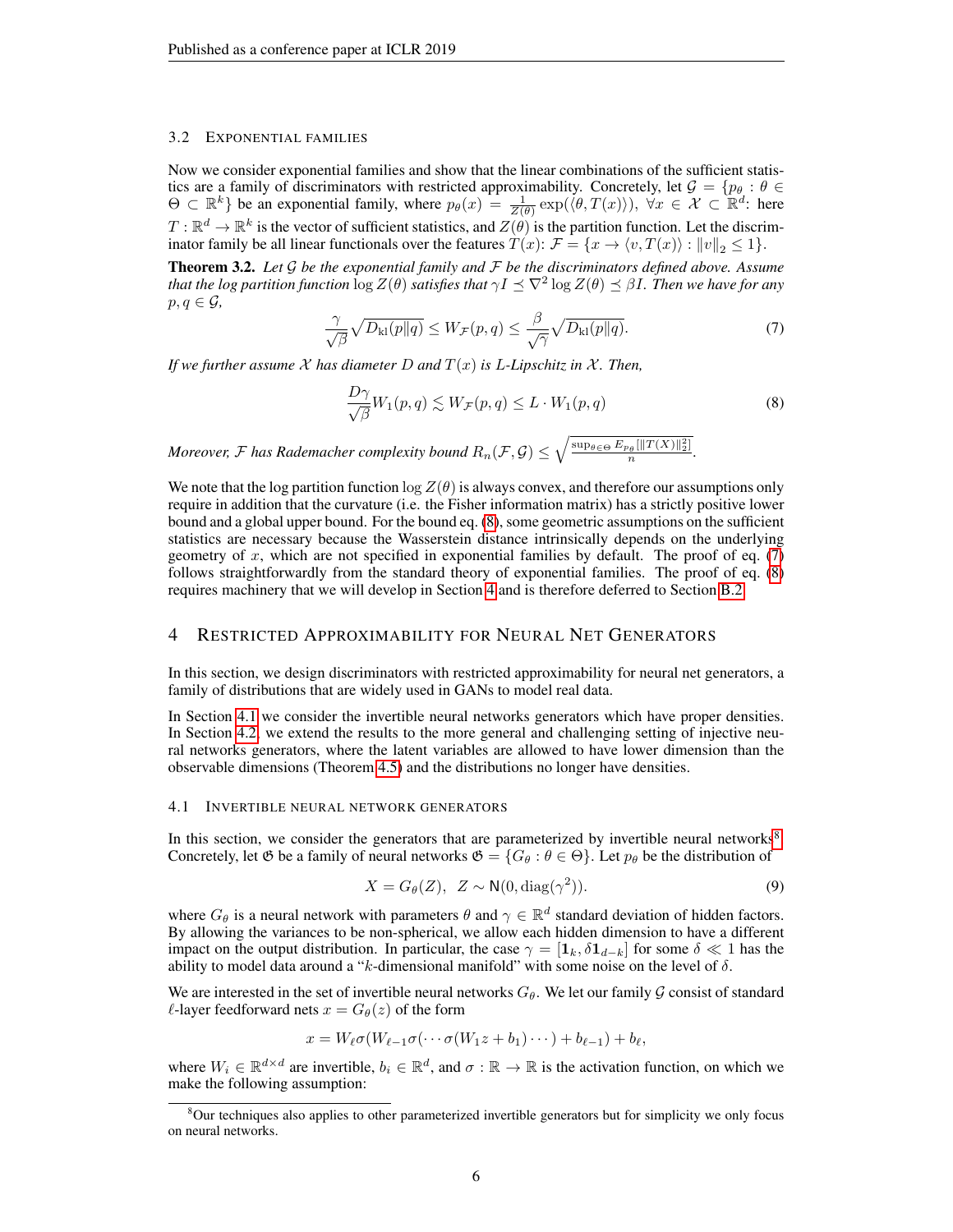**Assumption 1** (Invertible generators). Let  $R_W, R_b, \kappa_\sigma, \beta_\sigma > 0, \delta \in (0, 1]$  be parameters which are *considered as constants (that may depend on the dimension). We consider neural networks*  $G_{\theta}$  *that* are parameterized by parameters  $\theta = (W_i, b_i)_{i \in [\ell]}$  belonging to the set

$$
\Theta = \Big\{ (W_i, b_i)_{i \in [\ell]} : \max \Big\{ ||W_i||_{\text{op}}, ||W_i^{-1}||_{\text{op}} \Big\} \le R_W, ||b_i||_2 \le R_b, \ \forall i \in [\ell] \Big\}.
$$

*The activation function*  $\sigma$  *is twice-differentiable with*  $\sigma(0) = 0$ ,  $\sigma'(t) \in [\kappa_{\sigma}^{-1}, 1]$ , and  $|(\sigma^{-1})''/(\sigma^{-1})'| \leq \beta_{\sigma}$ . The standard deviation of the hidden factors satisfy  $\gamma_i \in [\delta, 1]$ .

Clearly, such a neural net is invertible, and its inverse is also a feedforward neural net with activation  $\sigma^{-1}$ . We note that a smoothed version of Leaky ReLU [\(Xu et al., 2015\)](#page-11-8) satisfies all the conditions on the activation functions. Further, it is necessary to impose some assumptions on the generator networks because arbitrary neural networks are likely to be able to implement pseudo-random functions which can't be distinguished from random functions by even any polynomial time algorithms.

<span id="page-6-2"></span>**Lemma 4.1.** *For any*  $\theta \in \Theta$ *, the function*  $\log p_{\theta}$  *can be computed by a neural network with at most*  $\ell + 1$  *layers,*  $O(\ell d^2)$  parameters, and activation function among  $\{\sigma^{-1}, \log \sigma^{-1'}, (\cdot)^2\}$  of the form

<span id="page-6-3"></span>
$$
f_{\phi}(x) = \frac{1}{2} \left\langle h_1, \text{diag}(\gamma^{-2}) h_1 \right\rangle + \sum_{k=2}^{\ell} \left\langle \mathbf{1}_d, \log \sigma^{-1'}(h_j) \right\rangle + C,\tag{10}
$$

*where*  $h_{\ell} = W_{\ell}(x - b_{\ell}), h_k = W_k(\sigma^{-1}(h_{k+1}) - b_k)$  *for*  $k \in {\ell - 1, ..., 1}$ *, and the parameter*  $\phi =$  $((W_j, b_j)_{j=1}^{\ell}, C)$  *satisfies*  $\phi \in \Phi = {\phi : ||W_j||}_{op} \le R_W, ||b_j||_2 \le R_b, |C| \le (\ell - 1)d \log R_W$ . *As a direct consequence, the following family* F *of neural networks with activation functions above of at most*  $\ell + 2$  *layers contains all the functions*  $\{\log p - \log q : p, q \in \mathcal{G}\}$ :

<span id="page-6-4"></span>
$$
\mathcal{F} = \{ f_{\phi_1} - f_{\phi_2} : \phi_1, \phi_2 \in \Phi \}. \tag{11}
$$

We note that the exact form of the parameterized family  $\mathcal F$  is likely not very important in practice, since other family of neural nets also possibly contain good approximations of  $\log p - \log q$  (which can be seen partly from experiments in Section [G.](#page-34-0))

The proof builds on the change-of-variable formula  $\log p_{\theta}(x) = \log \phi_{\gamma}(G_{\theta}^{-1}(x))$  +  $\log |\det \frac{\partial G_{\theta}^{-1}(x)}{\partial x}|$  (where  $\phi_{\gamma}$  is the density of  $Z \sim N(0, \text{diag}(\gamma^2))$ ) and the observation that  $G_{\theta}^{-1}$  is a feedforward neural net with  $\ell$  layers. Note that the log-det of the Jacobian involves computing the determinant of the (inverse) weight matrices. A priori such computation is non-trivial for a given  $G_{\theta}$ . However, it's just some constant that does not depend on the input, therefore it can be representable by adding a bias on the final output layer. This frees us from further structural assumptions on the weight matrices (in contrast to the architectures in flow-GANs [\(Gulrajani et al., 2017\)](#page-10-16)). We defer the proof of Lemma [4.1](#page-6-2) to Section [D.2.](#page-19-0)

<span id="page-6-1"></span>**Theorem 4.2.** *Suppose*  $\mathcal{G} = \{p_{\theta} : \theta \in \Theta\}$  *is the set of invertible-generator distributions as defined in eq.* [\(9\)](#page-5-5) *satisfying Assumption [1.](#page-5-6) Then, the discriminator class* F *defined in Lemma [4.1](#page-6-2) has restricted approximability w.r.t.*  $G$  *in the sense that for any*  $p, q \in G$ *,* 

$$
W_1(p,q)^2 \lesssim D_{\mathrm{kl}}(p\|q) + D_{\mathrm{kl}}(q\|p) \leq W_{\mathcal{F}}(p,q) \lesssim \frac{\sqrt{d}}{\delta^2} \left(W_1(p,q) + d \exp(-10d)\right),
$$

When  $n \geq \max\{d, \delta^{-8} \log 1/\delta\}$ , we have the generalization bound  $R_n(\mathcal{F}, \mathcal{G}) \leq \varepsilon_{\text{gen}} :=$  $\sqrt{\frac{d^4 \log n}{\delta^4 n}}$ .

The proof of Theorem [4.2](#page-6-1) uses the following lemma that relates the KL divergence to the IPM when the log densities exist and belong to the family of discriminators.

<span id="page-6-0"></span>**Lemma 4.3** (Special case of [\(Zhang et al., 2017,](#page-11-7) Proposition 2.9)). Let  $\varepsilon > 0$ . Suppose F satisfies *that for every*  $q \in \mathcal{G}$ *, there exists*  $f \in \mathcal{F}$  *such that*  $||f - (\log p - \log q)||_{\infty} \leq \epsilon$ *, and that all the functions in* F *are* L*-Lipschitz. Then,*

$$
D_{\mathrm{kl}}(p||q) + D_{\mathrm{kl}}(q||p) - \varepsilon \le W_{\mathcal{F}}(p,q) \le L \cdot W_1(p,q). \tag{12}
$$

We outline a proof sketch of Theorem [4.2](#page-6-1) below and defer the full proof to Appendix [D.3.](#page-20-0) As we choose the discriminator class as in Lemma [4.1](#page-6-2) which implements  $\log p - \log q$  for any  $p, q \in \mathcal{G}$ ,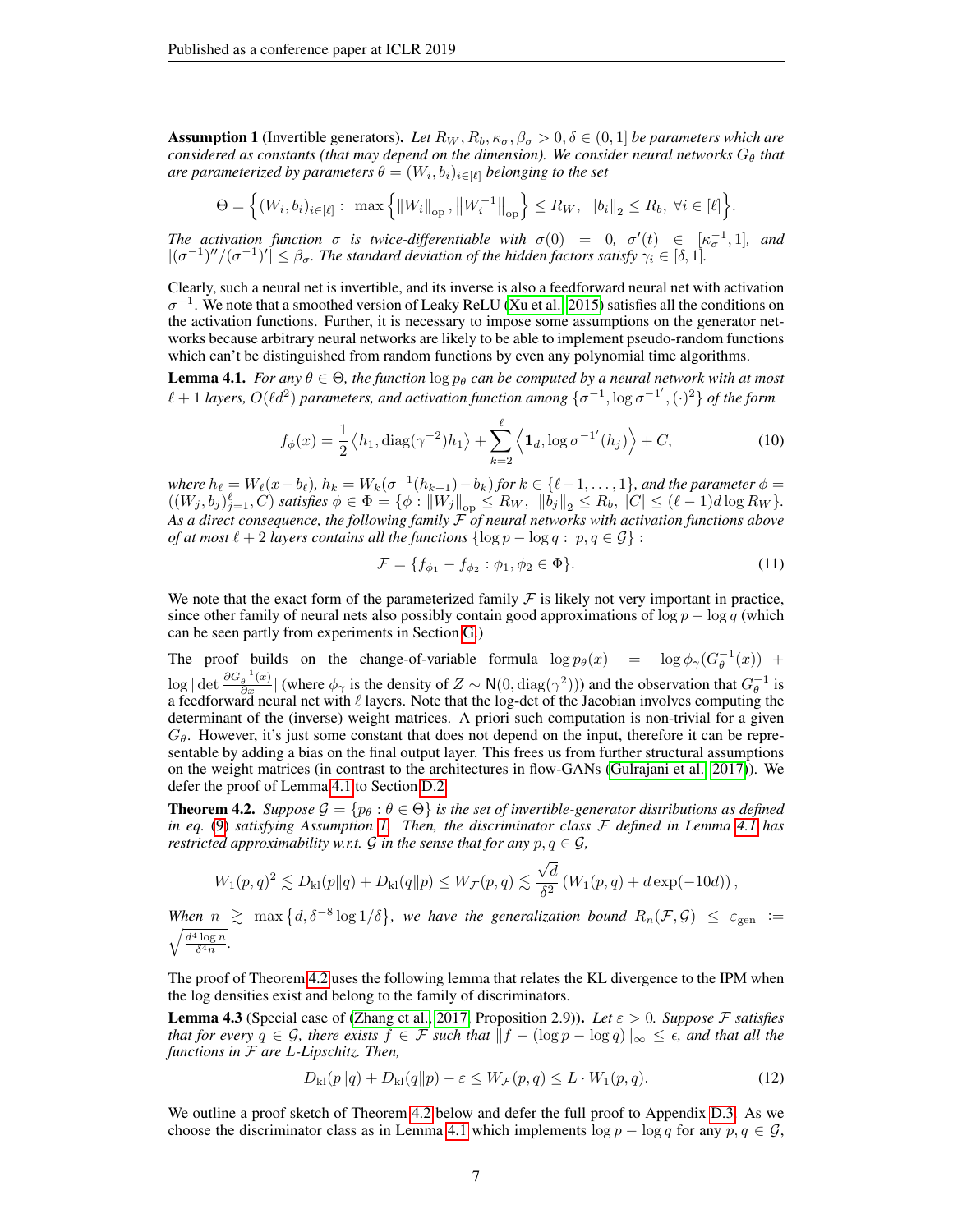by Lemma [4.3,](#page-6-0)  $W_{\mathcal{F}}(p,q)$  is lower bounded by  $D_{\rm kl}(p||q) + D_{\rm kl}(q||p)$ . It thus suffices to (1) lower bound this quantity by the Wasserstein distance and (2) upper bound  $W_{\mathcal{F}}(p,q)$  by the Wasserstein distance.

To establish (1), we will prove in Lemma [D.3](#page-20-1) that for any  $p, q \in \mathcal{G}$ ,

 $W_1(p,q)^2 \le W_2(p,q)^2 \lesssim D_{kl}(p||q) + D_{kl}(q||p).$ 

Such a result is the simple implication of *transportation inequalities* by Bobkov-Götze and Gozlan (Theorem [D.1\)](#page-17-0), which state that if  $X \sim p$  (or q) and f is 1-Lipschitz implies that  $f(X)$  is sub-Gaussian, then the inequality above holds. In our invertible generator case, we have  $X = G_{\theta}(Z)$ where Z are independent Gaussians, so as long as  $G_{\theta}$  is suitably Lipschitz,  $f(X) = f(G_{\theta}(Z))$  is a sub-Gaussian random variable by the standard Gaussian concentration result [\(Vershynin, 2010\)](#page-11-9).

The upper bound (2) would have been immediate if functions in  $\mathcal F$  are Lipschitz globally in the whole space. While this is not strictly true, we give two workarounds – by either doing a truncation argument to get a  $W_1$  bound with some tail probability, or a  $W_2$  bound which only requires the Lipschitz constant to grow at most linearly in  $\|x\|_2.$  This is done in Theorem [D.2](#page-18-0) as a straightforward extension of the result in [\(Polyanskiy & Wu, 2016\)](#page-11-10).

Combining the restricted approximability and the generalization bound, we immediately obtain that if the training succeeds with small expected IPM (over the randomness of the learned distributions), then the estimated distribution  $q$  is close to the true distribution  $p$  in Wasserstein distance.

Corollary 4.4. *In the setting of Theorem [4.2,](#page-6-1) with high probability over the choice of training data*  $\hat{p}^n$ , we have that if the training process returns a distribution  $q\in\mathcal{G}$  such that  $\mathbb{E}_{\hat{q}^n}[\check{W}_{\mathcal{F}}(\hat{p}^n,\hat{q}^n)]\leq\hat{p}$ 

$$
\varepsilon_{\text{train}}, \text{ then with } \varepsilon_{\text{gen}} := \sqrt{\frac{d^4 \log n}{\delta^4 n}}, \text{ we have}
$$
\n
$$
W_1(p, q) \le W_2(p, q) \lesssim (\varepsilon_{\text{train}} + \varepsilon_{\text{gen}})^{1/2}.
$$
\n
$$
(13)
$$

We note that the training error is measured by  $\mathbb{E}_{\hat{q}^m}[W_{\mathcal{F}}(\hat{p}^n, \hat{q}^m)]$ , the expected IPM over the randomness of the learned distributions, which is a measurable value because one can draw fresh samples from  $q$  to estimate the expectation. It's an important open question to design efficient algorithms to achieve a small training error according to this definition, and this is left for future work.

#### <span id="page-7-1"></span>4.2 INJECTIVE NEURAL NETWORK GENERATORS

In this section we consider injective neural network generators (defined below) which generate distributions residing on a low dimensional manifold. This is a more realistic setting than Section [4.1](#page-5-1) for modeling real images, but technically more challenging because the KL divergence becomes infinity, rendering Lemma [4.3](#page-6-0) useless. Nevertheless, we design a novel divergence between two distributions that is sandwiched by Wasserstein distance and can be optimized as IPM.

Concretely, we consider a family of neural net generators  $\mathfrak{G} = \{G_\theta : \mathbb{R}^k \to \mathbb{R}^d\}$  where  $k < d$ and  $G_{\theta}$  is injective function. <sup>[9](#page-7-2)</sup> Therefore,  $G_{\theta}$  is invertible only on the image of  $G_{\theta}$ , which is a kdimensional manifold in  $\mathbb{R}^d$ . Let G be the corresponding family of distributions generated by neural nets in G.

Our key idea is to design a variant of the IPM, which provably approximates the Wasserstein distance. Let  $p^{\beta}$  denote the convolution of the distribution p with a Gaussian distribution  $N(0, \beta^2 I)$ . We define a smoothed  $F$ -IPM between  $p, q$  as

$$
\tilde{d}_{\mathcal{F}}(p,q) \triangleq \inf_{\beta \ge 0} \left( W_{\mathcal{F}}(p^{\beta}, q^{\beta}) + \beta \log 1/\beta \right)^{1/2},\tag{14}
$$

Clearly  $\tilde{d}_{\mathcal{F}}$  can be optimized as  $W_{\mathcal{F}}$  with an additional variable  $\beta$  introduced in the optimization. We show that for certain discriminator class (see Section [E](#page-25-0) for the details of the construction) such that  $d_{\mathcal{F}}$  approximates the Wasserstein distance.

<span id="page-7-0"></span>Theorem 4.5 (Informal version of Theorem [E.1\)](#page-26-0). *Let* G *be defined as above. There exists a discriminator class* F *such that for any pair of distributions*  $p, q \in \mathcal{G}$ *, we have* 

$$
W_1(p,q) \lesssim \tilde{d}_{\mathcal{F}}(p,q) \lesssim \text{poly}(d) \cdot W_1(p,q)^{1/6} + \exp(-\Omega(d)).\tag{15}
$$

<span id="page-7-2"></span><sup>&</sup>lt;sup>9</sup>In other words,  $G_{\theta}(x) \neq G_{\theta}(y)$  if  $x \neq y$ .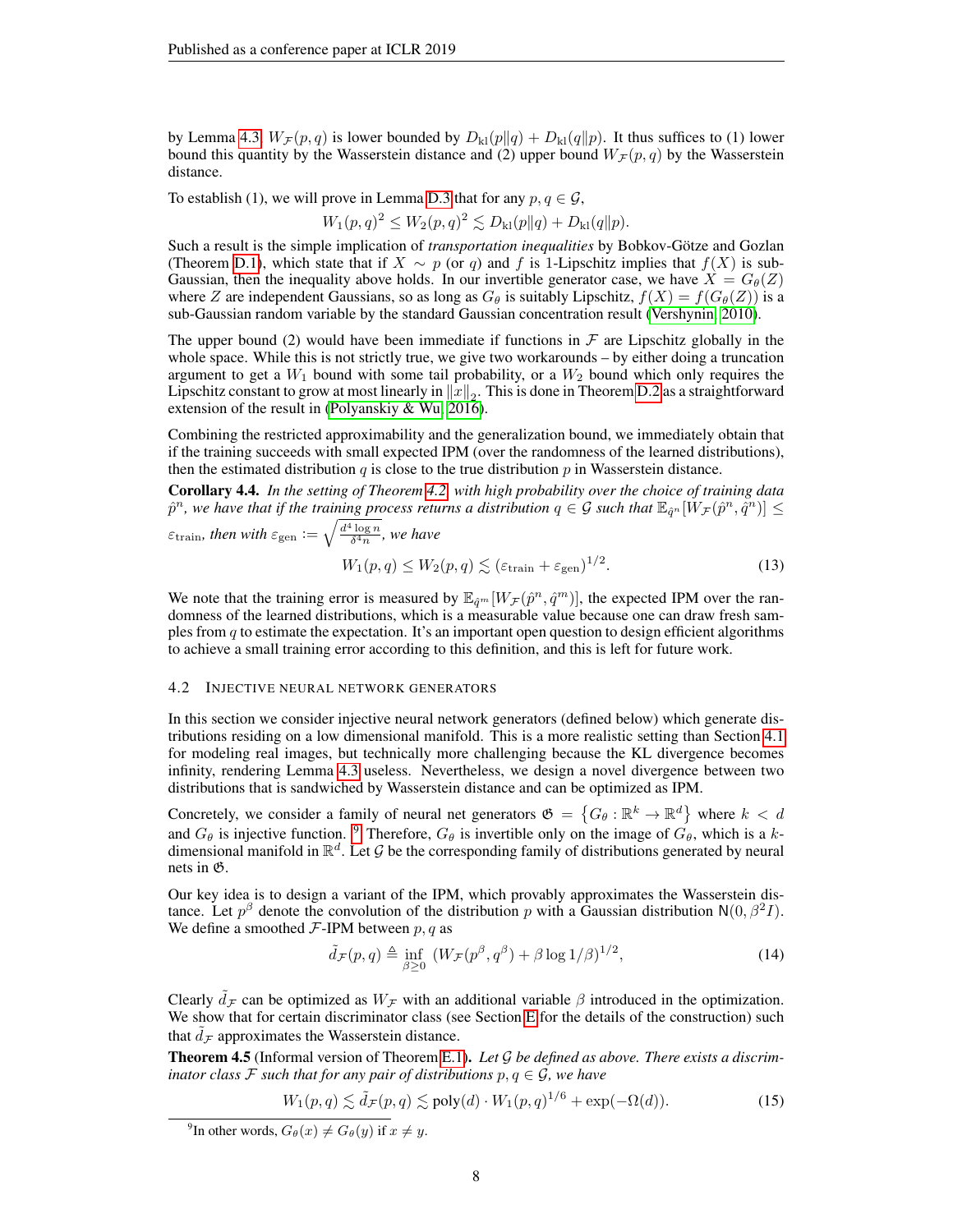*Furthermore, when*  $n \geq poly(d)$ *, we have the generalization bound* 

$$
R_n(\mathcal{F}, \mathcal{G}) \lesssim \text{poly}(d) \sqrt{\frac{\log n}{n}}
$$

*Here* poly(d) *hides polynomial dependencies on* d *and several other parameters that will be defined in the formal version (Theorem [E.1.](#page-26-0))*

The direct implication of the theorem is that if  $\tilde{d}(\hat{p}^n, \hat{q}^n)$  is small for  $n \geq \text{poly}(d)$ , then  $W(p, q)$  is guaranteed to be also small and thus we don't have mode collapse.

# <span id="page-8-0"></span>5 SIMULATION

Our theoretical results on neural network generators in Section [4](#page-5-0) convey the message that mode collapse will not happen as long as the discriminator family  $\mathcal F$  has restricted approximability with respect to the generator family G. In particular, the IPM  $W_{\mathcal{F}}(p,q)$  is upper and lower bounded by the Wasserstein distance  $W_1(p,q)$  given the restricted approximability. We design certain specific discriminator classes in our theory to guarantee this, but we suspect it holds more generally in GAN training in practice.

We perform two sets of synthetic experiments to confirm that the practice is indeed consistent with our theory. We design synthetic datasets, set up suitable generators, and train GANs with either our theoretically proposed discriminator class with restricted approximability, or vanilla neural network discriminators of reasonable capacity. In both cases, we show that IPM is well correlated with the Wasserstein / KL divergence, suggesting that the restricted approximability may indeed hold in practice. This suggests that the difficulty of GAN training in practice may come from the optimization difficulty rather than statistical inefficiency, as we observe evidence of good statistical behaviors on "typcial" discriminator classes.

We briefly describe the experiments here and defer details of the second experiment to Appendix [G.](#page-34-0)

- (a) We learn synthetic 2D datasets with neural net generators and discriminators and show that the IPM is well-correlated with the Wasserstein distance (Section [5.1\)](#page-8-1).
- (b) We learn invertible neural net generators with discriminators of restricted approximability and vanilla architectures (Appendix [G\)](#page-34-0). We show that the IPM is well-correlated with the KL divergence, both along training and when we consider two generators that are perturbations of each other (the purpose of the latter being to eliminate any effects of the optimization).

## <span id="page-8-1"></span>5.1 EXPERIMENTS ON SYNTHETIC 2D DATASETS

In this section, we perform synthetic experiments with WGANs that learn various curves in two dimensions. In particular, we will train GANs that learn the unit circle and a "swiss roll" curve [\(Gul](#page-10-16)[rajani et al., 2017\)](#page-10-16) – both distributions are supported on a one-dimensional manifold in  $\mathbb{R}^2$ , therefore the KL divergence does not exist, but one can use the Wasserstein distance to measure the quality of the learned generator.

We show that WGANs are able to learn both distributions pretty well, and the IPM  $W_{\mathcal{F}}$  is strongly correlated with the Wasserstein distance  $W_1$ . These ground truth distributions are not covered in our Theorems [4.2](#page-6-1) and [4.5,](#page-7-0) but our results show evidence that restricted approximability is still quite likely to hold here.

Ground truth distributions We set the ground truth distribution to be a unit circle or a Swiss roll curve, sampled from

Circle: 
$$
(x, y) \sim \text{Uniform}(\{(x, y) : x^2 + y^2 = 1\})
$$
  
Swiss roll:  $(x, y) = (z \cos(4\pi z), z \sin(4\pi z)) : z \sim \text{Uniform}([0.25, 1]).$ 

Generators and discriminators We use standard two-hidden-layer ReLU nets as both the generator class and the discriminator class. The generator architecture is 2-50-50-2, and the discriminator architecture is 2-50-50-1. We use the RMSProp optimizer [\(Tieleman & Hinton, 2012\)](#page-11-11) as our update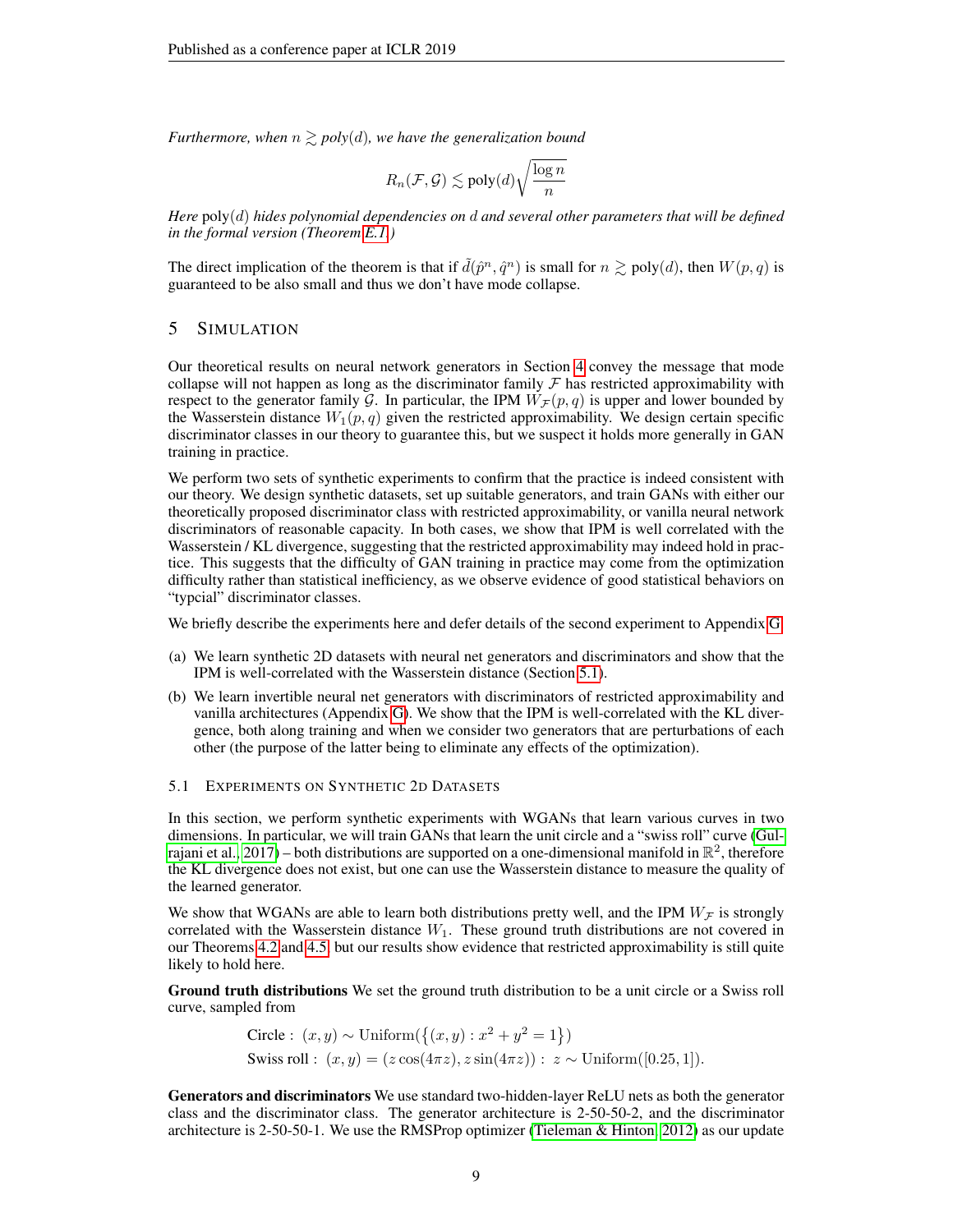rule, the learning rates are  $10^{-4}$  for both the generator and discriminator, and we perform 10 steps on the discriminator in between each generator step.

**Metric** We compare two metrics between the ground truth distribution  $p$  and the learned distribution q along training:

- (1) The neural net IPM  $W_F(p,q)$ , computed on fresh batches from p, q through optimizing a separate discriminator from cold start.
- (2) The Wasserstein distance  $W_1(p,q)$ , computed on fresh batches from p, q using the POT pack-age<sup>[10](#page-9-1)</sup>. As data are in two dimensions, the empirical Wasserstein distance  $W_1(\hat{p}, \hat{q})$  does not suffer from the curse of dimensionality and is a good proxy of the true Wasserstein distance  $W_1(p, q)$  [\(Weed & Bach, 2017\)](#page-11-12).

<span id="page-9-2"></span>

Figure 1: Experiments on the swiss roll dataset. The neural net IPM, the Wasserstein distance, and the sample quality are correlated along training. (a)(b): Sample batches from the ground truth and the learned generator at iteration 500 and 5000. (c): Comparing the F-IPM and the Wasserstein distance. RealG and fakeG denote the ground truth generator and the learned generator, respectively.

Result See Figure [1](#page-9-2) for the Swiss roll experiment and Figure [2](#page-34-1) (in Appendix [F\)](#page-34-2) for the unit circle experiment. On both datasets, the learned generator is very close to the ground truth distribution at iteration 10000. Furthermore, the neural net IPM and the Wasserstein distance are well correlated. At iteration 500, the generators have not quite learned the true distributions yet (by looking at the sampled batches), and the IPM and Wasserstein distance are indeed large.

# 6 CONCLUSION

We present the first polynomial-in-dimension sample complexity bounds for learning various distributions (such as Gaussians, exponential families, invertible neural networks generators) using GANs with convergence guarantees in Wasserstein distance (for distributions with low-dimensional supports) or KL divergence. The analysis technique proceeds via designing discriminators with restricted approximability – a class of discriminators tailored to the generator class in consideration which have good generalization and mode collapse avoidance properties.

We hope our techniques can be in future extended to other families of distributions with tighter sample complexity bounds. This would entail designing discriminators that have better restricted approximability bounds, and generally exploring and generalizing approximation theory results in the context of GANs. We hope such explorations will prove as rich and satisfying as they have been in the vanilla functional approximation settings.

# **REFERENCES**

<span id="page-9-0"></span>Martin Arjovsky, Soumith Chintala, and Leon Bottou. Wasserstein GAN. ´ *arXiv preprint arXiv:1701.07875*, 2017.

<span id="page-9-1"></span><sup>10</sup><https://pot.readthedocs.io/en/stable/index.html>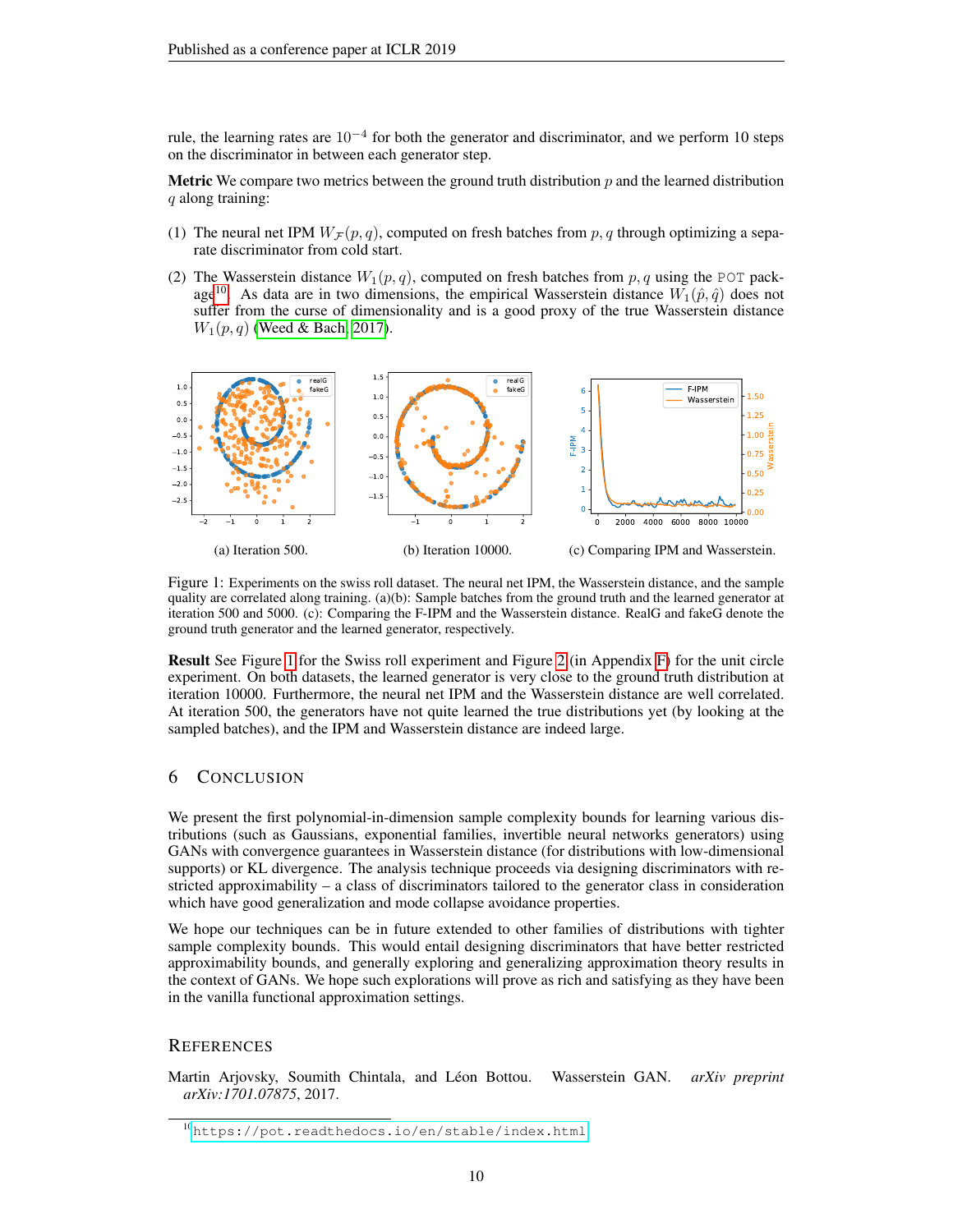- <span id="page-10-0"></span>Sanjeev Arora, Rong Ge, Yingyu Liang, Tengyu Ma, and Yi Zhang. Generalization and equilibrium in generative adversarial nets (GANs). In *International Conference on Machine Learning*, pp. 224–232, 2017a.
- <span id="page-10-5"></span>Sanjeev Arora, Andrej Risteski, and Yi Zhang. Do GANs actually learn the distribution? do gans learn the distribution? some theory and empirics. *ICLR*, 2017b.
- <span id="page-10-11"></span>Piotr Bojanowski, Armand Joulin, David Lopez-Paz, and Arthur Szlam. Optimizing the latent space of generative networks. *arXiv preprint arXiv:1707.05776*, 2017.
- <span id="page-10-9"></span>Ali Borji. Pros and cons of GAN evaluation measures. *arXiv preprint arXiv:1802.03446*, 2018.
- <span id="page-10-19"></span>James Demmel, Ioana Dumitriu, and Olga Holtz. Fast linear algebra is stable. *Numerische Mathematik*, 108(1):59–91, 2007.
- <span id="page-10-8"></span>Xinhan Di and Pengqian Yu. Max-boost-GAN: Max operation to boost generative ability of generative adversarial networks. In *Proceedings of the IEEE Conference on Computer Vision and Pattern Recognition*, pp. 1156–1164, 2017.
- <span id="page-10-6"></span>Vincent Dumoulin, Ishmael Belghazi, Ben Poole, Olivier Mastropietro, Alex Lamb, Martin Arjovsky, and Aaron Courville. Adversarially learned inference. *arXiv preprint arXiv:1606.00704*, 2016.
- <span id="page-10-4"></span>I. Durugkar, I. Gemp, and S. Mahadevan. Generative Multi-Adversarial Networks. *ArXiv e-prints*, November 2016.
- <span id="page-10-13"></span>Soheil Feizi, Changho Suh, Fei Xia, and David Tse. Understanding GANs: the LQG setting. *arXiv preprint arXiv:1710.10793*, 2017.
- <span id="page-10-1"></span>Ian Goodfellow, Jean Pouget-Abadie, Mehdi Mirza, Bing Xu, David Warde-Farley, Sherjil Ozair, Aaron Courville, and Yoshua Bengio. Generative adversarial nets. In *Advances in neural information processing systems*, pp. 2672–2680, 2014.
- <span id="page-10-15"></span>Aditya Grover, Manik Dhar, and Stefano Ermon. Flow-GAN: Combining maximum likelihood and adversarial learning in generative models. In *AAAI Conference on Artificial Intelligence*, 2018.
- <span id="page-10-16"></span>Ishaan Gulrajani, Faruk Ahmed, Martin Arjovsky, Vincent Dumoulin, and Aaron C Courville. Improved training of Wasserstein GANs. In *Advances in Neural Information Processing Systems*, pp. 5769–5779, 2017.
- <span id="page-10-2"></span>Xun Huang, Yixuan Li, Omid Poursaeed, John Hopcroft, and Serge Belongie. Stacked generative adversarial networks. In *Computer Vision and Patter Recognition*, 2017.
- <span id="page-10-3"></span>D. Jiwoong Im, H. Ma, C. Dongjoo Kim, and G. Taylor. Generative Adversarial Parallelization. *ArXiv e-prints*, December 2016.
- <span id="page-10-18"></span>Michel Ledoux and Michel Talagrand. *Probability in Banach Spaces: isoperimetry and processes*. Springer Science & Business Media, 2013.
- <span id="page-10-14"></span>Tengyuan Liang. How well can generative adversarial networks (GAN) learn densities: A nonparametric view. *arXiv preprint arXiv:1712.08244*, 2017.
- <span id="page-10-12"></span>Zinan Lin, Ashish Khetan, Giulia Fanti, and Sewoong Oh. PacGAN: The power of two samples in generative adversarial networks. *arXiv preprint arXiv:1712.04086*, 2017.
- <span id="page-10-10"></span>David Lopez-Paz and Maxime Oquab. Revisiting classifier two-sample tests. *arXiv preprint arXiv:1610.06545*, 2016.
- <span id="page-10-17"></span>Valentina Masarotto, Victor M Panaretos, and Yoav Zemel. Procrustes metrics on covariance operators and optimal transportation of gaussian processes. *arXiv preprint arXiv:1801.01990*, 2018.
- <span id="page-10-7"></span>Alfred Müller. Integral probability metrics and their generating classes of functions. Advances in *Applied Probability*, 29(2):429–443, 1997.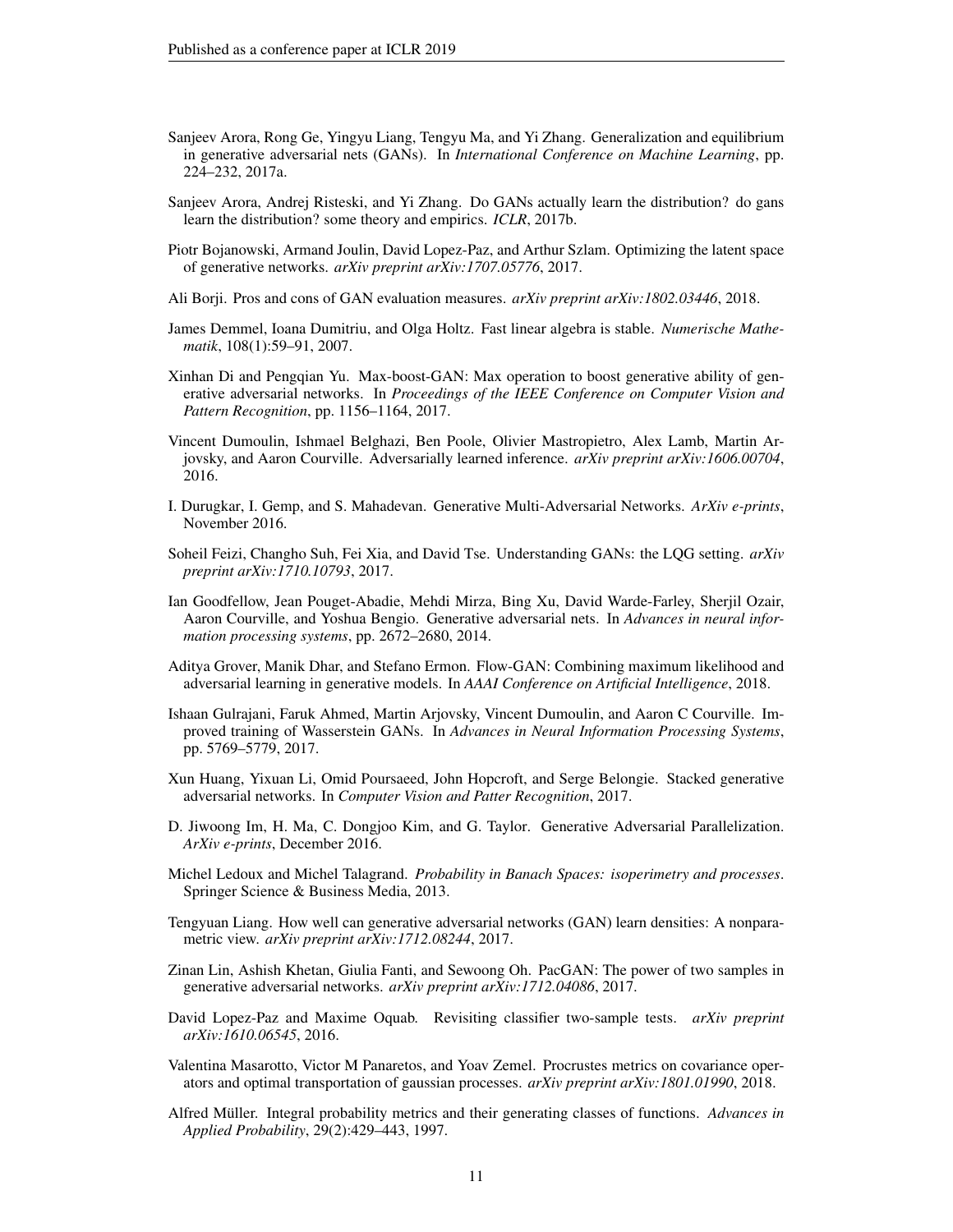- <span id="page-11-17"></span>Hoi Nguyen, Terence Tao, and Van Vu. Random matrices: tail bounds for gaps between eigenvalues. *Probability Theory and Related Fields*, 167(3-4):777–816, 2017.
- <span id="page-11-0"></span>Augustus Odena, Christopher Olah, and Jonathon Shlens. Conditional image synthesis with auxiliary classifier gans. *arXiv preprint arXiv:1610.09585*, 2016.
- <span id="page-11-10"></span>Yury Polyanskiy and Yihong Wu. Wasserstein continuity of entropy and outer bounds for interference channels. *IEEE Transactions on Information Theory*, 62(7):3992–4002, 2016.
- <span id="page-11-1"></span>Alec Radford, Luke Metz, and Soumith Chintala. Unsupervised representation learning with deep convolutional generative adversarial networks. In *International Conference on Learning Representations*, 2016.
- <span id="page-11-16"></span>David E Rumelhart, Geoffrey E Hinton, and Ronald J Williams. Learning representations by backpropagating errors. *nature*, 323(6088):533, 1986.
- <span id="page-11-3"></span>Tim Salimans, Ian Goodfellow, Wojciech Zaremba, Vicki Cheung, Alec Radford, and Xi Chen. Improved techniques for training GANs. In *Advances in Neural Information Processing Systems*, 2016.
- <span id="page-11-6"></span>Shibani Santurkar, Ludwig Schmidt, and Aleksander Madry. A classification-based perspective on GAN distributions. *arXiv preprint arXiv:1711.00970*, 2017.
- <span id="page-11-13"></span>Bernhard A Schmitt. Perturbation bounds for matrix square roots and pythagorean sums. *Linear algebra and its applications*, 174:215–227, 1992.
- <span id="page-11-5"></span>Akash Srivastava, Lazar Valkoz, Chris Russell, Michael U Gutmann, and Charles Sutton. VeeGAN: Reducing mode collapse in gans using implicit variational learning. In *Advances in Neural Information Processing Systems*, pp. 3310–3320, 2017.
- <span id="page-11-11"></span>Tijmen Tieleman and Geoffrey Hinton. Lecture 6.5-RMSProp: Divide the gradient by a running average of its recent magnitude. *COURSERA: Neural networks for machine learning*, 4(2):26– 31, 2012.
- <span id="page-11-2"></span>Ilya Tolstikhin, Sylvain Gelly, Olivier Bousquet, Carl-Johann Simon-Gabriel, and Bernhard Schölkopf. AdaGAN: Boosting generative models. *arXiv preprint arXiv:1701.02386*, 2017.
- <span id="page-11-14"></span>Ramon van Handel. Probability in high dimension. Technical report, PRINCETON UNIV NJ, 2014.
- <span id="page-11-9"></span>Roman Vershynin. Introduction to the non-asymptotic analysis of random matrices. *arXiv preprint arXiv:1011.3027*, 2010.
- <span id="page-11-15"></span>Martin J. Wainwright. *High-dimensional statistics: A non-asymptotic viewpoint*. To appear, 2018. URL [https://www.stat.berkeley.edu/˜wainwrig/nachdiplom/](https://www.stat.berkeley.edu/~wainwrig/nachdiplom/Chap5_Sep10_2015.pdf) [Chap5\\_Sep10\\_2015.pdf](https://www.stat.berkeley.edu/~wainwrig/nachdiplom/Chap5_Sep10_2015.pdf).
- <span id="page-11-12"></span>Jonathan Weed and Francis Bach. Sharp asymptotic and finite-sample rates of convergence of empirical measures in Wasserstein distance. *arXiv preprint arXiv:1707.00087*, 2017.
- <span id="page-11-8"></span>Bing Xu, Naiyan Wang, Tianqi Chen, and Mu Li. Empirical evaluation of rectified activations in convolutional network. *arXiv preprint arXiv:1505.00853*, 2015.
- <span id="page-11-4"></span>Tao Xu, Pengchuan Zhang, Qiuyuan Huang, Han Zhang, Zhe Gan, Xiaolei Huang, and Xiaodong He. AttnGAN: Fine-grained text to image generation with attentional generative adversarial networks. *arXiv preprint*, 2017.
- <span id="page-11-7"></span>Pengchuan Zhang, Qiang Liu, Dengyong Zhou, Tao Xu, and Xiaodong He. On the discriminationgeneralization tradeoff in GANs. *arXiv preprint arXiv:1711.02771*, 2017.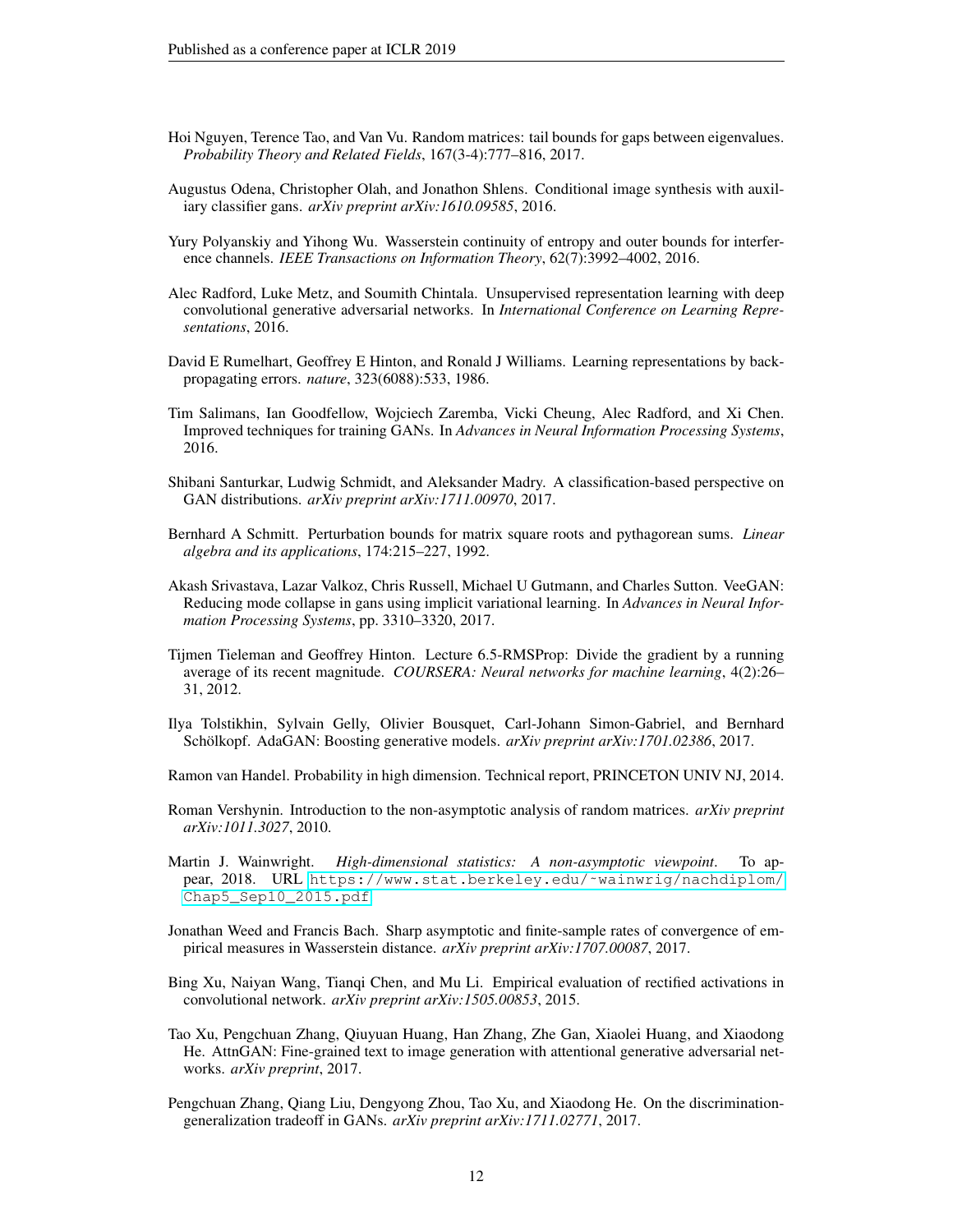# A PROOFS FOR SECTION [2](#page-3-0)

#### <span id="page-12-0"></span>A.1 PROOF OF THEOREM [2.1](#page-4-5)

Fixing  $\hat{p}^n$ , consider a random sample  $\hat{q}^n$ . It is easy to verify that the F-IPM satisfies the triangle inequality, so we have

$$
|W_{\mathcal{F}}(p,q) - \mathbb{E}_{\hat{q}^n}[W_{\mathcal{F}}(\hat{p}^n, \hat{q}^n)]| \leq \mathbb{E}_{\hat{q}^n}[|W_{\mathcal{F}}(p,q) - W_{\mathcal{F}}(\hat{p}^n, \hat{q}^n)] \leq \mathbb{E}_{\hat{q}^n}[W_{\mathcal{F}}(p, \hat{p}^n) + W_{\mathcal{F}}(q, \hat{q}^n)] = W_{\mathcal{F}}(p, \hat{p}^n) + \mathbb{E}_{\hat{q}^n}[W_{\mathcal{F}}(q, \hat{q}^n)].
$$

Taking expectation over  $\hat{p}^n$  on the above bound yields

$$
\mathbb{E}_{\hat{p}^n}\left[|W_{\mathcal{F}}(p,q)-\mathbb{E}_{\hat{q}^n}[W_{\mathcal{F}}(\hat{p}^n,\hat{q}^n)]|\right]\leq \mathbb{E}_{\hat{p}^n}[W_{\mathcal{F}}(p,\hat{p}^n)]+\mathbb{E}_{\hat{q}^n}[W_{\mathcal{F}}(q,\hat{q}^n)].
$$

So it suffices to bound  $\mathbb{E}_{\hat{p}^n}[W_{\mathcal{F}}(p,\hat{p}^n)]$  by  $2R_n(\mathcal{F},\mathcal{G})$  and the same bound will hold for q. Let  $X_i$ be the samples in  $\hat{p}^n$ . By symmetrization, we have

$$
W_{\mathcal{F}}(p,\hat{p}^n) = \mathbb{E}\left[\sup_{f \in \mathcal{F}}\left|\frac{1}{n}\sum_{i=1}^n f(X_i) - \mathbb{E}_p[f(X)]\right|\right] \leq 2\mathbb{E}\left[\sup_{f \in \mathcal{F}}\left|\frac{1}{n}\sum_{i=1}^n \varepsilon_i f(X_i)\right|\right] = 2\mathbb{E}[R_n(\mathcal{F},p)] \leq 2R_n(\mathcal{F},\mathcal{G}).
$$

Adding up this bound and the same bound for  $q$  gives the desired result.

# B PROOFS FOR SECTION [3](#page-4-0)

#### <span id="page-12-1"></span>B.1 PROOF OF THEOREM [3.1](#page-4-6)

Recall that our discriminator family is

$$
\mathcal{F} = \{x \mapsto \sigma(v^\top x + b) : ||v||_2 \le 1, |b| \le D\}.
$$

**Restricted approximability** The upper bound  $W_{\mathcal{F}}(p_1, p_2) \leq W_1(p_1, p_2)$  follows directly from the fact that functions in  $\mathcal F$  are 1-Lipschitz.

We now establish the lower bound. First, we recover the mean distance, in which we use the following simple fact: a linear discriminator is the sum of two ReLU discriminators, or mathematically  $t = \sigma(t) - \sigma(-t)$ . Taking  $v = \frac{\mu_1 - \mu_2}{\|\mu_1 - \mu_2\|_2}$ , we have

$$
\|\mu_1 - \mu_2\|_2 = v^\top \mu_1 - v^\top \mu_2 = \mathbb{E}_{p_1}[v^\top X] - \mathbb{E}_{p_2}[v^\top X] \n= (\mathbb{E}_{p_1}[\sigma(v^\top X)] - \mathbb{E}_{p_2}[\sigma(v^\top X)]) + (-\mathbb{E}_{p_1}[\sigma(-v^\top X)] + \mathbb{E}_{p_2}[\sigma(-v^\top X)]) \n\leq |\mathbb{E}_{p_1}[\sigma(v^\top X)] - \mathbb{E}_{p_2}[\sigma(v^\top X)]| + |\mathbb{E}_{p_1}[\sigma(-v^\top X)] - \mathbb{E}_{p_2}[\sigma(-v^\top X)]|.
$$

Therefore at least one of the above two terms is greater than  $\|\mu_1 - \mu_2\|_2/2$ , which shows that  $W_{\mathcal{F}}(p_1, p_2) \geq ||\mu_1 - \mu_2||_2/2.$ 

For the covariance distance, we need to actually compute  $\mathbb{E}_p[\sigma(v^{\top}X + b)]$  for  $p = \mathsf{N}(\mu, \Sigma)$ . Note that  $X \stackrel{d}{=} \Sigma^{1/2} Z + \mu$ , where  $Z \sim \mathsf{N}(0, I_d)$ . Further, we have  $v^{\top} X \stackrel{d}{=} ||\Sigma^{1/2} v||_2 W + v^{\top} \mu$  for  $W \sim N(0, 1)$ , therefore

$$
\mathbb{E}_p[\sigma(v^\top X + b)] = \mathbb{E}\left[\sigma\left(\left\|\Sigma^{1/2}v\right\|_2 W + v^\top \mu + b\right)\right]
$$
  

$$
= \left\|\Sigma^{1/2}v\right\|_2 \mathbb{E}\left[\sigma\left(W + \frac{v^\top \mu + b}{\left\|\Sigma^{1/2}v\right\|_2}\right)\right] = \left\|\Sigma^{1/2}v\right\|_2 R\left(\frac{v^\top \mu + b}{\left\|\Sigma^{1/2}v\right\|_2}\right).
$$

(Defining  $R(a) = \mathbb{E}[\max \{W + a, 0\}]$  for  $W \sim N(0, 1)$ .) Therefore, the neuron distance between the two Gaussians is

$$
W_{\mathcal{F}}(p_1, p_2) = \sup_{\|v\|_2 \le 1, |b| \le D} \left| \left\| \Sigma_1^{1/2} v \right\|_2 R \left( \frac{v^\top \mu_1 + b}{\left\| \Sigma_1^{1/2} v \right\|_2} \right) - \left\| \Sigma_2^{1/2} v \right\|_2 R \left( \frac{v^\top \mu_2 + b}{\left\| \Sigma_2^{1/2} v \right\|_2} \right) \right|,
$$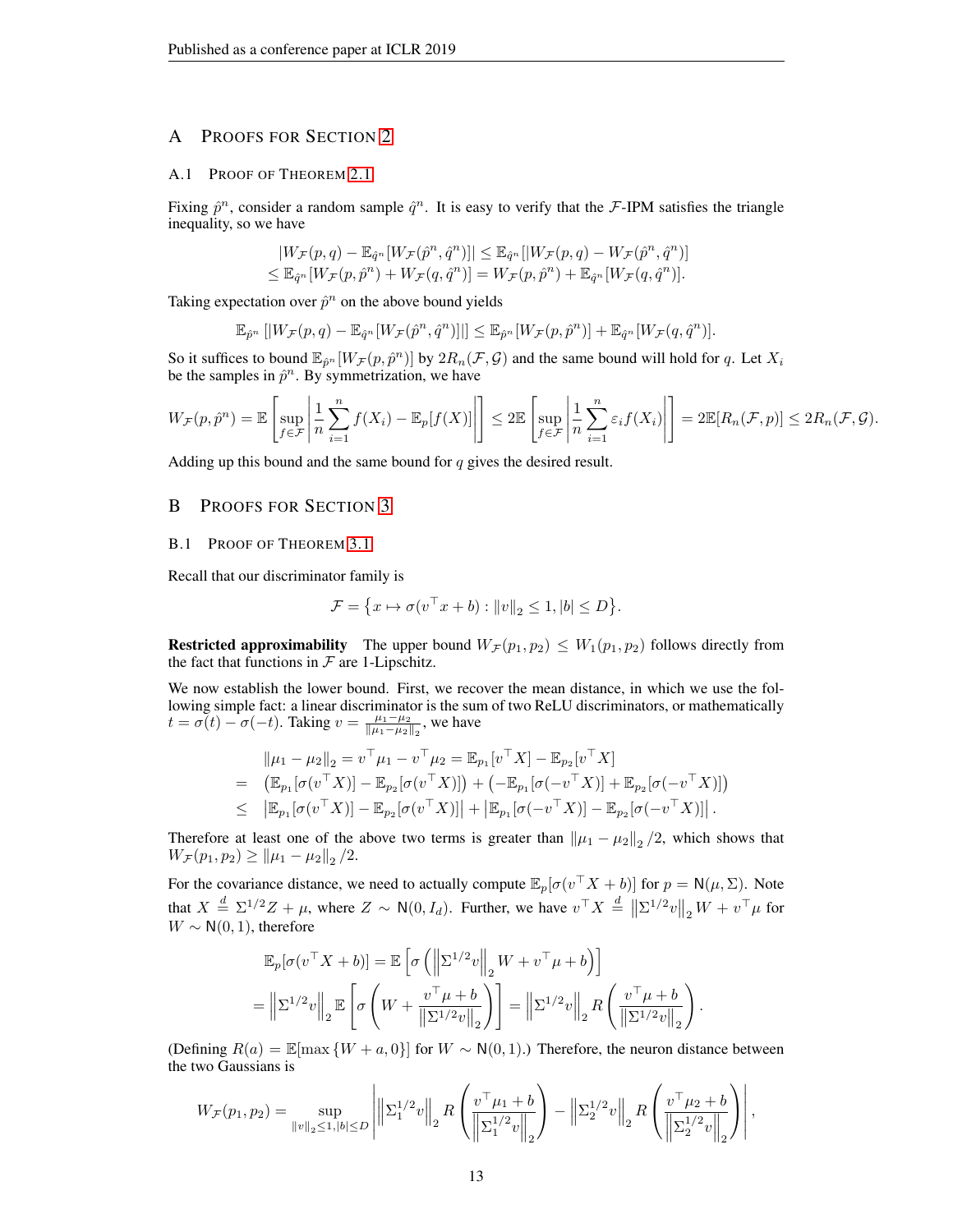As  $a \mapsto \max\{a + w, 0\}$  is strictly increasing for all w, the function R is strictly increasing. It is also a basic fact that  $R(0) = 1/\sqrt{2\pi}$ .

Consider any fixed v. By flipping the sign of v, we can let  $v^{\top} \mu_1 \geq v^{\top} \mu_2$  without changing  $\left\| \sum_{i=1}^{1/2} v \right\|_2$ . Now, letting  $b = -v^\top (\mu_1 - \mu_2)/2$  (note that  $|b| \le D$  is a valid choice), we have

$$
v^{\top} \mu_1 + b = \frac{v^{\top}(\mu_1 - \mu_2)}{2} \ge 0, \ v^{\top} \mu_2 + b = -\frac{v^{\top}(\mu_1 - \mu_2)}{2} \le 0.
$$

As  $R$  is strictly increasing, for this choice of  $(v, b)$  we have

$$
\left\| \Sigma_1^{1/2} v \right\|_2 R \left( \frac{v^\top \mu_1 + b}{\left\| \Sigma_1^{1/2} v \right\|_2} \right) - \left\| \Sigma_2^{1/2} v \right\|_2 R \left( \frac{v^\top \mu_2 + b}{\left\| \Sigma_2^{1/2} v \right\|_2} \right)
$$
  
\n
$$
\ge R(0) \left( \left\| \Sigma_1^{1/2} v \right\|_2 - \left\| \Sigma_2^{1/2} v \right\|_2 \right) = \frac{1}{\sqrt{2\pi}} \left( \left\| \Sigma_1^{1/2} v \right\|_2 - \left\| \Sigma_2^{1/2} v \right\|_2 \right).
$$

Ranging over  $||v||_2 \leq 1$  we then have

$$
W_{\mathcal{F}}(p_1, p_2) \ge \frac{1}{\sqrt{2\pi}} \sup_{\|v\|_2 \le 1} \left| \left\| \Sigma_1^{1/2} v \right\|_2 - \left\| \Sigma_2^{1/2} v \right\|_2 \right|.
$$

The quantity in the supremum can be further bounded as

$$
\left| \left\| \Sigma_1^{1/2} v \right\|_2 - \left\| \Sigma_2^{1/2} v \right\|_2 \right| = \frac{|v^\top (\Sigma_1 - \Sigma_2) v|}{\left\| \Sigma_1^{1/2} v \right\|_2 + \left\| \Sigma_2^{1/2} v \right\|_2} \ge \frac{|v^\top (\Sigma_1 - \Sigma_2) v|}{\lambda_{\max} (\Sigma_1^{1/2}) + \lambda_{\max} (\Sigma_2^{1/2})}.
$$

Choosing  $v = v_{\text{max}}(\Sigma_1 - \Sigma_2)$  gives

$$
W_{\mathcal{F}}(p_1, p_2) \ge \frac{1}{\sqrt{2\pi}} \sup_{\|v\|_2 \le 1} \left| \left\| \Sigma_1^{1/2} v \right\|_2 - \left\| \Sigma_2^{1/2} v \right\|_2 \right| \ge \frac{\left\| \Sigma_1 - \Sigma_2 \right\|_{\text{op}}}{\sqrt{2\pi} 2\sigma_{\text{max}}}.
$$

Now, using the perturbation bound

$$
\left\| \Sigma_1^{1/2} - \Sigma_2^{1/2} \right\|_{op} \le \frac{1}{\lambda_{\min}(\Sigma_1) + \lambda_{\min}(\Sigma_2)} \cdot \left\| \Sigma_1 - \Sigma_2 \right\|_{op} \le \frac{1}{2\sigma_{\min}} \left\| \Sigma_1 - \Sigma_2 \right\|_{op},
$$

(cf. [\(Schmitt, 1992,](#page-11-13) Lemma 2.2)), we get

$$
W_{\mathcal{F}}(p_1, p_2) \ge \frac{1}{2\sqrt{2\pi}\sigma_{\max}} \cdot 2\sigma_{\min} \left\| \Sigma_1^{1/2} - \Sigma_2^{1/2} \right\|_{\text{op}} \ge \frac{\sigma_{\min}}{\sqrt{2\pi}\sigma_{\max} \sqrt{d}} \left\| \Sigma_1^{1/2} - \Sigma_2^{1/2} \right\|_{\text{Fr}}.
$$

Combining the above bound with the bound in the mean difference, we get

<span id="page-13-0"></span>
$$
W_{\mathcal{F}}(p_1, p_2) \ge \frac{1}{2} \left( \frac{\|\mu_1 - \mu_2\|_2}{2} + \frac{\sigma_{\min}}{\sqrt{2\pi d \sigma_{\max}}} \left\| \Sigma_1^{1/2} - \Sigma_2^{1/2} \right\|_{\text{Fr}} \right)
$$
  
\n
$$
\ge \frac{\sigma_{\min}}{2\sqrt{2\pi d \sigma_{\max}}} \sqrt{\|\mu_1 - \mu_2\|_2^2 + \inf_{U^\top U = U U^\top = I_d} \left\| \Sigma_1^{1/2} - U \Sigma_2^{1/2} \right\|_{\text{Fr}}^2}
$$
  
\n
$$
= \frac{\sigma_{\min}}{2\sqrt{2\pi d \sigma_{\max}}} \cdot W_2(p_1, p_2) \ge \frac{\sigma_{\min}}{2\sqrt{2\pi d \sigma_{\max}}} \cdot W_1(p_1, p_2) \tag{16}
$$

The last equality following directly from the closed-form expression of the  $W<sub>2</sub>$  distance between two Gaussians [\(Masarotto et al., 2018,](#page-10-17) Proposition 3). Thus the claimed lower bound holds with two Gaussians<br>  $c = 1/(2\sqrt{2\pi}).$ 

KL Bound We use the  $W_2$  distance to bridge the KL and the  $\mathcal F$ -distance, which uses the machinery developed in Section [D.](#page-17-1) Let  $p_1, p_2$  be two Gaussians distributions with parameters  $\theta_i = (\mu_i, \Sigma_i) \in$ Θ. By the equality

$$
D_{\mathrm{kl}}(p_1 \| p_2) + D_{\mathrm{kl}}(p_2 \| p_1) = (\mathbb{E}_{p_1}[\log p_1(X)] - \mathbb{E}_{p_2}[\log p_1(X)]) + (\mathbb{E}_{p_2}[\log p_2(X)] - \mathbb{E}_{p_1}[\log p_2(X)]),
$$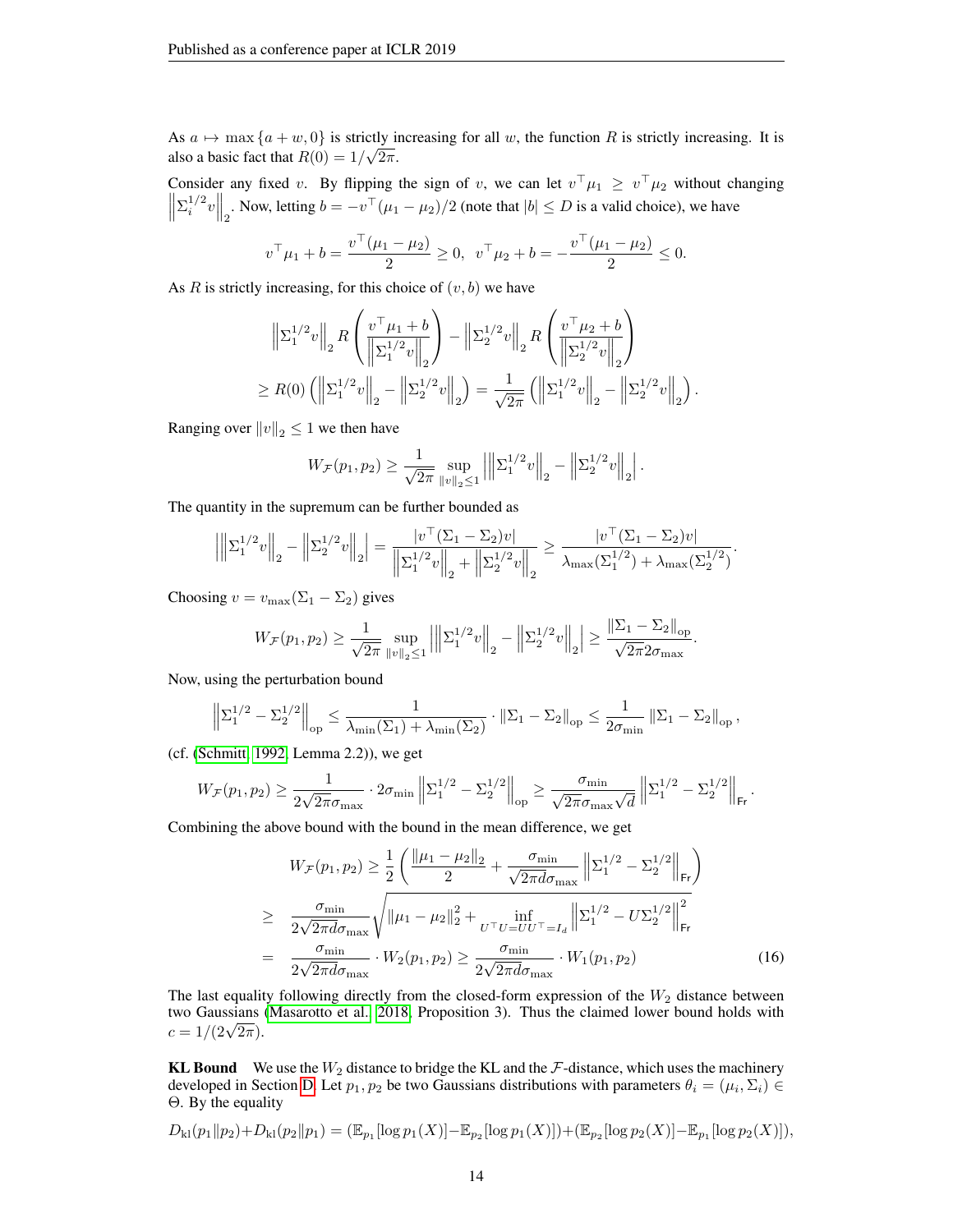it suffices to upper bound the term only involving  $\log p_1(X)$  (the other follows similarly), which by Theorem [D.2](#page-18-0) requires bounding the growth of  $\|\nabla \log p_1(x)\|_2$ . We have

$$
\|\nabla \log p_1(x)\|_2 = \left\|\Sigma_1^{-1}(x - \mu_1)\right\|_2 \le \sigma_{\min}^{-2} \|x - \mu_1\|_2.
$$

Further  $\mathbb{E}_{p_i}[\|x-\mu_1\|_2^2] \le \text{tr}(\Sigma_i) + \|\mu_i - \mu_1\|_2^2 \le d\sigma_{\max}^2 + 4D^2$  for  $i = 1, 2$ , therefore by (a trivial variant of) Theorem [D.2\(](#page-18-0)c) we get

$$
\mathbb{E}_{p_1}[\log p_1(X)] - \mathbb{E}_{p_2}[\log p_1(X)] \leq \sigma_{\min}^{-2}(\sqrt{d}\sigma_{\max} + 2D)W_2(p_1, p_2).
$$

The same bound holds for  $\log p_2$ . Adding them up and substituting the bound appendix [B.1](#page-13-0) gives that √ √ √

$$
D_{\mathrm{kl}}(p_1\|p_2)+D_{\mathrm{kl}}(p_2\|p_1)\lesssim \frac{\sqrt{d}\sigma_{\max}+2D}{\sigma_{\min}^2}W_2(p_1,p_2)\lesssim \frac{\sqrt{d}\sigma_{\max}(\sqrt{d}\sigma_{\max}+D)}{\sigma_{\min}^3}W_{\mathcal{F}}(p_1,p_2).
$$

**Generalization** We wish to bound for all  $\theta = (\mu, \Sigma) \in \Theta$ 

$$
R_n(\mathcal{F}, p_\theta) = \mathbb{E}_{p_\theta} \left[ \sup_{\|v\|_2 \le 1, |b| \le D} \left| \frac{1}{n} \sum_{i=1}^n \varepsilon_i \sigma(v^\top X_i + b) \right| \right].
$$

As  $\sigma : \mathbb{R} \to \mathbb{R}$  is 1-Lipschitz, by the Rademacher contraction inequality [\(Ledoux & Talagrand,](#page-10-18) [2013\)](#page-10-18), we have

$$
\mathbb{E}_{p_{\theta}}\left[\sup_{\|v\|_2\leq 1,|b|\leq D}\left|\frac{1}{n}\sum_{i=1}^n\varepsilon_i\sigma(v^\top X_i+b)\right|\right]\leq 2\mathbb{E}_{p_{\theta}}\left[\sup_{\|v\|_2\leq 1,|b|\leq D}\left|\frac{1}{n}\sum_{i=1}^n\varepsilon_i(v^\top X_i+b)\right|\right].
$$

The right hand side can be bounded directly as

$$
\mathbb{E}_{p_{\theta}}\left[\sup_{\|v\|_{2}\leq 1,\|b\|\leq D}\left|\frac{1}{n}\sum_{i=1}^{n}\varepsilon_{i}(v^{\top}X_{i}+b)\right|\right] = E_{p_{\theta}}\left[\sup_{\|v\|_{2}\leq 1,\|b\|\leq D}\left|(b+v^{\top}\mu)\frac{1}{n}\sum_{i=1}^{n}\varepsilon_{i} + \frac{1}{n}\sum_{i=1}^{n}\varepsilon_{i}v^{\top}(X_{i}-\mu)\right|\right]
$$
\n
$$
\leq \sup_{\|v\|_{2}\leq 1,\|b\|\leq D}|b+v^{\top}\mu|\mathbb{E}\left[\left|\frac{1}{n}\sum_{i=1}^{n}\varepsilon_{i}\right|\right] + \mathbb{E}_{p_{\theta}}\left[\sup_{\|v\|_{2}\leq 1}\left|\left(v,\frac{1}{n}\sum_{i=1}^{n}\varepsilon_{i}(X_{i}-\mu)\right)\right|\right]
$$
\n
$$
\leq 2D\mathbb{E}\left[\left|\frac{1}{n}\sum_{i=1}^{n}\varepsilon_{i}\right|\right] + \mathbb{E}_{p_{\theta}}\left[\left\|\frac{1}{n}\sum_{i=1}^{n}\varepsilon_{i}(X_{i}-\mu)\right\|_{2}\right]
$$
\n
$$
\leq 2D\left(\mathbb{E}\left[\left(\frac{1}{n}\sum_{i=1}^{n}\varepsilon_{i}\right)^{2}\right] + \sqrt{\mathbb{E}_{p_{\theta}}\left[\left\|\frac{1}{n}\sum_{i=1}^{n}\varepsilon_{i}(X_{i}-\mu)\right\|_{2}\right]}
$$
\n
$$
= \frac{2D+\sqrt{\text{tr}(\Sigma)}}{\sqrt{n}} \leq \frac{2D+\sigma_{\text{max}}\sqrt{d}}{\sqrt{n}}.
$$

## <span id="page-14-0"></span>B.2 PROOF OF THEOREM [3.2](#page-5-7)

**KL bounds** Recall the basic property of exponential family that  $A(\theta) = \mathbb{E}_{p_{\theta}}[T(X)]$ . Suppose  $p = p_{\theta_1}$  and  $q = p_{\theta_2}$ . Then,

$$
W_{\mathcal{F}}(p,q) = \sup_{\|v\|_2 \le 1} \mathbb{E}_{p_{\theta_1}}[\langle v, T(X) \rangle] - \mathbb{E}_{p_{\theta_2}}[\langle v, T(X) \rangle]
$$
  
= 
$$
\sup_{\|v\|_2 \le 1} \langle v, \nabla A(\theta_1) - \nabla A(\theta_2) \rangle = \|\nabla A(\theta_1) - \nabla A(\theta_2)\|_2.
$$

By the assumption on  $\nabla^2 A$  we have that

<span id="page-14-1"></span>
$$
\gamma \|\theta_1 - \theta_2\|_2 \le W_{\mathcal{F}}(p_{\theta_1}, p_{\theta_2}) \le \beta \|\theta_1 - \theta_2\|_2 \tag{17}
$$

Moreover, the exponential family also satisfies that

$$
D_{kl}(p_{\theta_1} \| p_{\theta_2}) = A(\theta_2) - A(\theta_1) - \langle \nabla A(\theta_1), \theta_2 - \theta_1 \rangle = \int_0^1 \rho^{\top} \nabla^2 A(\theta_2 + t\rho) \rho dt
$$

where  $\rho = \theta_1 - \theta_2$ . Using the assumption we have that  $\gamma \|\theta_1 - \theta_2\|^2 \leq \rho^{\top} \nabla^2 A(\theta_2 + t \rho) \rho \leq$  $\beta \|\theta_1 - \theta_2\|^2$  and therefore  $\frac{1}{2}\gamma \|\theta_1 - \theta_2\|^2 \le D_{kl}(p_{\theta_1} \| p_{\theta_2}) \le \frac{1}{2}\beta \|\theta_1 - \theta_2\|^2$ . Combining this with eq. [\(17\)](#page-14-1) we complete the proof.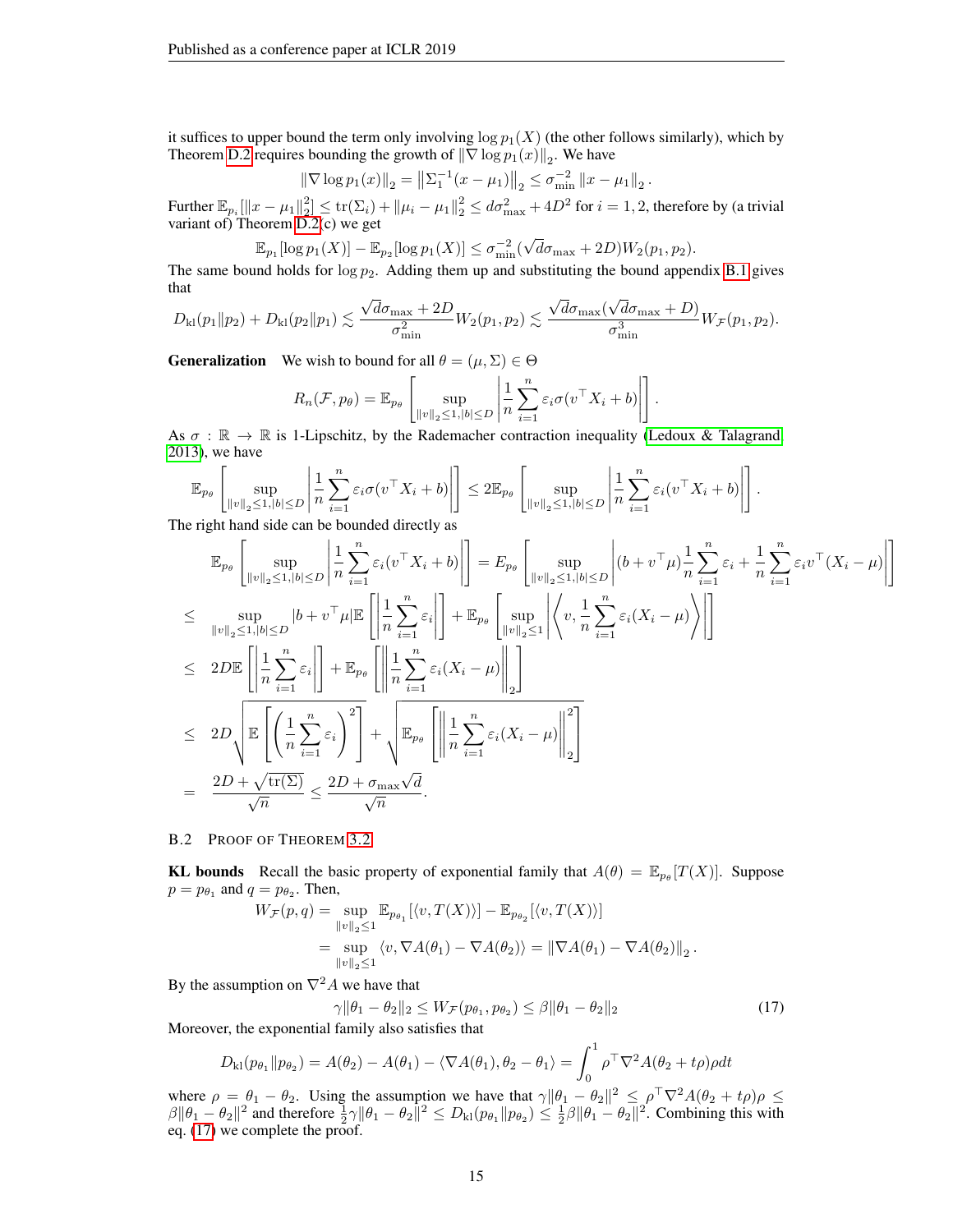**Wasserstein bounds** We show eq. [\(8\)](#page-5-2). As diam( $\mathcal{X}$ ) = D, there exists  $x_0 \in \mathcal{X}$  such that  $||x-x_0|| \leq D$  for all  $x \in \mathcal{X}$ . Hence for any 1-Lipschitz function  $f : \mathbb{R}^d \to \mathbb{R}$  we have that  $|f(X) - f(x_0)| \leq ||x - x_0||_2 \leq D$ . By the Hoeffding Lemma,  $f(X)$  is  $D^2/4$ -sub-Gaussian. Applying Theorem [D.1\(](#page-17-0)a), we get that for any  $p, q \in \mathcal{G}$ ,

$$
W_1(p,q) \leq \sqrt{\frac{D^2}{2}D_{\rm kl}(p\|q)} \lesssim \frac{D\gamma}{\sqrt{\beta}} \cdot W_{\mathcal{F}}(p,q).
$$

**Generalization** For any  $\theta \in \Theta$  we compute the Rademacher complexity

$$
R_n(\mathcal{F}, p_\theta) = \mathbb{E}_{p_\theta} \left[ \sup_{\|v\|_2 \le 1} \left| \frac{1}{n} \sum_{i=1}^n \varepsilon_i \langle v, T(X_i) \rangle \right| \right] = \mathbb{E}_{p_\theta} \left[ \left\| \frac{1}{n} \sum_{i=1}^n \varepsilon_i T(X_i) \right\|_2 \right]
$$
  

$$
\le \sqrt{\mathbb{E}_{p_\theta} \left[ \left\| \frac{1}{n} \sum_{i=1}^n \varepsilon_i T(X_i) \right\|_2^2 \right]} = \sqrt{\frac{E_{p_\theta} [\|T(X)\|_2^2]}{n}}.
$$

# <span id="page-15-0"></span>C RESULTS ON MIXTURE OF GAUSSIANS

We consider mixture of k identity-covariance Gaussians on  $\mathbb{R}^d$ :

$$
p_{\theta} = \sum_{i=1}^{k} w_i \mathsf{N}(\mu_i, I_d), \quad w_i \ge 0, \sum_{i=1}^{k} w_i = 1.
$$

We assume that  $\theta \in \Theta = {\|\|\mu_i\|_2 \le D, w_i \ge \exp(-B_w) i \in [k]}.$ 

We will use a one-hidden-layer neural network that implements (a slight modification of)  $\log p_{\theta}$ :

$$
\mathcal{F} = \left\{ f_1 - f_2 : f_i = \log \sum_{j=1}^k w_j^{(i)} \exp \left( \mu_j^{(i) \top} x + b_j^{(i)} \right) : \exp(-B_w) \le w_j^{(i)} \le 1, \, \, \left\| \mu_j^{(i)} \right\|_2 \le D, \, 0 \ge b_j^{(i)} \ge -D^2 \right\}.
$$

<span id="page-15-1"></span>Theorem C.1. *The family* F *is suitable for learning mixture of* k *Gaussians. Namely, we have that*

*(1) (Restricted approximability) For any*  $\theta_1, \theta_2 \in \Theta$ *, we have* 

$$
\frac{1}{D^2+1} \cdot W_1^2(p_{\theta_1}, p_{\theta_2}) \le W_{\mathcal{F}}(p_{\theta_1}, p_{\theta_2}) \le 2D \cdot W_1(p_{\theta_1}, p_{\theta_2}).
$$

*(2) (Generalization) We have for some absolute constant* C > 0 *that*

$$
\sup_{\theta \in \Theta} R_n(\mathcal{F}, p_\theta) \le C \sqrt{\frac{k(\log k + D^2 + B_w)d\log n}{n}}.
$$

# C.1 THE GAUSSIAN CONCENTRATION RESULT

The Gaussian concentration result [\(Vershynin, 2010,](#page-11-9) Proposition 5.34) will be used here and in later proofs, which we provide for convenience.

<span id="page-15-2"></span>**Lemma C.2** (Gaussian concentration). *Suppose*  $X \sim N(0, I_d)$  and  $f : \mathbb{R}^d \to \mathbb{R}$  is *L*-Lipschitz, then  $f(X)$  is  $L^2$ -sub-Gaussian.

### C.2 PROOF OF THEOREM [C.1](#page-15-1)

Restricted approximability For the upper bound, it suffices to show that each

<span id="page-15-3"></span>
$$
f(x) = \log \sum_{j=1}^{k} w_j \exp \left( \mu_j^{\top} x + b_j \right)
$$
 (18)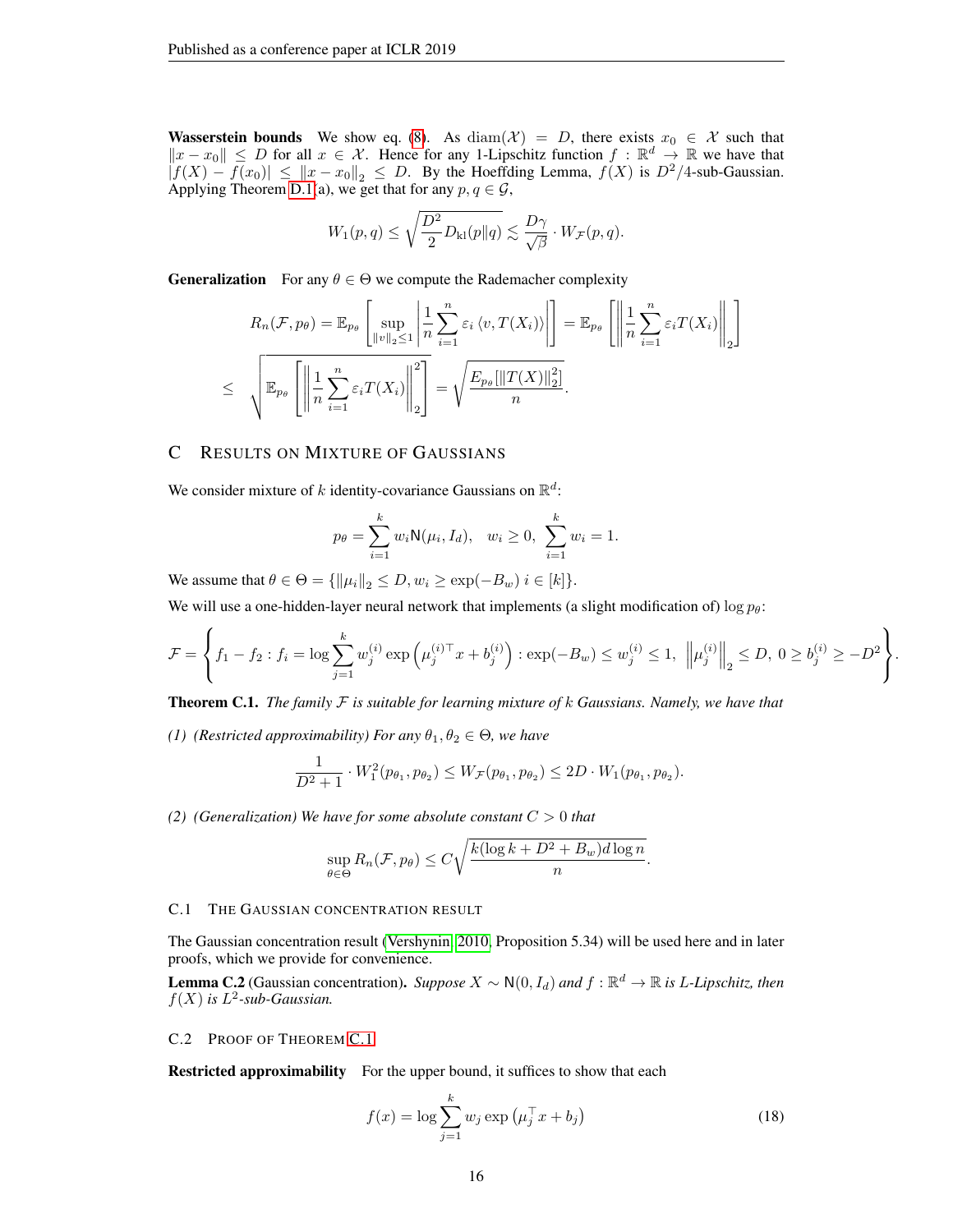is D-Lipschitz. Indeed, we have

$$
\|\nabla \log f(x)\|_2 = \left\|\frac{\sum_{j=1}^k w_j \exp(\mu_j^\top x + b_j)\mu_j}{\sum_{j=1}^k w_j \exp(\mu_j^\top x + b_j)}\right\|_2 \le \frac{\sum_{j=1}^k w_j \exp(\mu_j^\top x + b_j) \|\mu_j\|_2}{\sum_{j=1}^k w_j \exp(\mu_j^\top x + b_j)} \le D.
$$

This further shows that every discriminator  $f_1 - f_2 \in \mathcal{F}$  is at most 2D-Lipschitz, so by Theorem [D.2\(](#page-18-0)a) we get the upper bound.

We now establish the lower bound. As F implements the KL divergence, for any two  $p_1, p_2 \in \mathcal{P}$ , we have

$$
W_{\mathcal{F}}(p_1, p_2) \ge D_{kl}(p_1 \| p_2) + D_{kl}(p_2 \| p_1).
$$

We consider regularity properties of the distributions  $p_1, p_2$  in the Bobkov-Gotze sense (Theo-rem [D.1\(](#page-17-0)a)). Suppose  $p_1 = \sum w_j N(\mu_j, I_d)$ . For any 1-Lipschitz function  $f : \mathbb{R}^d \to \mathbb{R}$ , we have

$$
f(X) \stackrel{d}{=} \sum_{j=1}^{j} f(\mathsf{N}(\mu_j, I_d)).
$$

Letting  $X_j \sim N(\mu_j, I_d)$  be the mixture components. By the Gaussian concentration (Lemma [C.2\)](#page-15-2), each  $\bar{f}(X_j)$  is 1-sub-Gaussian, so we have for any  $\lambda \in \mathbb{R}$ 

$$
\mathbb{E}[e^{\lambda f(X)}] = \sum_{j=1}^k w_j \mathbb{E}[e^{\lambda f(X_j)}] \le \sum_{j=1}^k e^{\lambda \mathbb{E}[f(X_j)] + \lambda^2/2} = e^{\lambda^2/2} \underbrace{\sum_{j=1}^k w_j e^{\lambda \mathbb{E}[f(X_j)]}}_{\text{I}}.
$$

Now, term I is precisely the MGF of a discrete random variable on  $Y \in \mathbb{R}$  which takes value  $\mathbb{E}[f(X_j)]$  with probability  $w_j$ . For  $Z \sim N(0, 1)$  we have

$$
|\mathbb{E}[f(X_j)] - \mathbb{E}[f(Z)]| = |\mathbb{E}[f(\mu_j + Z)] - \mathbb{E}[f(Z)]| \le \mathbb{E}[|f(\mu_j + Z) - f(Z)|] \le \|\mu_j\|_2 \le D.
$$

Therefore the values  $\{\mathbb{E}[f(X_j)]\}_{j\in[k]}$  lie in an interval of length at most 2D. By the Hoeffding's Lemma, Y is  $D^2$ -sub-Gaussian, so we have  $I \leq \exp(\lambda \mathbb{E}[Y] + D^2 \lambda^2/2)$ , and so

$$
\mathbb{E}[e^{\lambda f(X)}] \le \exp\left(\frac{\lambda^2}{2} + \lambda \mathbb{E}[Y] + D^2 \lambda^2 / 2\right) = \exp\left(\lambda \mathbb{E}[Y] + \frac{\lambda^2 (D^2 + 1)}{2}\right).
$$

Therefore  $f(X)$  is at most  $(D^2+1)$ -sub-Gaussian, and thus X satisfies the Bobkov-Gozlan condition with  $\sigma^2 = D^2 + 1$ . Applying Theorem [D.1\(](#page-17-0)a) we get

$$
W_{\mathcal{F}}(p_1, p_2) \ge D_{kl}(p_1 \| p_2) + D_{kl}(p_2 \| p_1) \ge \frac{1}{D^2 + 1} \cdot W(p_1, p_2).
$$

Generalization Reparametrize the one-hidden-layer neural net eq. [\(18\)](#page-15-3) as

$$
f_{\theta}(x) = \log \sum_{j=1}^{k} \exp(\mu_j^{\top} x + \underbrace{b_j + \log w_j}_{c_j}).
$$

It then suffices to bound the Rademacher complexity of  $f_{\theta}$  for  $\theta \in \Theta$  =  $\{ {\| \mu_j \|}_2 \le D, c_j \in [ -(D^2 + B_w), 0 ] \}.$  Define the metric

$$
\rho(\theta, \theta') = \max_{j \in [k]} \max \left\{ ||\mu_j - \mu'_j||_2, |c_j - c'_j| \right\}
$$

and the Rademacher process

$$
Y_{\theta} = \frac{1}{n} \sum_{i=1}^{n} \varepsilon_i f_{\theta}(X_i) = \frac{1}{n} \sum_{i=1}^{n} \varepsilon_i \log \sum_{j=1}^{k} \exp(\mu_j^{\top} X_i + c_j),
$$

we show that  $Y_{\theta}$  is suitably Lipschitz in  $\theta$  (in the  $\rho$  metric) and use a one-step discretization bound. Indeed, we have

$$
\left\|\nabla_{\mu_j} Y_{\theta}\right\|_2 = \left\|\frac{1}{n}\sum_{i=1}^n \varepsilon_i \frac{\exp(\mu_j^{\top} X_i + c_j)}{\sum_{j=1}^k \exp(\mu_j^{\top} X_i + c_j)} X_i\right\|_2 \le \frac{1}{n}\sum_{i=1}^n \|X_i\|_2
$$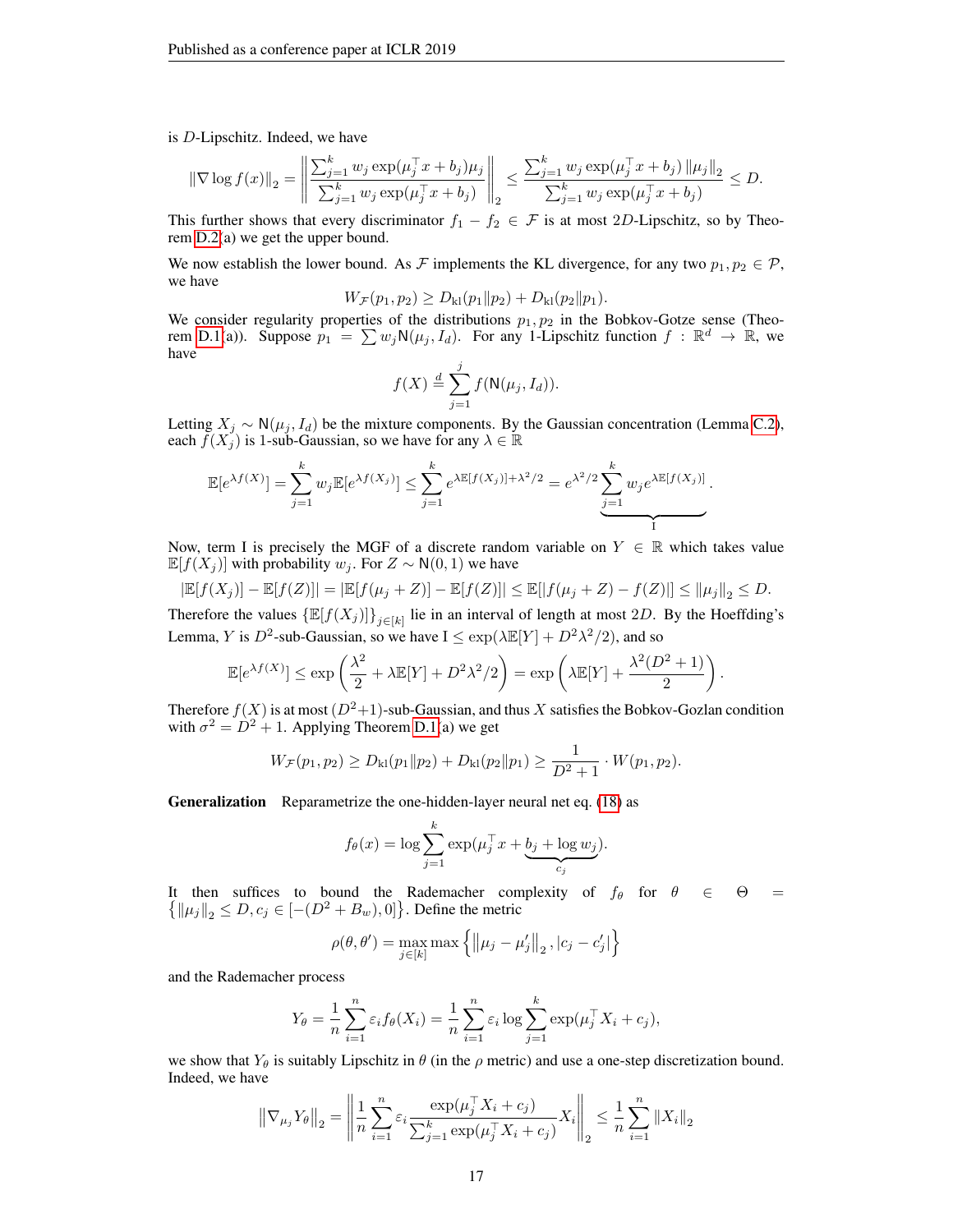and

$$
|\nabla_{c_j} Y_{\theta}| = \left| \frac{1}{n} \sum_{i=1}^n \varepsilon_i \frac{\exp(\mu_j^\top X_i + c_j)}{\sum_{j=1}^k \exp(\mu_j^\top X_i + c_j)} \right| \le 1.
$$

Therefore, for any  $\varepsilon > 0$  we have

<span id="page-17-2"></span>
$$
\mathbb{E}\left[\sup_{\rho(\theta,\theta')\leq\varepsilon}|Y_{\theta}-Y_{\theta'}|\right] \leq Ck\left(\mathbb{E}\left[\|X_1\|_2\right]+1\right)\varepsilon \leq Ck(D+\sqrt{d})\varepsilon\tag{19}
$$

for some constant  $C > 0$ .

We now bound the expected supremum of the max over a covering set. Let  $\mathcal{N}(\Theta, \rho, \varepsilon)$  be a  $\varepsilon$ covering set of  $\Theta$  under  $\rho$ , and  $N(\Theta, \rho, \varepsilon)$  be the covering number. As  $\rho$  looks at each  $\mu_i, c_j$  separately, its covering number can be upper bounded by the product of each separate covering:

$$
N(\Theta,\rho,\varepsilon) \leq \prod_{j=1}^k N(\mathsf{B}_2(D),\lVert \cdot \rVert_2,\varepsilon) \cdot N([- (D^2+B_w),0],\lvert \cdot \rvert,\varepsilon) \leq \exp\left(kd\log\frac{3D}{\varepsilon}+k\log\frac{2(D^2+B_w)}{\varepsilon}\right).
$$

Now, for each invididual process  $Y_{\theta}$  is the i.i.d. average of random variables of the form  $\varepsilon_i\log\sum_{j=1}^k \exp(\mu_j^\top X+c_j)$ . The log-sum-exp part is  $D$ -Lipschitz in  $X$ , so we can reuse the analysis done precedingly (in the Bobkov-Gotze part) to get that  $\log \sum_{j=1}^{k} \exp(\mu_j^\top X + c_j)$  is  $D^2(D^2 + 1)$ sub-Gaussian. Further, its expectation is bounded as (for  $X \sim p = \sum v_i \mathsf{N}(\nu_i, I_d)$ )

$$
\mathbb{E}_{X \sim p} \left[ \log \sum_{j=1}^{k} \exp(\mu_j^{\top} X + c_j) \right] = \sum_{i=1}^{k} v_i \mathbb{E}_{X \sim \mathsf{N}(\nu_i, I_d)} \left[ \log \sum_{j=1}^{k} \exp(\mu_j^{\top} X + c_j) \right]
$$
  
\n
$$
\leq \sum_{i=1}^{k} v_i \log \sum_{j=1}^{k} \mathbb{E}_{X \sim \mathsf{N}(\nu_i, I_d)} [\exp(\mu_j^{\top} X + c_j)] \leq \sum_{i=1}^{k} v_i \log \sum_{j=1}^{k} \exp(\mu_j^{\top} \nu_i + ||\mu_j||_2^2 / 2 + c_j)
$$
  
\n
$$
\leq \log k + (2D^2 + B_w).
$$

This shows that the term  $\varepsilon_i \log \sum_{j=1}^k \exp(\mu_j^\top X + c_j)$  is  $(\log k + D^2 + B_w)^2 + D^2(D^2 + 1)$ -sub-Gaussian, and thus we have by sub-Gaussian maxima bounds that

<span id="page-17-3"></span>
$$
\mathbb{E}\left[\max_{\theta \in \mathcal{N}(\Theta,\rho,\varepsilon)}|Y_{\theta}|\right] \leq C\sqrt{\frac{(\log k + D^2 + B_w)^2 + D^2(D^2 + 1)}{n} \cdot \log N(\Theta,\rho,\varepsilon)}}{\log N(\Theta,\rho,\varepsilon)}\right]
$$
\n
$$
\leq C\sqrt{\frac{\log k + D^2 + B_w}{n} \cdot kd \log \frac{D^2 + B_w}{\varepsilon}}.\tag{20}
$$

By the 1-step discretization bound and combining eq. [\(19\)](#page-17-2) and appendix [C.2,](#page-17-3) we get

$$
\mathbb{E}\left[\sup_{\theta\in\Theta}|Y_{\theta}|\right] \leq \mathbb{E}\left[\sup_{\theta,\theta'\in\Theta,\rho(\theta,\theta')\leq\varepsilon}|Y_{\theta}-Y_{\theta'}|\right] + \mathbb{E}\left[\max_{\theta\in\mathcal{N}(\Theta,\rho,\varepsilon)}|Y_{\theta}|\right]
$$
  

$$
\leq Ck(D+\sqrt{d})\varepsilon + C\sqrt{\frac{\log k+D^2+B_w}{n}\cdot kd\log\frac{D^2+B_w}{\varepsilon}}.
$$

Choosing  $\varepsilon = c/n$  for sufficiently small c (depending on  $D^2$ ,  $B_w$ ) gives that

$$
\mathbb{E}\left[\sup_{\theta \in \Theta} |Y_{\theta}|\right] \le C\sqrt{\frac{kd(\log k + D^2 + B_w)\log n}{n}}
$$

# <span id="page-17-1"></span>D PROOFS FOR SECTION [4](#page-5-0)

#### D.1 BOUNDING KL BY WASSERSTEIN

<span id="page-17-0"></span>The following theorem gives conditions on which the KL divergence can be lower bounded by the Wasserstein 1/2 distance. For a reference see Section 4.1 and 4.4 in [van Handel](#page-11-14) [\(2014\)](#page-11-14).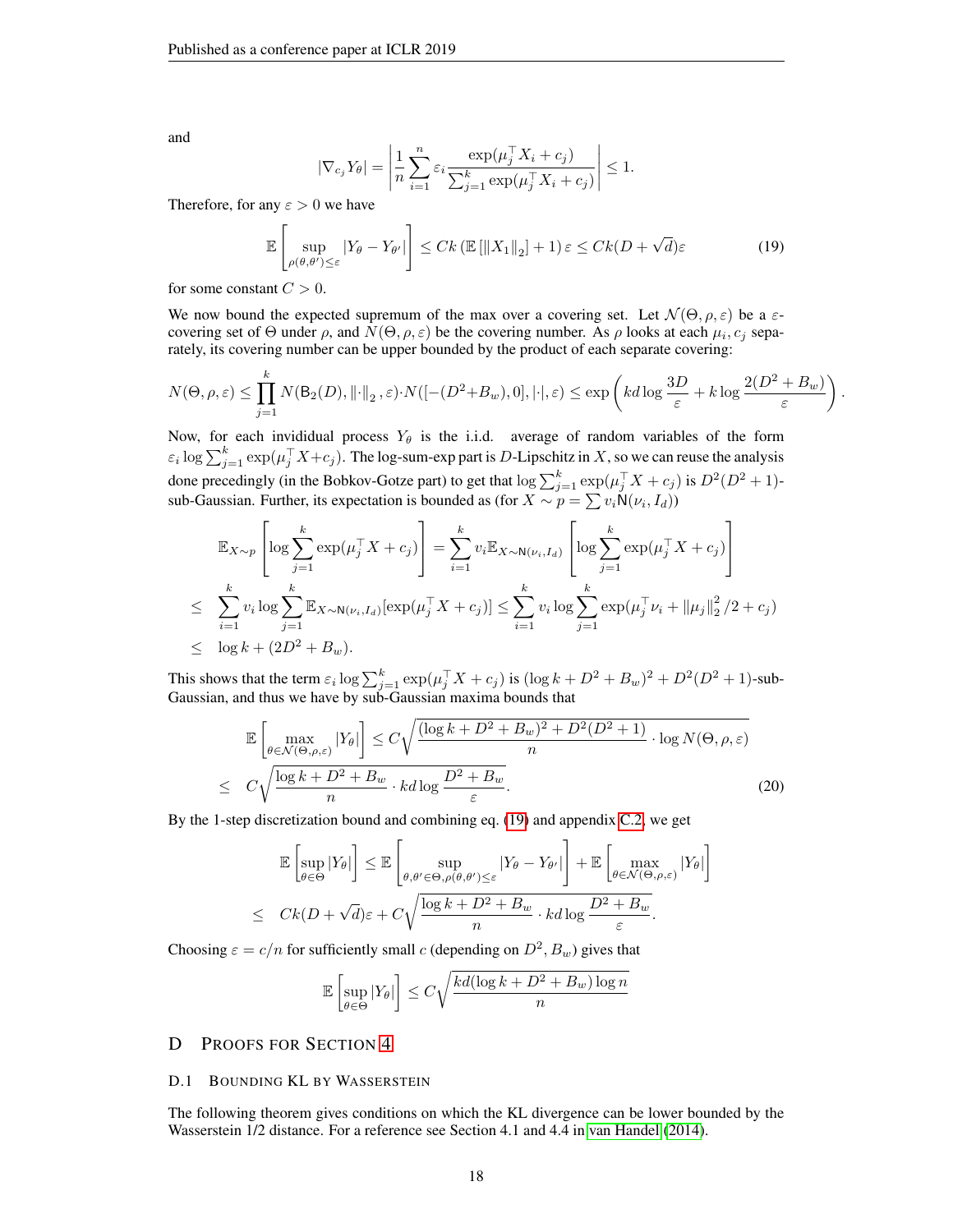**Theorem D.1** (Lower bound KL by Wasserstein). Let p be any distribution on  $\mathbb{R}^d$  and  $X_i \stackrel{\text{iid}}{\sim} p$  be *the i.i.d. samples from* p*.*

- *(a) (Bobkov-Gotze)* If  $f(X_1)$  *is*  $\sigma^2$ -sub-Gaussian for any 1-Lipschitz  $f : \mathbb{R}^d \to \mathbb{R}$ , then  $W_1(p,q)^2 \leq 2\sigma^2 D_{kl}(p||q)$  *for all q.*
- *(b)*  $(Gozlan)$  *If*  $f(X_1, ..., X_n)$  *is*  $\sigma^2$ -sub-Gaussian for any 1-Lipschitz  $f : (\mathbb{R}^d)^n \to \mathbb{R}$ , then

 $W_2(p,q)^2 \leq 2\sigma^2 D_{kl}(p||q)$  *for all q.* 

<span id="page-18-0"></span>**Theorem D.2** (Upper bounding f-contrast by Wasserstein). Let p, q be two distributions on  $\mathbb{R}^d$  with positive densities and denote their probability measures by  $P, Q$ . Let  $f : \mathbb{R}^d \to \mathbb{R}$  be a function.

- *(a) (W<sub>1</sub> bound)* Suppose *f is* L-Lipschitz, then  $\mathbb{E}_p[f(X)] \mathbb{E}_q[f(X)] \leq L \cdot W_1(p,q)$ .
- *(b) (Truncated*  $W_1$  *bound)* Let  $D > 0$  *be any diameter of interest. Suppose for any*  $\tilde{p} \in \{p, q\}$  *we have*
	- *(i)*  $f$  *is*  $L(D)$ *-Lipschitz in the ball of radius*  $D$ ;
	- *(ii) We have*  $\mathbb{E}_{\widetilde{p}}[f^2(X)] \leq M$ *;*
	- *(iii) We have*  $\widetilde{P}(\|X\| \geq D) \leq p_{\text{tail}}(D)$ *,*

*then we have*

$$
\mathbb{E}_p[f(X)] - \mathbb{E}_q[f(X)] \le L(D) \cdot W_1(p,q) + 4\sqrt{Mp_{\text{tail}}(D)}.
$$

*(c) (W<sub>2</sub> bound)* Suppose  $\|\nabla f(x)\| \le c_1 \|x\| + c_2$  for all  $x \in \mathbb{R}^d$ , then we have

$$
\mathbb{E}_p[f(X)] - \mathbb{E}_q[f(X)] \le \left(\frac{c_1}{2}\sqrt{\mathbb{E}_p[\|X\|^2]} + \frac{c_1}{2}\sqrt{\mathbb{E}_q[\|X\|^2]} + c_2\right) \cdot W_2(p,q).
$$

# D.1.1 PROOF OF THEOREM [D.2](#page-18-0)

*Proof.* (a) This follows from the dual formulation of  $W_1$ .

(b) We do a truncation argument. We have

$$
\mathbb{E}_p[f(X)] - \mathbb{E}_q[f(X)] = \underbrace{\mathbb{E}_p[f(X)1\{|X\| \le D\}] - \mathbb{E}_q[f(X)1\{|X\| \le D\}]}_{\text{I}} + \underbrace{\mathbb{E}_p[f(X)1\{|X\| > D\}] - \mathbb{E}_q[f(X)1\{|X\| > D\}]}_{\text{II}}.
$$

Term II has the followng bound by Cauchy-Schwarz:

$$
\text{II} \le \sqrt{\mathbb{E}_p[f^2(X)] \cdot P(\|X\| > D)} + \sqrt{\mathbb{E}_q[f^2(X)] \cdot Q(\|X\| > D)} \le 2\sqrt{Mp_{\text{tail}}(D)}.
$$

We now deal with term I. By definition of the Wasserstein distance, there exists a coupling  $(X, Y) \sim \pi$  such that  $X \sim P$ ,  $Y \sim Q$ , and  $\mathbb{E}_{\pi}[\|X - Y\|] = W_1(p, q)$ . On this coupling, we have

$$
I = \mathbb{E}_{\pi}[f(X)1\{||X|| \leq D\} - f(Y)1\{||Y|| \leq D\}]
$$
  
\n
$$
= \mathbb{E}_{\pi}[(f(X) - f(Y))]1\{||X|| \leq D, ||Y|| \leq D\}]
$$
  
\n
$$
+ \mathbb{E}_{\pi}[f(X)1\{||X|| \leq D, ||Y|| > D\}] - \mathbb{E}_{\pi}[f(Y)1\{||Y|| \leq D, ||X|| > D\}]
$$
  
\n(i) 
$$
L(D)\mathbb{E}_{\pi}[||X - Y||1\{||X|| \leq D, ||Y|| \leq D\}] + \mathbb{E}_{\pi}[|f(X)|1\{||Y|| \geq D\}]
$$
  
\n(ii) 
$$
L(D)\mathbb{E}_{\pi}[||X - Y||] + \sqrt{\mathbb{E}_{\pi}[f^{2}(X)] \cdot \pi(||Y|| \geq D)}
$$
  
\n(iii) 
$$
+ \sqrt{\mathbb{E}_{\pi}[f^{2}(Y)] \cdot \pi(||X|| \geq D)}
$$
  
\n
$$
+ \sqrt{\mathbb{E}_{\pi}[f^{2}(Y)] \cdot \pi(||X|| \geq D)}
$$
  
\n
$$
= L(D) \cdot W_{1}(p,q) + \sqrt{\mathbb{E}_{p}[f^{2}(X)] \cdot Q(||X|| \geq D)} + \sqrt{\mathbb{E}_{q}[f^{2}(X)] \cdot P(||X|| \geq D)}
$$
  
\n
$$
\leq L(D) \cdot W_{1}(p,q) + 2\sqrt{Mp_{\text{tail}(D)}}.
$$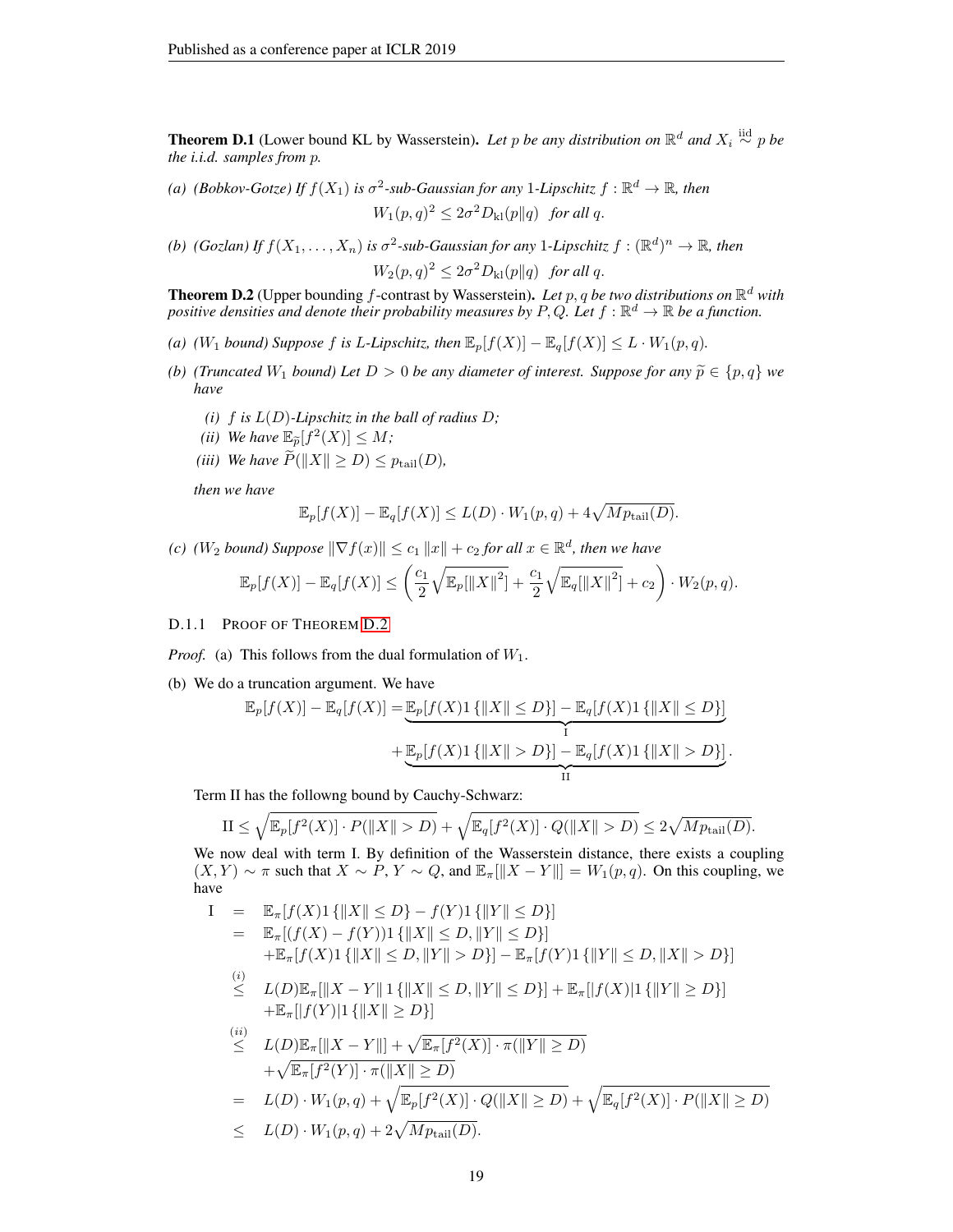Above, inequality (i) used the Lipschitzness of  $f$  in the  $D$ -ball, and (ii) used Cauchy-Schwarz. Putting terms I and II together we get

$$
\mathbb{E}_p[f(X)] - \mathbb{E}_q[f(X)] \le L(D) \cdot W_1(p,q) + 4\sqrt{Mp_{\text{tail}}(D)}.
$$

(c) This part is a straightforward extension of [\(Polyanskiy & Wu, 2016,](#page-11-10) Proposition 1). For completeness we present the proof here. For any  $x, y \in \mathbb{R}^d$  we have

$$
|f(x) - f(y)| = \left| \int_0^1 \left\langle \nabla f(tx + (1-t)y), x - y \right\rangle dt \right| \leq \int_0^1 \left\| \nabla f(tx + (1-t)y) \right\| \left\| x - y \right\| dt
$$
  

$$
\leq \int_0^1 (c_1 t \left\| x \right\| + c_1 (1-t) \left\| y \right\| + c_2) \left\| x - y \right\| dt = (c_2 + c_1 \left\| x \right\| / 2 + c_1 \left\| y \right\| / 2) \left\| x - y \right\|.
$$

By definition of the  $W_2$  distance, there exists a coupling  $(X, Y) \sim \pi$  such that  $X \sim P$ ,  $Y \sim Q$ , and  $\mathbb{E}[\|X - Y\|^2] = W_2^2(p, q)$ . On this coupling, taking expectation of the above bound, we get

$$
\mathbb{E}_{\pi}[|f(X) - f(Y)|] \leq c_2 \mathbb{E}_{\pi}[||X - Y||] + \frac{c_1}{2} (\mathbb{E}_{\pi}[||X|| ||X - Y||] + \mathbb{E}_{\pi}[||Y|| ||X - Y||])
$$
  
\n
$$
\leq c_2 \sqrt{\mathbb{E}_{\pi}[||X - Y||^2]} + \frac{c_1}{2} \left( \sqrt{\mathbb{E}_{\pi}[||X||^2] \cdot \mathbb{E}_{\pi}[||X - Y||^2]} + \sqrt{\mathbb{E}_{\pi}[||Y||^2] \cdot \mathbb{E}_{\pi}[||X - Y||^2]} \right)
$$
  
\n
$$
= \left( c_2 + \frac{c_1}{2} \sqrt{\mathbb{E}_{p}[||X||^2]} + \frac{c_1}{2} \sqrt{\mathbb{E}_{q}[||X||^2]} \right) \cdot W_2(p, q).
$$

Finally, the triangle inequality gives

$$
\mathbb{E}_p[f(X)] - \mathbb{E}_q[f(X)] = \mathbb{E}_\pi[f(X) - f(Y)] \le \mathbb{E}_\pi[|f(X) - f(Y)|],
$$

so the left hand side is also bounded by the preceding quantity.

# <span id="page-19-0"></span>D.2 PROOF OF LEMMA [4.1](#page-6-2)

It is straightforward to see that the inverse of  $x = G_{\theta}(z)$  can be computed as

<span id="page-19-1"></span>
$$
z = W_1^{-1}(\sigma^{-1}(W_2^{-1}\sigma^{-1}(\cdots \sigma^{-1}(W_\ell^{-1}(x - b_\ell))\cdots) - b_2) - b_1).
$$
 (21)

So  $G_{\theta}^{-1}$  is also a  $\ell$ -layer feedforward net with activation  $\sigma^{-1}$ .

We now consider the problem of representing  $\log p_{\theta}(x)$  by a neural network. Let  $\phi_{\gamma}$  be the density of  $Z \sim N(0, \text{diag}(\gamma^2))$ . Recall that the log density has the formula

$$
p_{\theta}(x) = \log \phi_{\gamma} \left( \left( G_{\theta}^{-1}(x) \right) + \log \left| \det \frac{\partial G_{\theta}^{-1}(x)}{\partial x} \right|.
$$

First consider the inverse network that implements  $G_{\theta}^{-1}$ . By eq. [\(21\)](#page-19-1), this network has  $\ell$  layers ( $\ell-1$ hidden layers),  $d^2 + d$  parameters in each layer, and  $\sigma^{-1}$  as the activation function. Now, as  $\log \phi_{\gamma}$ has the form  $\log \phi_{\gamma}(z) = a(\gamma) - \sum_i z_i^2/(2\gamma_i^2)$ , we can add one more layer on top of z with the square activation and the inner product with  $-\gamma^{-2}/2$  to get this term.

Second, we show that by adding some branches upon this network, we can also compute the log determinant of the Jacobian. Define  $h_\ell = W_\ell^{-1}(x - b_\ell)$  and backward recursively  $h_{k-1} =$  $W_{k-1}^{-1}(\sigma^{-1}(h_k) - b_{k-1})$  (so that  $z = h_1$ ), we have

$$
\frac{\partial G_{\theta}^{-1}(x)}{\partial x} = W_1^{-1} \text{diag}(\sigma^{-1'}(h_2)) W_2^{-1} \cdots W_{\ell-1}^{-1} \text{diag}(\sigma^{-1'}(h_{\ell})) W_{\ell}^{-1}.
$$

Taking the log determinant gives

$$
\log \left| \det \frac{\partial G_{\theta}^{-1}(x)}{\partial x} \right| = C + \sum_{k=2}^{\ell} \left\langle \mathbf{1}, \log \sigma^{-1}(h_k) \right\rangle.
$$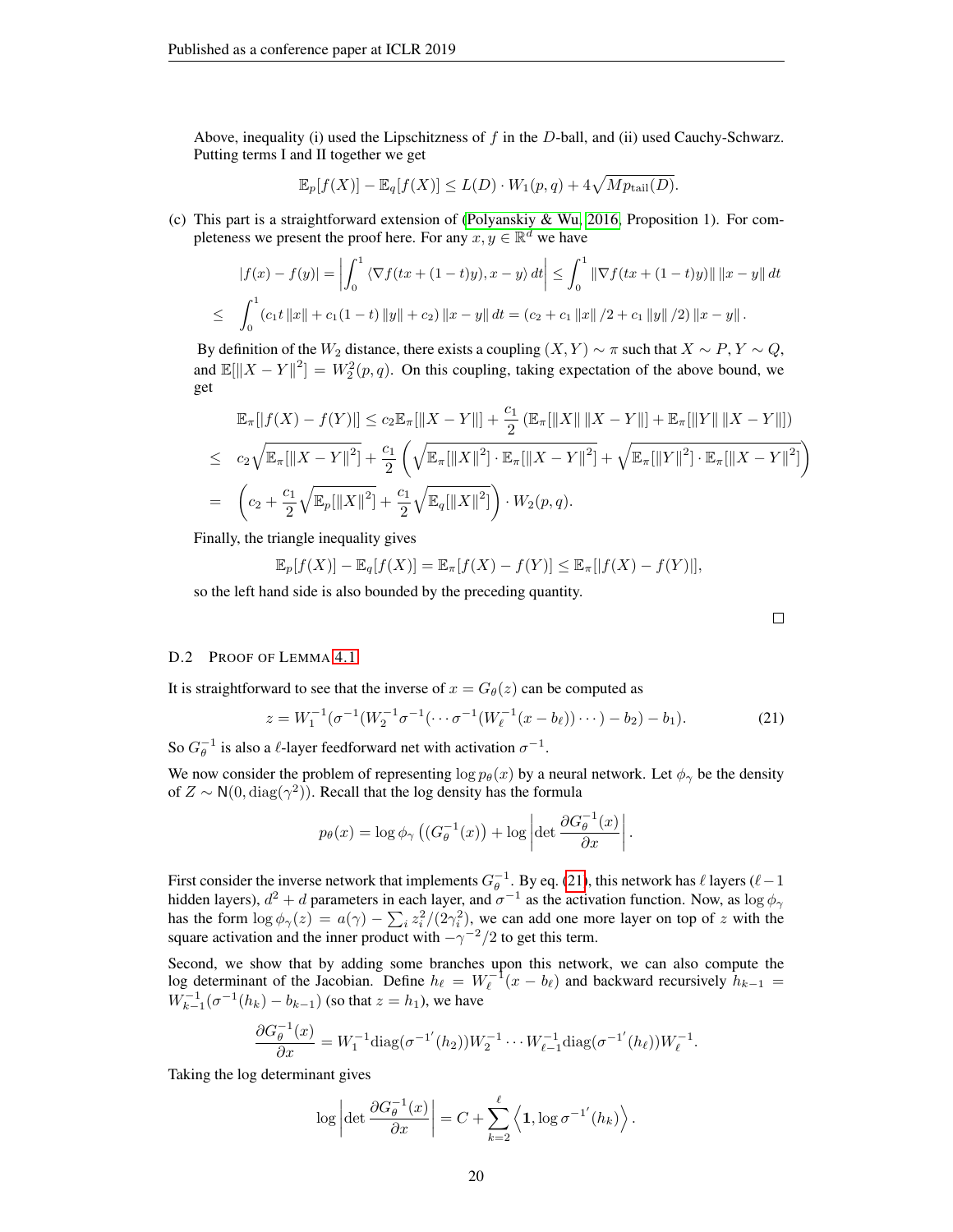As  $(h_{\ell}, \ldots, h_2)$  are exactly the (pre-activation) hidden layers of the inverse network, we can add one branch from each layer, pass it through the  $\log \sigma^{-1}$  activation, and take the inner product with 1.

Finally, by adding up the output of the density branch and the log determinant branch, we get a neural network that computes  $\log p_{\theta}(x)$  with no more than  $\ell + 1$  layers and  $O(\ell d^2)$  parameters, and choice of activations within  $\{\sigma^{-1}, \log \sigma^{-1}, (\cdot)^2\}.$ 

#### <span id="page-20-0"></span>D.3 PROOF OF THEOREM [4.2](#page-6-1)

We state a similar restricted approximability bound here in terms of the  $W_2$  distance, which we also prove. √

$$
W_2(p,q)^2 \lesssim D_{\mathrm{kl}}(p\|q) + D_{\mathrm{kl}}(q\|p) \leq W_{\mathcal{F}}(p,q) \lesssim \frac{\sqrt{d}}{\delta^2} \cdot W_2(p,q).
$$

The theorem follows by combining the following three lemmas, which we show in sequel.

<span id="page-20-1"></span>**Lemma D.3** (Lower bound). *There exists a constant*  $c = c(R_W, R_b, \ell) > 0$  *such that for any*  $\theta_1, \theta_2 \in \Theta$ *, we have* 

$$
W_{\mathcal{F}}(p_{\theta_1}, p_{\theta_2}) \geq c \cdot W_2(p_{\theta_1}, p_{\theta_2})^2 \geq c \cdot W_1(p_{\theta_1}, p_{\theta_2})^2.
$$

<span id="page-20-2"></span>**Lemma D.4** (Upper bound). *There exists constants*  $C_i = C_i(R_W, R_b, \ell) > 0$ ,  $i = 1, 2$  *such that for any*  $\theta_1, \theta_2 \in \Theta$ *, we have* 

$$
(1) \ (W_1 \ bound) \ W_{\mathcal{F}}(p_{\theta_1}, p_{\theta_2}) \leq \frac{C_1\sqrt{d}}{\delta^2} \cdot \Big(W_1(p_{\theta_1}, p_{\theta_2}) + \sqrt{d}\exp(-10d)\Big).
$$

(2)  $(W_2 \text{ bound}) W_{\mathcal{F}}(p_{\theta_1}, p_{\theta_2}) \leq \frac{C_2 \sqrt{d}}{\delta^2} \cdot W_2(p_{\theta_1}, p_{\theta_2}).$ 

<span id="page-20-3"></span>**Lemma D.5** (Generalization error). *Consider* n samples  $X_i \overset{\text{iid}}{\sim} p_{\theta^*}$  for some  $\theta^* \in \Theta$ . There exists a  $constant$   $C = C(R_W, R_b, \ell) > 0$  such that when  $n \geq C \max{\left\{ \tilde{d}, \delta^{-8} \log{n} \right\}},$  we have

$$
R_n(\mathcal{F}, p_{\theta^*}) \le \sqrt{\frac{Cd^4\log n}{\delta^4 n}}.
$$

#### D.4 PROOF OF LEMMA [D.3](#page-20-1)

We show that  $p_\theta$  satisfies the Gozlan condition for any  $\theta \in \Theta$  and apply Theorem [D.1.](#page-17-0) Let  $X_i \stackrel{\text{iid}}{\sim} p_\theta$ for  $i \in [n]$ . By definition, we can write

$$
X_i = G_{\theta}(Z_i), \quad Z_i \stackrel{\text{iid}}{\sim} \mathsf{N}(0, \text{diag}(\gamma^2)).
$$

Let  $\tilde{Z}_i = (z_i/\gamma_i)_{i=1}^d$  and  $\tilde{G}_{\theta}(\tilde{z}) = G_{\theta}((\gamma_i \tilde{z}_i)_{i=1}^d)$ , then we have  $G_{\theta}(z) = \tilde{G}_{\theta}(\tilde{z})$  and that  $\tilde{Z}_i$  are i.i.d. standard Gaussian. Further, suppose  $G_{\theta}$  is *L*-Lipschitz, then for all

$$
\left|\widetilde{G}_{\theta}(\widetilde{z}_{1})-\widetilde{G}_{\theta}(\widetilde{z}_{2})\right| = \left|G_{\theta}(z_{1})-G_{\theta}(z_{2})\right| \leq L\left\|z_{1}-z_{2}\right\|_{2} \leq L\left\|\widetilde{z}_{1}-\widetilde{z}_{2}\right\|_{2},
$$

the last inequality following from  $\gamma_i \leq 1$ . Therefore  $\widetilde{G}_{\theta}$  is also L-Lipschitz. Now, for any 1-Lipschitz  $f: (\mathbb{R}^d)^n \to \mathbb{R}$ , we have

$$
\left| f(\widetilde{G}_{\theta}(\widetilde{z}_{1}), \ldots, \widetilde{G}_{\theta}(\widetilde{z}_{n})) - f(\widetilde{G}_{\theta}(\widetilde{z}_{1}'), \ldots, \widetilde{G}_{\theta}(\widetilde{z}_{n}')) \right| \leq \left( \sum_{i=1}^{n} \left\| \widetilde{G}_{\theta}(\widetilde{z}_{i}) - \widetilde{G}_{\theta}(\widetilde{z}_{i}') \right\|_{2}^{2} \right)^{1/2}
$$
  

$$
\leq L \cdot \left( \sum_{i=1}^{n} \left\| \widetilde{z}_{i} - \widetilde{z}_{i}' \right\|_{2}^{2} \right)^{1/2} = L \left\| \widetilde{z}_{1:n} - \widetilde{z}_{1:n} \right\|_{2}.
$$

Therefore the mapping  $(\tilde{z}_1, \ldots, \tilde{z}_n) \rightarrow f(\tilde{G}_{\theta}(\tilde{z}_1), \ldots, \tilde{G}_{\theta}(\tilde{z}_n))$  is L-Lipschitz. Hence by Lemma [C.2,](#page-15-2) the random variable

$$
f(X_1,\ldots,X_n)=f(G_{\theta}(Z_1),\ldots,G_{\theta}(Z_n))
$$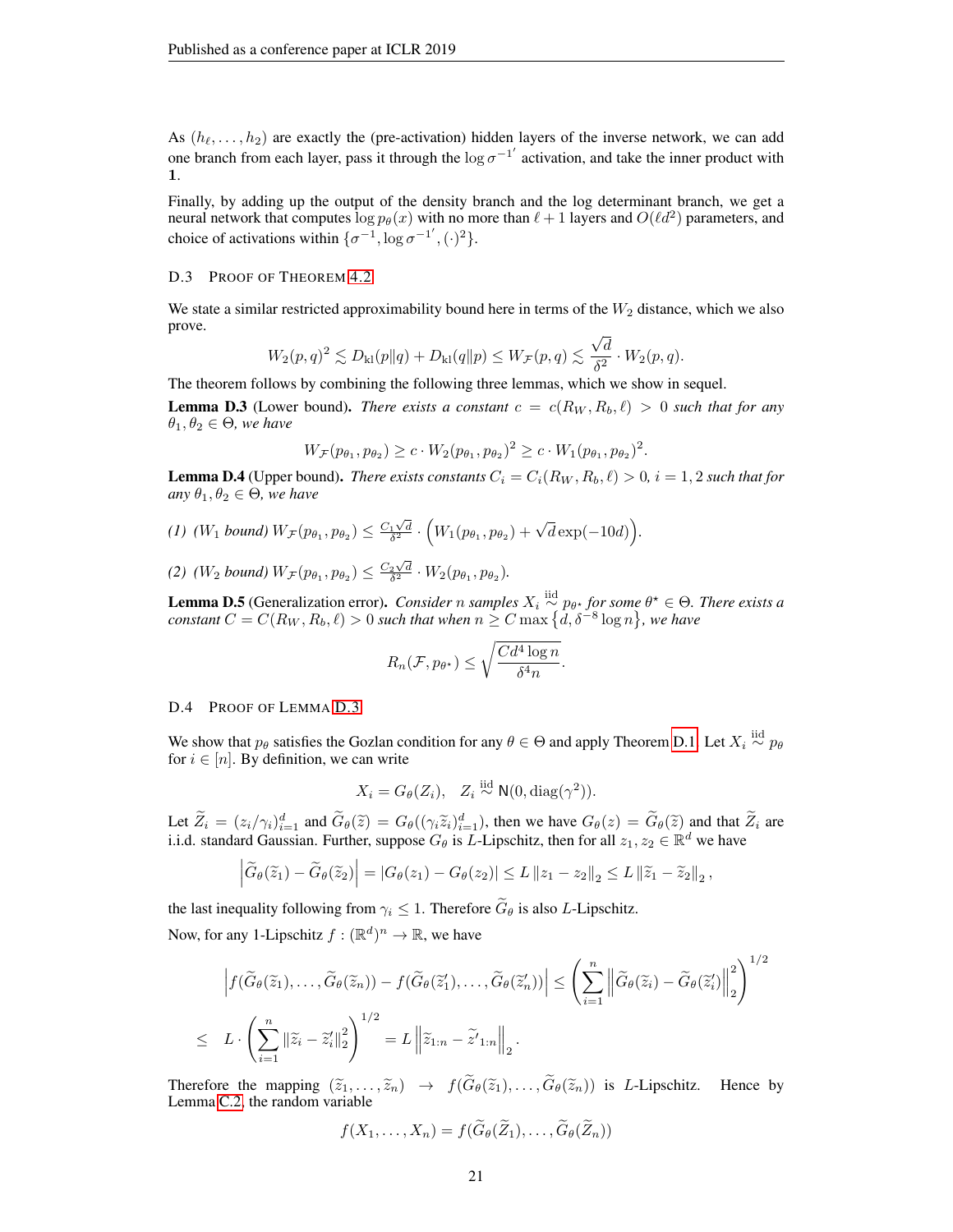is  $L^2$ -sub-Gaussian, and thus the Gozlan condition is satisfied with  $\sigma^2 = L^2$ . By definition of the network  $G_{\theta}$  we have

$$
L \le \prod_{k=1}^{\ell} \|W_k\|_{\text{op}} \cdot \kappa_{\sigma}^{\ell-1} \le R_W{}^{\ell} \kappa_{\sigma}^{\ell-1} = C(R_W, \ell).
$$

Now, for any  $\theta_1, \theta_2 \in \Theta$ , we can apply Theorem [D.1\(](#page-17-0)b) and get

$$
D_{\mathrm{kl}}(p_{\theta_1} \| p_{\theta_2}) \ge \frac{1}{2C^2} W_2(p_{\theta_1}, p_{\theta_2})^2,
$$

and the same holds with  $p_{\theta_1}$  and  $p_{\theta_2}$  swapped. As  $\log p_{\theta_1} - \log p_{\theta_2} \in \mathcal{F}$ , by Lemma [4.3,](#page-6-0) we obtain

$$
W_{\mathcal{F}}(p_{\theta_1}, p_{\theta_2}) \ge D_{\mathrm{kl}}(p_{\theta_1} \| p_{\theta_2}) + D_{\mathrm{kl}}(p_{\theta_2} \| p_{\theta_1}) \ge \frac{1}{C^2} W_2(p_{\theta_1}, p_{\theta_2})^2 \ge \frac{1}{C^2} W_1(p_{\theta_1}, p_{\theta_2})^2,
$$

The last bound following from the fact that  $W_2 \geq W_1$ .

### D.5 PROOF OF LEMMA [D.4](#page-20-2)

We are going to upper bound  $W_F$  by the Wasserstein distances through Theorem [D.2.](#page-18-0) Fix  $\theta_1, \theta_2 \in$ Θ. By definition of F, it suffices to upper bound the Lipschitzness of  $\log p_{\theta}(x)$  for all  $\theta \in \Theta$ . Recall that

$$
\log p_{\theta}(x) = \underbrace{\frac{1}{2} \left\langle h_{\ell}, \text{diag}(\gamma^{-2}) h_{\ell} \right\rangle}_{I} + \underbrace{\sum_{k=1}^{\ell-1} \left\langle \mathbf{1}_d, \log \sigma^{-1}(h_k) \right\rangle}_{II} + C(\theta),
$$

where  $h_1, \ldots, h_\ell (= z)$  are the hidden-layers of the inverse network  $z = G_\theta^{-1}(x)$ , and  $C(\theta)$  is a constant that does not depend on  $x$ .

We first show the  $W_2$  bound. Clearly  $\log p_\theta(x)$  is differentiable in x. As  $\theta \in \Theta$  has norm bounds, we first show the  $W_2$  bound. Clearly log  $p_{\theta}(x)$  is differentiable in x. As  $\theta \in \Theta$  has norm bounds,<br>each layer  $h_k$  is  $C(R_W, R_b, k)$ -Lipschitz in x, so term II is altogether  $\sqrt{d\beta_{\sigma}}\sum_{k=1}^{\ell-1}C(R_W, R_b, k)$  =  $C(R_W, R_b, \ell) \sqrt{d}$ -Lipschitz in x. For term I, note that  $h_\ell$  is C-Lipschitz in x, so we have

$$
\|\nabla_x I\|_2 \le \frac{1}{\min_i \gamma_i^2} \left\|h_\ell(x)\right\|_2 \left\|\nabla_x h_\ell(x)\right\|_2 \le \frac{1}{\delta^2} (C \left\|x\right\|_2 + h_\ell(0)) \cdot C \le \frac{C}{\delta^2} (1 + \left\|x\right\|_2).
$$

Putting together the two terms gives

<span id="page-21-0"></span>
$$
\|\nabla \log p_{\theta}(x)\|_{2} \le \frac{C}{\delta^{2}}(1 + \|x\|_{2}) + \frac{C}{\delta^{2}}\sqrt{d} \le \frac{C}{\delta^{2}}(\|x\|_{2} + \sqrt{d}).
$$
\n(22)

Further, under either  $p_{\theta_1}$  or  $p_{\theta_2}$  (for example  $p_{\theta_1}$ ), we have

$$
\mathbb{E}_{p_{\theta_1}}[||X||_2^2] \le \mathbb{E}[||G_{\theta_1}(Z)||_2^2] \le C(R_W, R_b, \ell) \mathbb{E}[(||Z||_2 + 1)^2] \le Cd.
$$

Therefore we can apply Theorem [D.2\(](#page-18-0)c) and get

$$
\mathbb{E}_{p_{\theta_1}}[\log p_{\theta}(x)] - \mathbb{E}_{p_{\theta_2}}[\log p_{\theta}(x)] \leq \frac{C}{\delta^2} \left(2\sqrt{Cd} + \sqrt{d}\right) W_2(p_{\theta_1}, p_{\theta_2}) \leq \frac{C\sqrt{d}}{\delta^2} W_2(p_{\theta_1}, p_{\theta_2}).
$$

We now turn to the  $W_1$  bound. The bound eq. [\(22\)](#page-21-0) already implies that for  $||X||_2 \le D$ ,

$$
\|\nabla \log p_{\theta}(x)\|_{2} \leq \frac{C}{\delta^{2}}(D + \sqrt{d}).
$$

Choosing  $D = K$ √ d, for a sufficiently large constant K, by the bound  $||X||_2 \leq C(||Z||_2 + 1)$  we have the tail bound

$$
\mathbb{P}(\|X\|_2 \ge D) \le \exp(-20d).
$$

On the other hand by the bound  $|\log p_{\theta}(x)| \leq C((||x||_2 + 1)^2/\delta^2 + \sqrt{\frac{2}{\delta}})$  $d(\|x\|_2 + 1)$ ) we get under either  $p_{\theta_1}$  or  $p_{\theta_2}$  (for example  $p_{\theta_1}$ ) we have

$$
\mathbb{E}_{p_{\theta_1}} \left[ (\log p_{\theta}(X))^2 \right] \leq \frac{C}{\delta^4} \mathbb{E} \left[ \left( \|X\|_2^2 + \sqrt{d} (\|X\|_2 + 1) \right)^2 \right] \leq \frac{Cd^2}{\delta^4}.
$$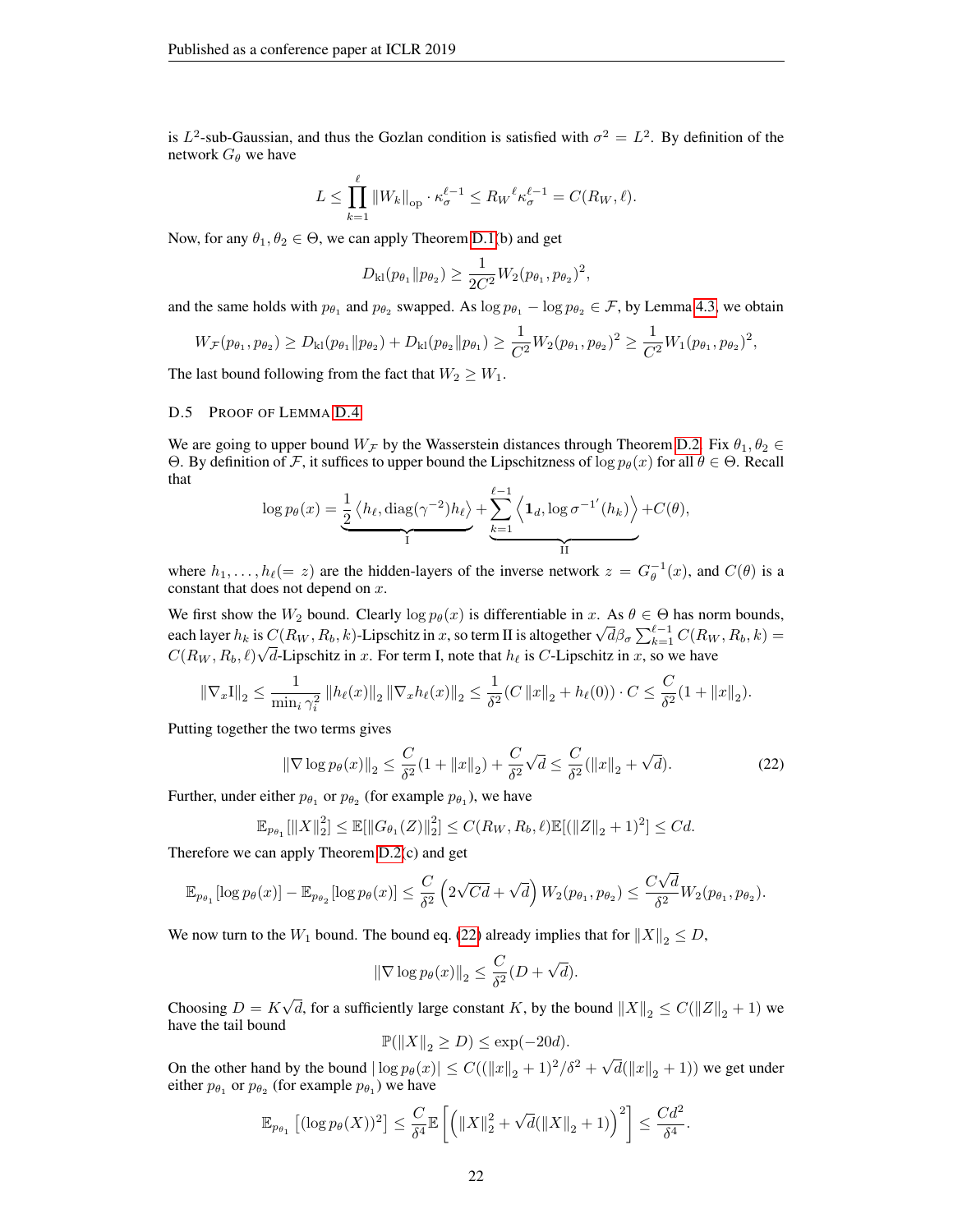Thus we can substitute  $D = K$ √  $d, L(D) = C(1 + K)$  $\sqrt{d}/\delta^2$ ,  $M = C d^2/\delta^4$ , and  $p_{\text{tail}}(D) =$ exp(−2d) into Theorem [D.2\(](#page-18-0)b) and get

$$
\mathbb{E}_{p_{\theta_1}}[\log p_{\theta}(x)] - \mathbb{E}_{p_{\theta_2}}[\log p_{\theta}(x)] \le \frac{C(1+K)\sqrt{d}}{\delta^2} W_1(p_{\theta_1}, p_{\theta_2}) + 4\sqrt{\frac{Cd^2}{\delta^4}} \exp(-20d)
$$
  

$$
\le \frac{C\sqrt{d}}{\delta^2} \left(W_1(p_{\theta_1}, p_{\theta_2}) + \sqrt{d} \exp(-10d)\right).
$$

#### D.6 PROOF OF LEMMA [D.5](#page-20-3)

For any log-density neural network  $F_{\theta}(x) = \log p_{\theta}(x)$ , reparametrize so that  $(W_i, b_i)$  represent the weights and the biases of the inverse network  $z = G_{\theta}^{-1}(x)$ . By eq. [\(21\)](#page-19-1), this has the form

$$
(W_i, b_i) \longleftarrow (W_{\ell-i+1}^{-1}, -W_{\ell-i+1}^{-1}b_{\ell-i+1}), \ \ \forall i \in [\ell].
$$

Consequently the reparametrized  $\theta = (W_i, b_i)_{i \in [\ell]}$  belongs to the (overloading  $\Theta$ )

$$
\Theta = \left\{ \theta = (W_i, b_i)_{i=1}^{\ell} : \max \left\{ \|W_i\|_{\text{op}}, \left\|W_i^{-1}\right\|_{\text{op}} \right\} \le R_W, \|\|b_i\|_2 \le R_W R_b, \ \forall i \in [\ell] \right\}.
$$
 (23)

As  $\mathcal{F} = \{F_{\theta_1} - F_{\theta_2} : \theta_1, \theta_2 \in \Theta\}$ , the Rademacher complexity of  $\mathcal F$  is at most two times the quantity

$$
R_n := R_n(\lbrace F_{\theta} : \theta \in \Theta \rbrace, p_{\theta^*}) = \left[\sup_{\theta \in \Theta} \left| \frac{1}{n} \sum_{i=1}^n \varepsilon_i F_{\theta}(X_i) \right| \right],
$$

We do one additional re-parametrization. Note that the log-density network  $F_{\theta}(x) = \log p_{\theta}(x)$  has the form

$$
F_{\theta}(x) = \phi_{\gamma}(G_{\theta}^{-1}(x)) + \log \left| \det \frac{\partial G_{\theta}^{-1}(x)}{\partial x} \right| + K(\theta) = \frac{1}{2} \left\langle h_{\ell}, \text{diag}(\gamma^{-2}) h_{\ell} \right\rangle + \log \left| \det \frac{\partial G_{\theta}^{-1}(x)}{\partial x} \right| + K(\theta).
$$
\n(24)

The constant  $C(\theta)$  is the sum of the normalizing constant for Gaussian density (which is the same across all  $\theta$ , and as we are taking subtractions of two log  $p_{\theta}$ , we can ignore this) and the sum of  $\log \det(W_i)$ , which is upper bounded by  $d\ell R_W$ . We can additionally create a parameter  $K =$  $K(\theta) \in [0, d\ell R_W]$  for this term and let  $\theta \leftarrow (\theta, K)$ .

For any (reparametrized)  $\theta, \theta' \in \Theta$ , define the metric

$$
\rho(\theta, \theta') = \max \left\{ ||W_i - W'_i||_{op}, ||b_i - b'_i||_2, |K - K'| : i \in [d] \right\}.
$$

Then we have, letting  $Y_{\theta} = \frac{1}{n} \sum_{i=1}^{n} \varepsilon_i F_{\theta}(X_i)$  denote the Rademacher process, the one-step discretization bound [\(Wainwright, 2018,](#page-11-15) Section 5).

<span id="page-22-0"></span>
$$
R_n \leq \mathbb{E}\left[\sup_{\theta,\theta' \in \Theta, \rho(\theta,\theta') \leq \varepsilon} |Y_{\theta} - Y_{\theta}'| \right] + \mathbb{E}\left[\sup_{\theta_i \in \mathcal{N}(\Theta,\rho,\varepsilon)} |Y_{\theta_i}| \right].
$$
 (25)

We deal with the two terms separately in the following two lemmas.

<span id="page-22-1"></span>**Lemma D.6** (Discretization error). *There exists a constant*  $C = C(R_W, R_b, \ell)$  *such that, for all*  $\theta, \theta' \in \Theta$  such that  $\rho(\theta, \theta') \leq \varepsilon$ , we have

$$
|Y_{\theta} - Y_{\theta'}| \leq \frac{C}{\delta^2} \frac{1}{n} \sum_{i=1}^n \left( \sqrt{d} (1 + \|X_i\|_2) + \|X_i\|_2^2 \right) \cdot \varepsilon.
$$

<span id="page-22-2"></span>**Lemma D.7** (Expected max over a finite set). *There exists constants*  $\lambda_0$ , C *(depending on*  $R_W$ ,  $R_b$ ,  $\ell$ *but not*  $d, \delta$ *) such that for all*  $\lambda \leq \lambda_0 \delta^2 n$ ,

$$
\mathbb{E}\left[\max_{\theta_i \in \mathcal{N}(\Theta,\rho,\varepsilon)}|Y_{\theta}|\right] \leq \frac{Cd^2\log\frac{\max\{R_W,R_b\}}{\varepsilon}}{\lambda} + \frac{Cd^2\lambda}{\delta^4 n}.
$$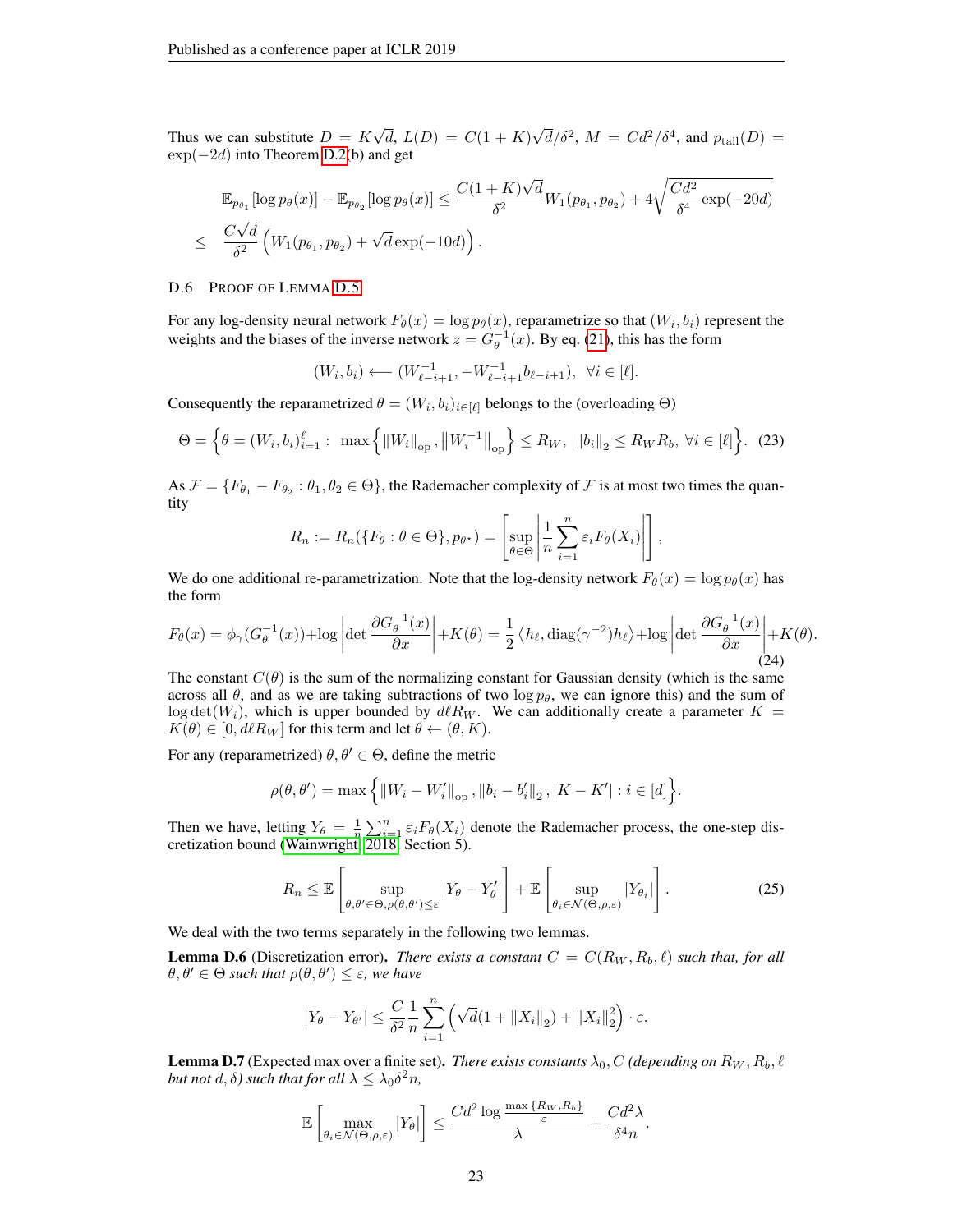Substituting the above two Lemmas into the bound eq. [\(25\)](#page-22-0), we get that for all  $\varepsilon \leq \min\{R_W, R_b\}$ and  $\lambda \leq \lambda_0 \delta^2 n$ ,

$$
R_n \leq \underbrace{\frac{C}{\delta^2} \mathbb{E}[\sqrt{d}(1 + \|X\|_2) + \|X\|_2^2] \cdot \varepsilon}_{\text{I}} + \underbrace{\frac{Cd^2 \log \frac{\max \{R_W, R_b\}}{\varepsilon}}{\lambda} + \frac{Cd^2 \lambda}{\delta^4 n}}_{\text{II}}.
$$

As  $X = G_{\theta^*}(Z)$ , we have  $||X||_2 \le C ||Z||_2 + ||G_{\theta^*}(0)||_2 \le C(||Z||_2 + 1)$  for some constant  $C > 0$ . As  $\mathbb{E}[\|Z\|_2^2] = k + \delta^2(d-k) \le d$ , we have  $\mathbb{E}[\sqrt{d}(1 + \|X\|_2) + \|X\|_2^2] \le Cd$  for some constant  $C$ , giving that  $I \leq \frac{Cd}{\delta^2} \cdot \varepsilon$ . Choosing  $\varepsilon = c/(dn)$  guarantees that  $I \leq \frac{1}{\delta^2 n}$ . For this choice of  $\varepsilon$ , term II has the form

$$
II \le \frac{Cd^2\log(nd \max\{R_W, R_b\})}{\lambda} + \frac{Cd^2\lambda}{\delta^4 n} \le \frac{Cd^2\log n}{\lambda} + \frac{Cd^2\lambda}{\delta^4 n},
$$

the last bound holding if  $n \geq d$ . Choosing  $\lambda = \sqrt{n \log n/\delta^4}$ , which will be valid if  $n/\log n \geq$  $\delta^{-8} \lambda_0^{-2}$ , we get

$$
\mathcal{II} \leq C d^2 \sqrt{\frac{\log n}{\delta^4 n}} = C \sqrt{\frac{d^4 \log n}{\delta^4 n}}.
$$

This term dominates term I and is hence the order of the generalization error.

## D.6.1 PROOF OF LEMMA [D.6](#page-22-1)

Fix  $\theta$ ,  $\theta'$  such that  $\rho(\theta, \theta') \leq \varepsilon$ . As  $Y_{\theta}$  is the empirical average over n samples and  $|\varepsilon_i| \leq 1$ , it suffices to show that for any  $\overline{x} \in \mathbb{R}^d$ ,

$$
|F_{\theta}(x) - F_{\theta'}(x)| \le \frac{C}{\delta^2} \left( \sqrt{d} (1 + ||x||_2) + ||x||_2^2 \right) \cdot \varepsilon.
$$

For the inverse network  $G_{\theta}^{-1}(x)$ , let  $h_k(x) \in \mathbb{R}^d$  denote the k-th hidden layer:

$$
h_1(x) = \sigma(W_1x + b_1), \cdots, h_{\ell-1}(x) = \sigma(W_{\ell-1}h_{\ell-2}(x) + b_{\ell-1}), h_{\ell}(x) = W_{\ell}h_{\ell-1}(x) + b_{\ell} = G_{\theta}^{-1}(x).
$$

Let  $h'_k(x)$  denote the layers of  $G_{\theta'}^{-1}(x)$  accordingly. Using this notation, we have

$$
F_{\theta}(x) = \frac{1}{2} \langle h_{\ell}, \text{diag}(\gamma^{-2}) h_{\ell} \rangle + \sum_{k=1}^{\ell-1} \langle \mathbf{1}_d, \log \sigma^{-1'}(h_k) \rangle + K.
$$

**Lipschitzness of hidden layers** We claim that for all  $k$ , we have

<span id="page-23-0"></span>
$$
||h_k||_2 \le (R_W \kappa_\sigma)^k ||x||_2 + R_b \sum_{j=1}^k (R_W \kappa_\sigma)^j,
$$
 (26)

and consequently when  $\rho(\theta, \theta') \leq \varepsilon$ , we have

<span id="page-23-1"></span>
$$
||h_k - h'_k||_2 \le C(R_W, R_b, k)\varepsilon(1 + ||x||_2), \quad C(R_W, R_b, k) = O\left(\sum_{j=0}^{k-1} j(R_W \kappa_\sigma)^j (1 + R_b)\right).
$$
\n(27)

We induct on k to show these two bounds. For eq. [\(26\)](#page-23-0), note that  $h_0 = ||x||_2$  and

$$
||h_k||_2 = ||\sigma(W_k h_{k-1} + b_k)||_2 \le \kappa \sigma(R_W ||h_{k-1}||_2 + R_W R_b),
$$

so an induction on  $k$  shows the bound. For eq. [\(27\)](#page-23-1), note that

$$
||h_1 - h'_1||_2 \le ||W_1 - W'_1||_{op} ||x||_2 + ||b_1 - b'_1||_2 \le \varepsilon (1 + ||x||_2),
$$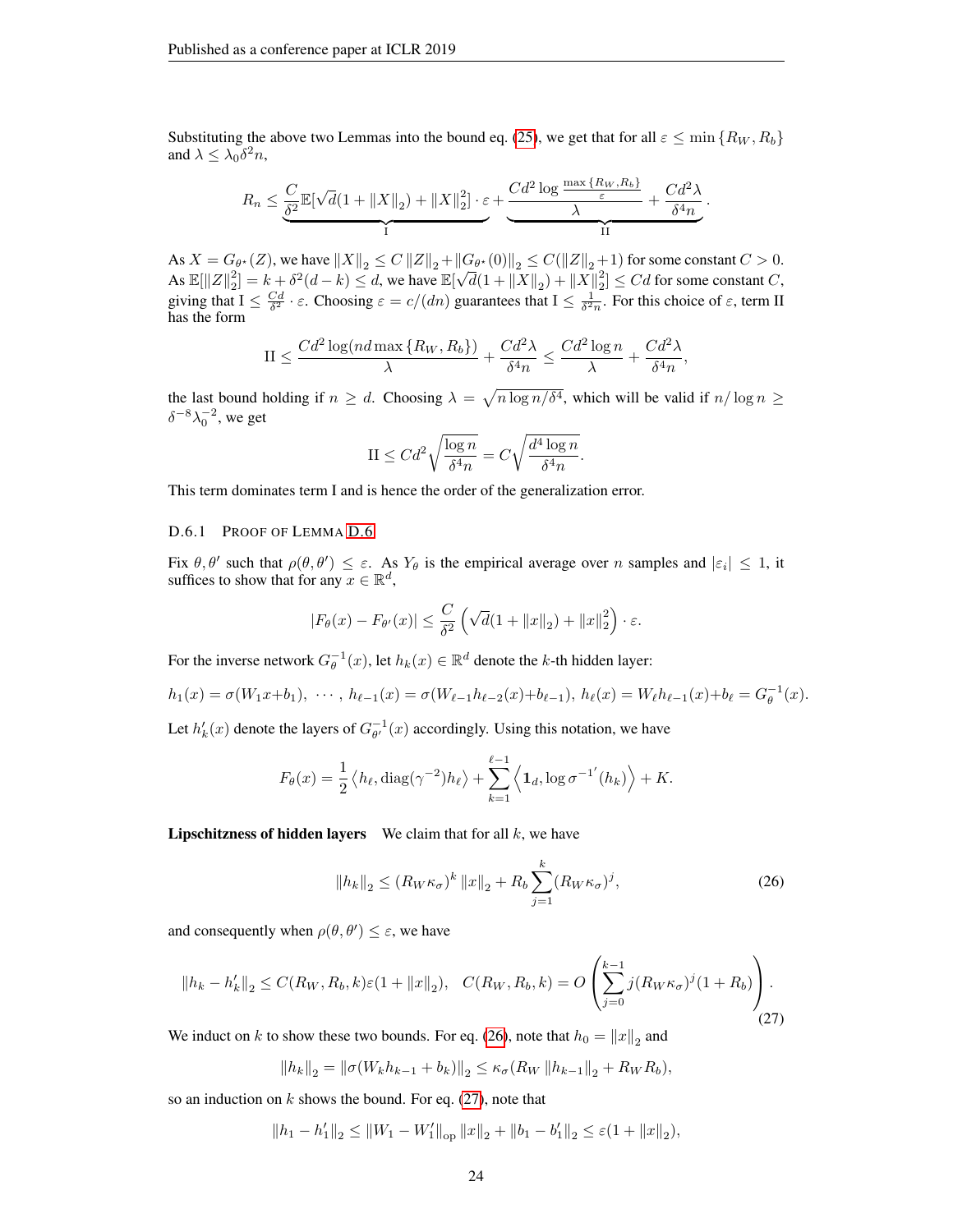so the base case holds. Now, suppose the claim holds for the  $(k-1)$ -th layer, then for the k-th layer we have

$$
||h_{k} - h'_{k}||_{2} = ||\sigma(W_{k}h_{k-1} + b_{k}) - \sigma(W_{k}h'_{k-1} + b'_{k})||_{2} \leq \kappa_{\sigma} (||W_{k}h_{k-1} - W'_{k}h'_{k-1}||_{2} + ||b_{k} - b'_{k}||_{2})
$$
  
\n
$$
\leq \kappa_{\sigma} \left(\varepsilon + ||W_{k}||_{op} ||h_{k-1} - h'_{k-1}||_{2} + ||W_{k} - W'_{k}||_{op} ||h'_{k-1}||_{2}\right)
$$
  
\n
$$
\leq \kappa_{\sigma} \left(\varepsilon + R_{W}C(R_{W}, R_{b}, k-1)\varepsilon(1 + ||x||_{2}) + \varepsilon \left( (R_{W}\kappa_{\sigma})^{k-1} ||x||_{2} + R_{b} \sum_{j=1}^{k-1} (R_{W}\kappa_{\sigma})^{j} \right) \right)
$$
  
\n
$$
\leq \varepsilon(1 + ||x||_{2}) \left( \kappa_{\sigma} R_{W}C(R_{W}, R_{b}, k-1) + (1 + R_{b}) \sum_{j=1}^{k-1} (R_{W}\kappa_{\sigma})^{j} \right),
$$
  
\n
$$
\frac{C(R_{W}, R_{b}, k)}{C(R_{W}, R_{b}, k)}
$$

' verifying the result for layer  $k$ .

**Dealing with**  $(\cdot)^2$  and  $\log \sigma^{-1'}$  For the  $\log \sigma^{-1'}$  term, note that  $|(\log \sigma^{-1'})'| = |\sigma^{-1''}/\sigma^{-1'}| \le$  $\beta_{\sigma}$  by assumption. So we have the Lipschitzness

$$
\left| \sum_{k=1}^{\ell-1} \left\langle \mathbf{1}_d, \log \sigma^{-1'}(h_k) - \log \sigma^{-1'}(h'_k) \right\rangle \right| \leq \sqrt{d} \beta \sigma \sum_{k=1}^{\ell-1} ||h_k - h'_k||_2
$$
  

$$
\leq \sqrt{d} \beta \sigma \sum_{k=1}^{\ell-1} C(R_W, R_b, k) \cdot \varepsilon (1 + ||x||_2) = C \sqrt{d} (1 + ||x||_2) \cdot \varepsilon.
$$

For the quadratic term, let  $A_{\gamma} = \text{diag}(\gamma^{-2})$  for shorthand. Using the bound  $(1/2)|\langle u, Au \rangle \langle v, Av \rangle \le ||A||_{op} (||v||_2 ||u - v||_2 + ||u - v||_2^2 / 2)$ , we get

$$
\frac{1}{2} |\langle h_{\ell}, A_{\gamma} h_{\ell} \rangle - \langle h'_{\ell}, A_{\gamma} h'_{\ell} \rangle| \le ||A_{\gamma}||_{op} \left( ||h_{\ell}||_2 ||h_{\ell} - h'_{\ell}||_2 + ||h_{\ell} - h'_{\ell}||_2^2 / 2 \right)
$$
\n
$$
\leq \frac{1}{\delta^2} \left( C \cdot C(R_W, R_b, \ell) \varepsilon (1 + ||x||_2)^2 + C(R_W, R_b, \ell)^2 \varepsilon^2 (1 + ||x||_2)^2 / 2 \right) \leq \frac{C}{\delta^2} (1 + ||x||_2)^2 \cdot \varepsilon.
$$

**Putting together** Combining the preceding two bounds and that  $|K - K'| \leq \varepsilon$ , we get

$$
|F_{\theta}(x) - F_{\theta'}(x)| \le \left(\frac{C}{\delta^2} (1 + \|x\|_2)^2 + C\sqrt{d}(1 + \|x\|_2) + 1\right) \varepsilon \le \frac{C}{\delta^2} (\sqrt{d}(1 + \|x\|_2) + \|x\|_2^2) \cdot \varepsilon.
$$

D.6.2 PROOF OF LEMMA [D.7](#page-22-2)

**Tail decay at a single**  $\theta$  Fixing any  $\theta \in \Theta$ , we show that the random variable

$$
Y_{\theta} = \frac{1}{n} \sum_{i=1}^{n} \varepsilon_{i} F_{\theta}(x_{i}) = \frac{1}{n} \sum_{i=1}^{n} \varepsilon_{i} \left( \langle h_{\ell}(x_{i}), A_{\gamma} h_{\ell}(x_{i}) \rangle + \sum_{k=1}^{\ell-1} \langle \mathbf{1}_{d}, \log \sigma^{-1}(h_{k}(x_{i})) \rangle + K \right).
$$

is suitably sub-exponential. To do this, it suffices to look at a single  $x$  and then use rules for independent sums.

First, each  $\langle 1_d, \log \sigma^{-1}(h_k(x)) \rangle$  is sub-Gaussian, with mean and sub-Gaussianity parameter  $O(Cd)$ . Indeed, we have

$$
\left\langle \mathbf{1}_d, \log \sigma^{-1}(h_k(x)) \right\rangle = \left\langle \mathbf{1}_d, \log \sigma^{-1}(h_k(G_{\theta^*}(z))) \right\rangle = \left\langle \mathbf{1}_d, \log \sigma^{-1}(h_k(\widetilde{G}_{\theta^*}(\widetilde{z}))) \right\rangle,
$$

where  $\tilde{z} = [z_{1:k}, z_{(k+1):d}/\delta]$  is standard Gaussian. Note that (1) Lipschitzness of  $\tilde{G}$  is bounded by that of G, which is some  $C(R_W, R_b, \ell)$ , (2) all hidden-layers are  $C(R_W, R_b, \ell)$ -Lipschitz by that of G, which is some  $C(h_W, h_b, \ell)$ , (2) an inducti-layers are  $C(h_W, h_b, \ell)$ -Lipstonic (see eq. [\(27\)](#page-23-1)), (3)  $v \mapsto \sum_{j=1}^d \log \sigma^{-1}(v_j)$  is  $\sqrt{d} \beta_\sigma$ -Lipschitz. Hence the above term is a C √  $d$ -Lipschitz function of a standard Gaussian, so is Cd-sub-Gaussian by Gaussian concentration [C.2.](#page-15-2) To bound the mean, use the bound

$$
\mathbb{E}\left|\left\langle\mathbf{1}_d,\log \sigma^{-1}(h_k(\widetilde{G}_{\theta^\star}(\widetilde{z})))\right\rangle\right| \leq \mathbb{E}[\sqrt{d}\beta_{\sigma}C\left\|\widetilde{z}\right\|_2] \leq Cd.
$$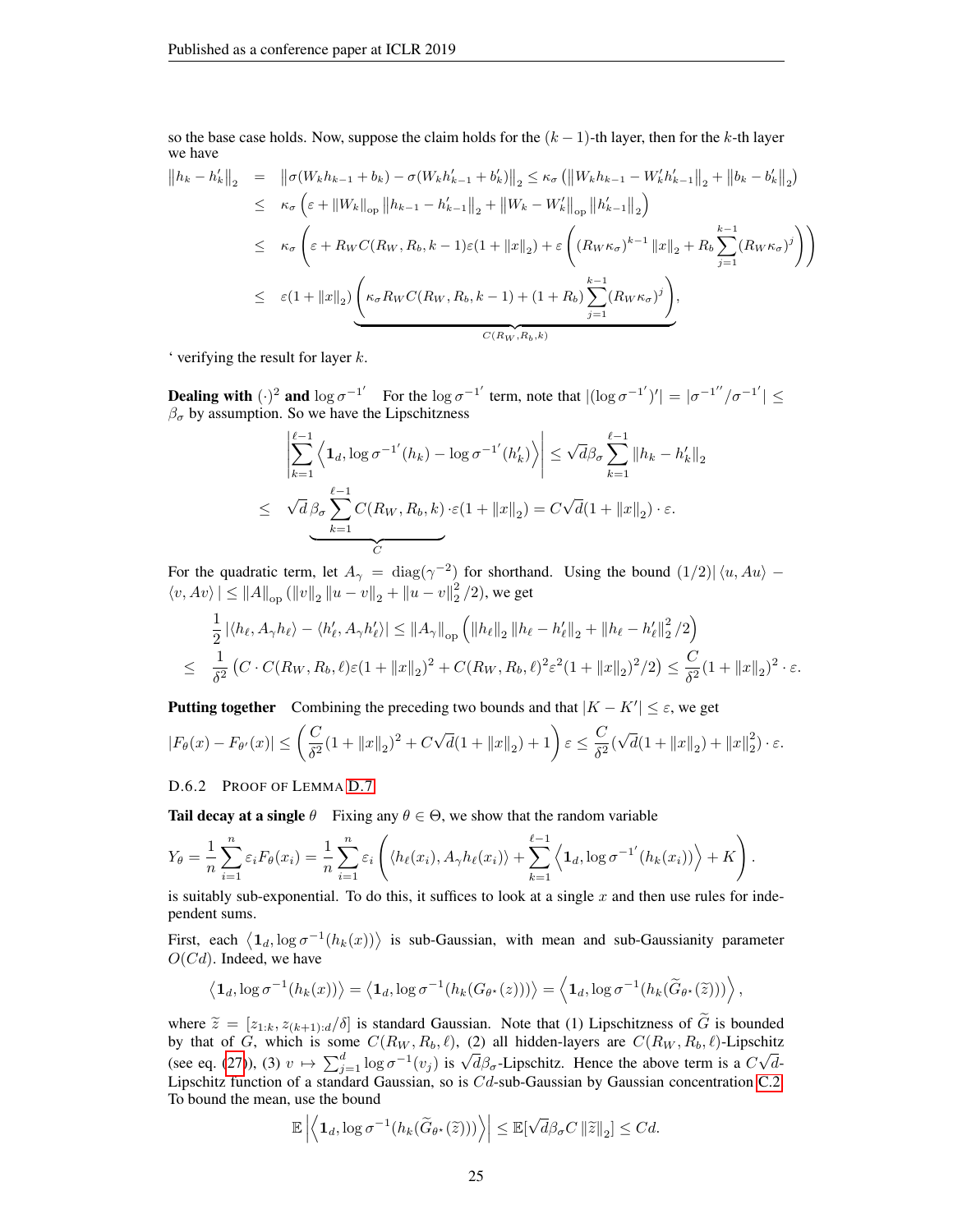As we have  $\ell - 1$  terms of this form, their sum is still Cd-sub-Gaussian with a  $O(Cd)$  mean (absorbing  $\ell$  into  $C$ ).

Second, the term  $\langle h_\ell, A_\gamma h_\ell \rangle$  is a quadratic function of a sub-Gaussian random vector, hence is subexponential. Its mean is bounded by  $\mathbb{E}[\|A_\gamma\|_\text{op}\|h_\ell\|_2^2] \le Cd/\delta^2$ . Its sub-exponential parameter is  $1/\delta^2$  times the sub-Gaussian parameter of  $h_\ell$ , hence also  $Cd/\delta^2$ . In particular, there exists a constant  $\lambda_0 > 0$  such that for all  $\lambda \leq \lambda_0 \delta^2$ ,

$$
\mathbb{E}[\exp(\lambda \langle h_{\ell}, A_{\gamma} h_{\ell} \rangle)] \le \exp\left(\frac{Cd}{\delta^2} \lambda + \frac{C^2 d^2 \lambda^2}{\delta^4}\right)
$$

.

(See for example [\(Vershynin, 2010\)](#page-11-9) for such results.) Also, the parameter  $K$  is upper bounded by  $d\ell R_W = Cd$ .

Putting together, multiplying by  $\varepsilon_i$  (which addes up the squared mean onto the sub-Gaussianity / sub-exponentiality and multiplies it by at most a constant) and summing over n, we get that  $Y_{\theta}$  is mean-zero sub-exponential with the MGF bound

<span id="page-25-1"></span>
$$
\mathbb{E}[\exp(\lambda Y_{\theta})] = \left( \mathbb{E}\left[\exp\left(\frac{\lambda}{n}\varepsilon_{i}\left(\langle h_{\ell}(x_{i}), A_{\gamma}h_{\ell}(x_{i})\rangle + \sum_{k=1}^{\ell-1} \left\langle \mathbf{1}_{d}, \log \sigma^{-1}(h_{k}(x_{i}))\right\rangle\right)\right)\right] \right)^{n}
$$
  
 
$$
\leq \exp\left(\frac{Cd^{2}\lambda^{2}}{\delta^{4}n}\right), \quad \forall \lambda \leq \lambda_{0}\delta^{2}n.
$$
 (28)

**Bounding the expected maximum** We use the standard covering argument to bound the expected maximum. Recall that  $\rho(\theta, \theta') = \max \left\{ ||W_i - W_i'||_{op}, ||b_i - b_i'||_2, |K - K'|\right\}$ . Hence, the covering number of Θ is bounded by the product of independent covering numbers, which further by the volume argument is

$$
N(\Theta, \rho, \varepsilon) \le \prod_{k=1}^{\ell} \left( 1 + \frac{2R_W}{\varepsilon} \right)^{d^2} \cdot \prod_{k=1}^{\ell} \left( 1 + \frac{2R_b}{\varepsilon} \right)^d \cdot \left( 1 + \frac{CdR_W}{\varepsilon} \right)
$$
  

$$
\le \exp\left( C\left( \ell d^2 \log \frac{3R_W}{\varepsilon} + \ell d \log \frac{3R_b}{\varepsilon} \right) \right).
$$

Using Jensen's inequality and applying the bound appendix [D.6.2,](#page-25-1) we get that for any  $\lambda \leq \lambda_0 \delta^2 n$ ,

$$
\mathbb{E}\left[\max_{\theta_i \in \mathcal{N}(\Theta,\rho,\varepsilon)} Y_{\theta}\right] \leq \frac{1}{\lambda} \left(\log \mathbb{E}\left[\sum_{i=1}^{N(\Theta,\rho,\varepsilon)} \exp(\lambda Y_{\theta_i})\right]\right) \leq \frac{1}{\lambda} \left(\log N(\Theta,\rho,\varepsilon) + \frac{Cd^2\lambda^2}{\delta^4 n}\right)
$$
  

$$
\leq \frac{Cd^2\log\frac{\max\{R_W,R_b\}}{\varepsilon}}{\lambda} + \frac{Cd^2\lambda}{\delta^4 n}.
$$

# <span id="page-25-0"></span>E PROOFS FOR SECTION [4.2](#page-7-1)

## E.1 FORMAL THEOREM STATEMENT

Towards stating the theorem more quantitatively, we will need to specify a few quantities of the generator class that will be relevant for us.

First, for notational simplicity, we override the definition of  $p_\theta^{\beta}$  by a truncated version of the convo-First, for notational simplicity, we overfuse the definition of  $p_{\theta}$  by a truncated version of the convolution of p and a Gaussian distribution. Concretely, let  $D_z = \{z : ||z|| \le \sqrt{d} \log^2 d, z \in \mathbb{R}^k\}$  be a truncated region in the latent space (which contains an overwhelming large part of the probability mass), and the let  $D_x = \{x : \exists z \in D_z, ||G(z) - x||_2 \le \beta \sqrt{d} \log^2 d\}$  be the image of  $D_z$  under  $G_\theta$ . Recall that

$$
G_{\theta}(z) = \sigma(W_l \sigma(W_{l-1} \ldots \sigma(W_1 z + b_1) + \ldots b_{l-1}) + b_l).
$$

Then, let  $p_{\theta}^{\beta}(x)$  be the distribution obtained by adding Gaussian noise with variance  $\beta^2$  to a sample from  $G_{\theta}$ , and truncates the distribution to a very high-probability region (both in the latent variable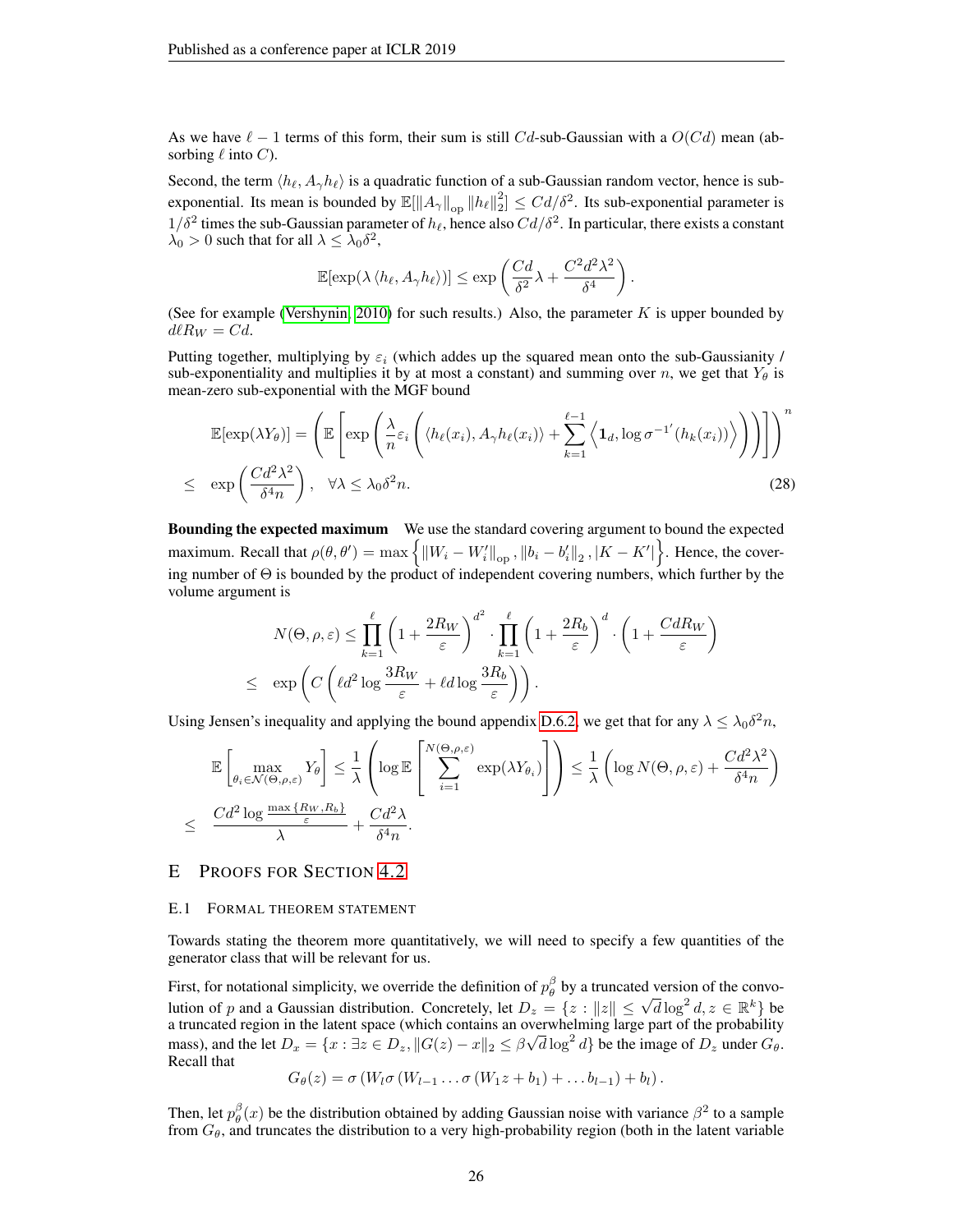and observable domain.) Formally, let  $p_{\theta}^{\beta}$  be a distribution over  $\mathbb{R}^{d}$ , s.t.

$$
p_{\theta}^{\beta}(x) \propto \int_{z \in D_z} e^{-\|z\|^2} e^{-\frac{\|\mathcal{G}_{\theta}(z) - x\|^2}{\beta^2}} dz, \forall x \in D_x
$$
 (29)

For notational convenience, denote by  $f : \mathbb{R}^k \to \mathbb{R}$  the function  $f(z) = -||z||^2 - ||G_\theta(z) - x||^2/\beta^2$ , and denote by  $z^*$  a maximum of f.

Furthermore, whenever clear from the context, we will drop  $\theta$  from  $p_{\theta}$  and  $G_{\theta}$ .

We introduce several regularity conditions for the family of generators  $G$ :

<span id="page-26-1"></span>**Assumption E.1.** *We assume the following bounds on the partial derivatives of f: we denote*  $S :=$  $\max_{z \in D_z: ||z-z|| \leq \delta} ||\nabla^2(||G_\theta(z)-x||^2) ||$ , and  $\lambda_{\min} := \max_{z \in D_z: ||z-z|| \leq \delta} \lambda_{\min}(\nabla^2 ||G_\theta(z)-x||^2)$ . *Similarly, we denote*  $t(z) := k^3 \max_{|I| = 3} \frac{\partial ||G_{\theta}(z) - x||^2}{\partial I}(z)$ *. and*  $T = \max_{z: z \in D_z} |t(z)|$ *.* 

We will denote by  $R$  an upper bound on the quantity  $\frac{1}{L_{\sigma}^l}\prod_{j=i}^L\sigma_{\min}(W_j)$  and by  $L_G$  an upper bound *on the quantity*  $L_G := 2^l L^l_{\sigma} \prod_{i=1}^l \frac{1}{\sigma_{\min}(W_i)}$ .

*Finally, we assume the inverse activation function is Lipschitz, namely*  $|\sigma^{-1}(x) - \sigma^{-1}(y)| \leq L_{\sigma}|x - y|$ y|*.*

Note on asymptotic notation: For notational convenience, in this section,  $\lesssim, \gtrsim$ , as well as the Big-Oh notation will hide dependencies on  $R, L_G, S, T$  (in the theorem statements we intentionally emphasize the polynomial dependencies on d.) The main theorem states that for certain  $\mathcal{F}, \, d\mathcal{F}$ approximates the Wasserstein distance.

<span id="page-26-0"></span>Theorem E.1. *Suppose the generator class* G *satisfies the assumption [E.1](#page-26-1) and let* F *be the family of functions as defined in Theorem [E.2.](#page-26-2) Then, we have that for every*  $p, q \in \mathcal{G}$ *,* 

$$
W_1(p,q) \lesssim \tilde{d}_{\mathcal{F}}(p,q) \lesssim \text{poly}(d) \cdot W_1(p,q)^{1/6} + \exp(-d). \tag{30}
$$

*Furthermore, when*  $n \gtrsim poly(d)$  *we have*  $R_n(\mathcal{F}, \mathcal{G}) \lesssim poly(d) \sqrt{\frac{\log n}{n}}$ . *Here*  $\lesssim$  *hides dependencies on* R, LG, S, *and* T*.*

The main ingredient in the proof will be the theorem that shows that there exists a parameterized family F that can approximate the log density of  $p^{\beta}$  for every  $p \in \mathcal{G}$ .

<span id="page-26-2"></span>**Theorem E.2.** Let G satisfy the assumptions in Assumption [E.1.](#page-26-1) For  $\beta = O(poly(1/d))$ , there *exists a family of neural networks*  $F$  *of size poly* $(\frac{1}{\beta}, d)$  *such that for every distribution*  $p \in G$ *, there exists*  $N \in \mathcal{F}$  *satisfying:* 

*(1) N approximates*  $\log p$  *for typical x: given input*  $x = G(z^*) + r$ *, for*  $||r|| \leq 10\beta$ √ d log d*, and* (1) *N* approximates  $\log p$  for typical *x*: given input  $x = G(z)$ <br> $||z^*|| \le 10\sqrt{d} \log d$  for  $\beta = O(\text{poly}(1/d))$  it outputs  $N(x)$ , s.t.

$$
|N(x) - \log p^{\beta}(x)| = O_{poly(d)}(\beta \log(1/\beta)) + \exp(-d)
$$

(2) N is globally an approximate lower bound of p: on any input x, N outputs  $N(x) \leq \log p^{\beta}(x) +$  $O_{poly(d)}(\beta \log(1/\beta)) + \exp(-d)$ .

*(3)* N approximates the entropy in the sense that: the output  $N(x)$  satisfies  $|\mathbb{E}_{p^{\beta}}N(x) - H(p^{\beta})|$  =  $O_{poly(d)}(\beta \log(1/\beta)) + \exp(-d)$ 

*Moreover, every function in*  ${\cal F}$  *has Lipschitz constant*  $O(\frac{1}{\beta^4}poly(d)).$ 

The approach will be as follows: we will approximate  $p^{\beta}(x)$  essentially by a variant of Laplace's method of integration, using the fact that

$$
p^{\beta}(x) = C \int_{z \in D_z} e^{-\|z\|^2 - \frac{\|G(z) - x\|^2}{\beta^2}} dz
$$

for a normalization constant  $C$  that can be calculated up to an exponentially small additive factor. When x is typical (in case  $(1)$  of Theorem [E.2\)](#page-26-2), the integral will mostly be dominated by it's maximum value, which we will approximately calculate using a greedy "inversion" procedure. When  $x$  is a atypical, it turns out that the same procedure will give a lower bound as in  $(2)$ .

We are ready to prove Theorem [E.1,](#page-26-0) assuming the correctness of Theorem [E.2:](#page-26-2)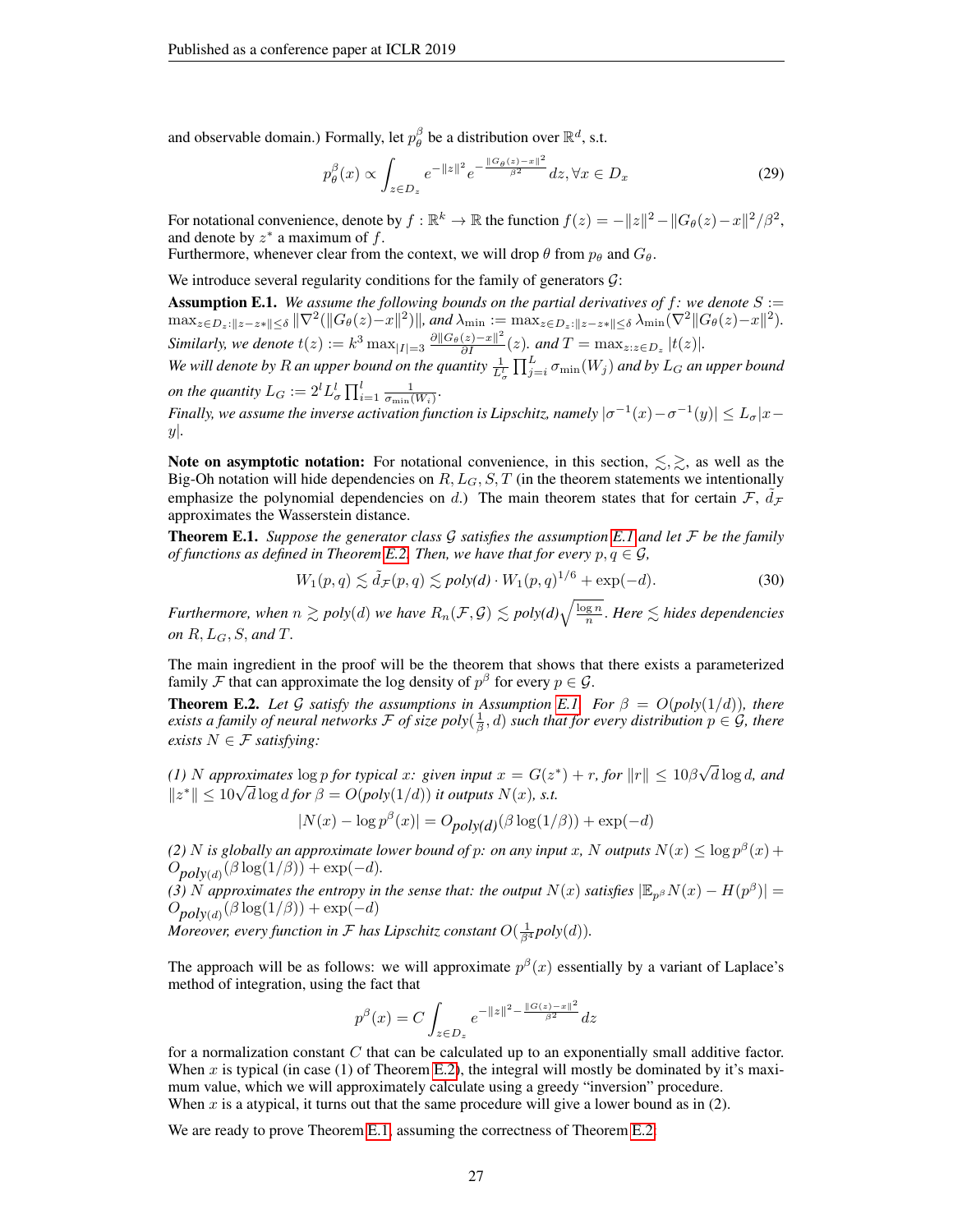*Proof of Theorem [E.1.](#page-26-0)* By Theorem [E.2,](#page-26-2) we have that there exist neural networks  $N_1, N_2 \in \mathcal{F}$  that approximate  $\log p^{\beta}$  and  $\log q^{\beta}$  respectively in the sense of bullet (1)-(3) in Theorem [E.2.](#page-26-2) Thus we have that by bullet (2) for distribution  $q^{\beta}$ , and bullet (3) for distribution  $q^{\beta}$ , we have

$$
\mathop{\mathbb{E}}_{p^{\beta}}\left[N_1(x) - N_2(x)\right] \ge \mathop{\mathbb{E}}_{p^{\beta}}[\log p] - \mathop{\mathbb{E}}_{p^{\beta}}[\log q] - O(\beta \log 1/\beta)
$$
\n(31)

Similarly, we have

$$
\mathop{\mathbb{E}}_{q^{\beta}}\left[N_2(x) - N_1(x)\right] \geq \mathop{\mathbb{E}}_{q^{\beta}}[\log q] - \mathop{\mathbb{E}}_{q^{\beta}}[\log p] - O(\beta \log 1/\beta)
$$
\n(32)

Combining the equations above, setting  $f = N_1(x) - N_2(x)$ , we obtain that

$$
W_{\mathcal{F}}(p^{\beta}, q^{\beta}) \geq \mathbb{E}_{p^{\beta}}\left[f\right] - \mathbb{E}_{q^{\beta}}\left[f\right] \geq D_{\mathrm{kl}}(p^{\beta} \|q^{\beta}) + D_{\mathrm{kl}}(q^{\beta} \|p^{\beta}) - O(\beta \log 1/\beta) \tag{33}
$$

Therefore, by definition, and Bobkov-Götze theorem  $(D_{kl}(p^{\beta}, q^{\beta}) \gtrsim W_1(p^{\beta}, q^{\beta}))$ 

$$
W_1(p,q) \le W_1(p^{\beta}, q^{\beta}) + O(\beta) \lesssim (D_{kl}(p^{\beta} || q^{\beta}) + D_{kl}(q^{\beta} || p^{\beta}))^{1/2} + O(\beta)
$$
  
 
$$
\le (W_{\mathcal{F}}(p^{\beta}, q^{\beta}) + O(\beta \log(1/\beta))^{1/2} + O(\beta) \le O(\tilde{d}_{\mathcal{F}}(p, q))
$$
(34)

Thus we prove the lower bound.

Proceeding to the upper bound, notice that  $W_{\mathcal{F}}(p^{\beta}, q^{\beta}) \lesssim \frac{1}{\beta^4} W_1(p^{\beta}, q^{\beta})$  since every function in *F* is  $O(\text{poly}(d) \frac{1}{\beta^4})$ -Lipschitz by Theorem [E.2.](#page-26-2) We relate  $W_1(p^{\beta}, q^{\beta})$  to  $W_1(p, q)$ , more precisely we prove:  $W_1(p^{\beta}, q^{\beta}) \leq (1 + e^{-d})W_1(p, q)$ . Having this, we'd be done: namely, we simply set  $\beta = W^{1/6}$  to get the necessary bound.

Proceeding to the claim, consider the optimal coupling C of  $p, q$ , and consider the induced coupling  $C_z$  on the latent variable z in p, q. Then,

$$
W_1(p,q) = \int_{z \in \mathbb{R}^d} ||G(z) - G(z')||_1 dC_z(z, z') \det \left( \frac{\partial G_{\theta}(z)}{\partial z} \right) \det \left( \frac{\partial G_{\theta}(z')}{\partial z'} \right)
$$

Consider the coupling  $\tilde{C}_z$  on the latent variables of  $p^{\beta}, q^{\beta}$ , specified as  $\tilde{C}_z(z, z') = C(z, z')(1 - z')$  $Pr[z \notin D_z]$ <sup>2</sup>. The coupling  $\tilde{C}$  of  $p^{\beta}$ ,  $q^{\beta}$  specified by coupling z's according to  $\tilde{C}_z$  and the (truncated) Gaussian noise to be the same in  $p^{\beta}, q^{\beta}$ , we have that

$$
W_1(p^{\beta}, q^{\beta}) \le \int_{z \in D_z} ||G(z) - G(z')||_1 d\tilde{C}_z(z, z') \det\left(\frac{\partial G_{\theta}(z)}{\partial z}\right) \det\left(\frac{\partial G_{\theta}(z')}{\partial z'}\right)
$$
  
\n
$$
\le \int_{z \in D_z} (1 + e^{-d}) ||G(z) - G(z')||_1 dC_z(z, z') \det\left(\frac{\partial G_{\theta}(z)}{\partial z}\right) \det\left(\frac{\partial G_{\theta}(z')}{\partial z'}\right)
$$
  
\n
$$
\le (1 + e^{-d}) W_1(p, q)
$$

The generalization claim follows completely analogously to Lemma [D.5,](#page-20-3) using the Lipschitzness bound of the generators in Theorem [E.2.](#page-26-2)

$$
\Box
$$

The rest of the section is dedicated to the proof of Theorem [E.2,](#page-26-2) which will be finally in Section [E.3.](#page-29-0)

#### E.2 TOOLS AND HELPER LEMMAS

First, we prove several helper lemmas:

<span id="page-27-0"></span>**Lemma E.3** (Quantitative bijectivity). 
$$
||G(\tilde{z}) - G(z)|| \ge \frac{1}{L_{\sigma}^l} \prod_{j=i}^L \sigma_{\min}(W_j) ||\tilde{z} - z||
$$
.

*Proof.* The proof proceeds by reverse induction on l. We will prove that

$$
||h_i - \tilde{h}_i|| \ge \frac{1}{L_{\sigma}^{l-i}} \prod_{j=i}^{L} \sigma_{\min}(W_j) ||\tilde{z} - z||
$$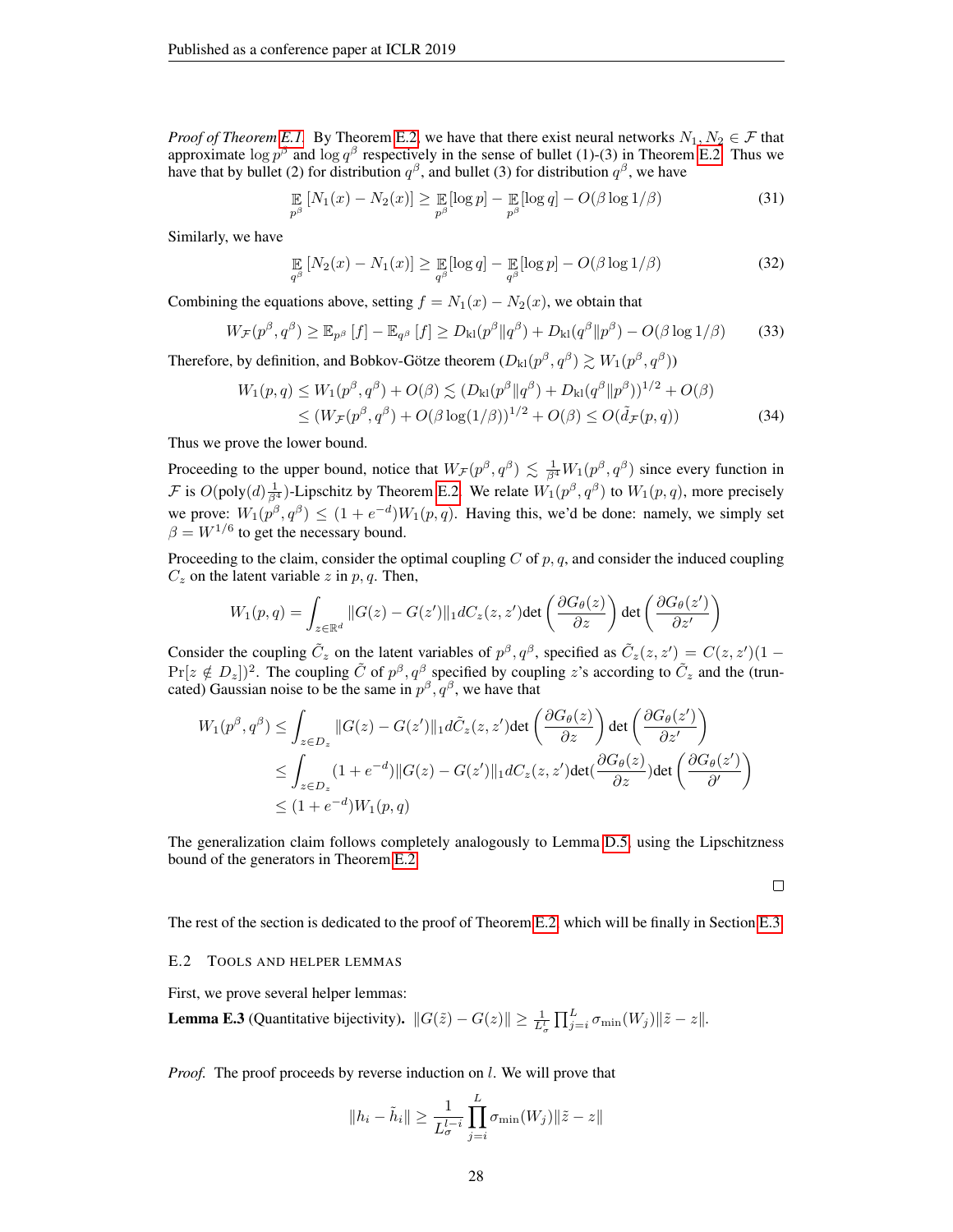The claim trivial holds for  $i = 0$ , so we proceed to the induction. Suppose the claim holds for i. Then,

$$
||W_i h_i + b_i - (W_i \tilde{h}_i + b_i)|| \ge \frac{1}{\sigma_{\min}(W_i)} ||h_i - \tilde{h}_i||
$$

and

$$
\|\sigma(W_i h_i + b_i) - \sigma(W_i \tilde{h}_i + b_i)\| \ge \frac{L_{\sigma}}{\sigma_{\min}(W_i)} \|h_i - \tilde{h}_i\|
$$

by Lipschitzness of  $\sigma^{-1}$ . Since  $h_{i-1} = \sigma(W_i h_i + b_i)$  and  $\tilde{h}_{i-1} = \sigma(W_i h_i + b_i)$ ,

$$
||h_{i-1} - \tilde{h}_{i-1}|| \ge \frac{1}{L_{\sigma}^{l-(i-1)}} \prod_{j=i-1}^{L} \sigma_{\min}(W_j) ||\tilde{z} - z||
$$

 $\Box$ 

as we need.

<span id="page-28-0"></span>**Lemma E.4** (Approximate inversion). Let  $x \in \mathbb{R}^d$  be s.t.  $\exists z, \|G_\theta(z) - x\| \leq \epsilon$ . Then, there is a *neural network N of size*  $O(d^2)$ *, activation function*  $\sigma^{-1}$  *and Lipschitz constant*  $L^l_\sigma\prod_{i=1}^l\frac{\sigma_{\max}(W_i)}{\sigma_{\min}^2(W_i)}$ which recovers a  $\hat{z}$ , s.t.  $\|\hat{z}-z\| \leq \epsilon 2^l L_{\sigma}^l \prod_{i=1}^l \frac{1}{\sigma_{\min}(W_i)}$ 

*Proof.* N will iteratively produce estimates  $\hat{h}_i$ , s.t. (1)  $\hat{h}_0 = x$ (2)  $\hat{h}_i = \sigma^{-1}(\text{argmin}_h ||W_i h + b_i - \sigma^{-1}(\hat{h}_{i-1})||_2^2)$ 

We will prove by induction that  $|h_i - \hat{h}_i| \le \epsilon 2^i L^i_\sigma \prod_{j=1}^i \frac{1}{\sigma_{\min}(W_j)}$ . The claim trivial holds for  $i = 0$ , so we proceed to the induction. Suppose the claim holds for  $i$ . Then,

$$
\min_{h} \|W_{i+1}h + b_{i+1} - \hat{h}_i\| \le \|W_{i+1}h_{i+1} + b_{i+1} - \sigma^{-1}(\hat{h}_i)\|
$$
  

$$
= \|\sigma^{-1}(h_i) - \sigma^{-1}(\hat{h}_i)\|
$$
  

$$
\le L_{\sigma} \|h_i - \hat{h}_i\|
$$
  

$$
\le \epsilon 2^i L_{\sigma}^{i+1} \prod_{j=1}^i \frac{1}{\sigma_{\min}(W_j)}
$$

where the last inequality holds by the inductive hypothesis, and the next-to-last one due to Lipschitzness of  $\sigma^{-1}$ .

Hence, denoting  $\tilde{h} = \operatorname{argmin}_{h} ||W_{i+1}h + b_{i+1} - \sigma^{-1}(\hat{h}_i)||_2^2$ , we have

$$
||W_{i+1}\tilde{h} - Wi + 1h_{i+1})|| = ||W_{i+1}\tilde{h} + b_{i+1} - \sigma^{-1}(\hat{h}_i) + \sigma^{-1}(\hat{h}_i) - W_{i+1}h_{i+1} - b_{i+1}||
$$
  
\n
$$
\leq ||W_{i+1}\tilde{h} + b_{i+1} - \sigma^{-1}(\hat{h}_i)|| + ||\sigma^{-1}(\hat{h}_i) - W_{i+1}h_{i+1} - b_{i+1}||
$$
  
\n
$$
= ||W_{i+1}\tilde{h} + b_{i+1} - \sigma^{-1}(\hat{h}_i)|| + ||\sigma^{-1}(\hat{h}_i) - \sigma^{-1}(h_i)||
$$
  
\n
$$
\leq \epsilon 2^{i+1} L_{\sigma}^{i+1} \prod_{j=1}^{i} \frac{1}{\sigma_{\min}(W_j)}
$$

This implies that

$$
||W_{i+1}(\tilde{h} - h_{i+1})|| \le 2\epsilon L_{\sigma}^{i+1} \prod_{j=1}^{i} \frac{1}{\sigma_{\min}(W_j)}
$$

which in turns means

$$
\|\tilde{h} - h_{i+1}\| \le \epsilon 2^{i+1} L_{\sigma}^{i+1} \prod_{j=1}^{i+1} \frac{1}{\sigma_{\min}(W_j)}
$$

which completes the claim.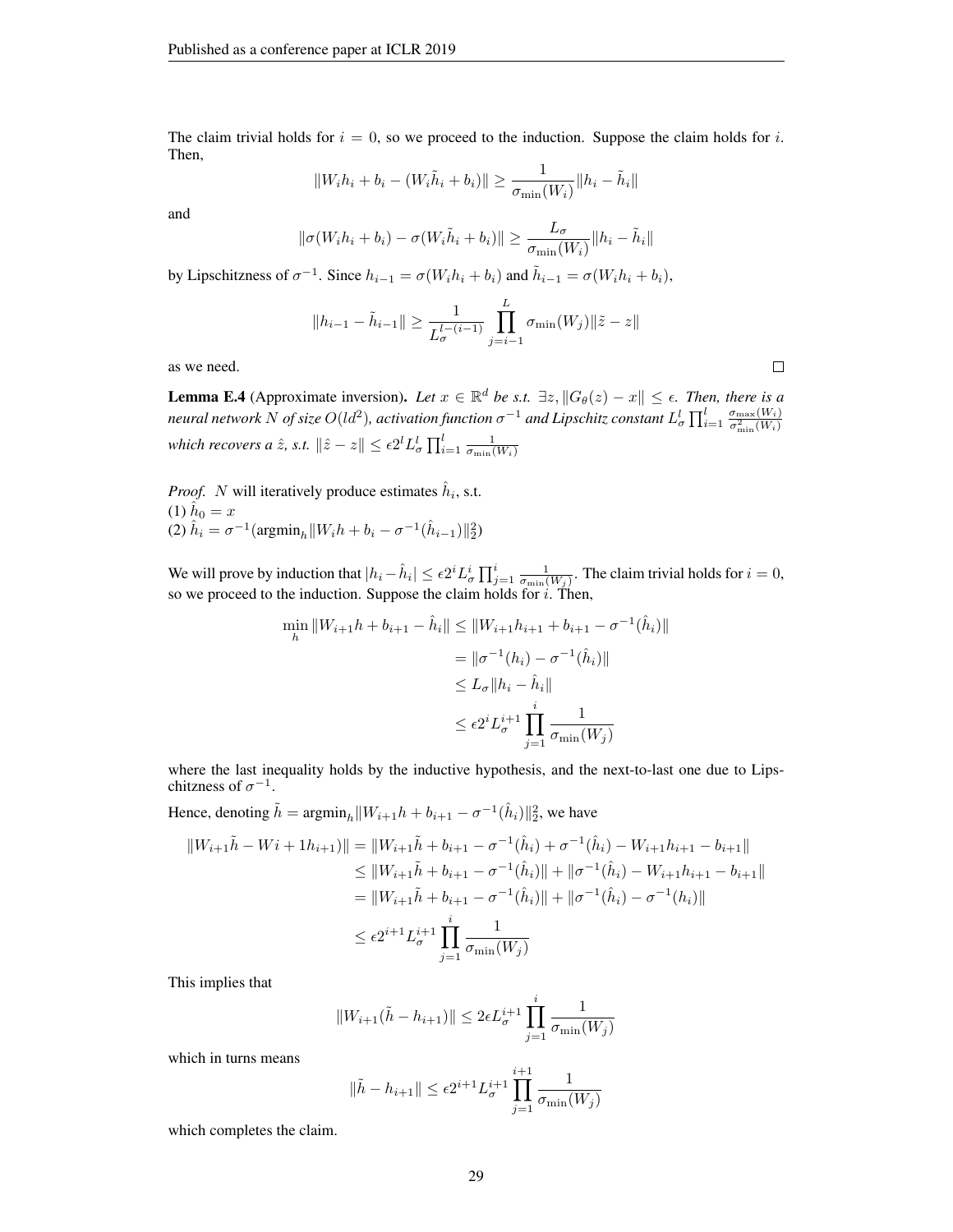Turning to the size/Lipschitz constant of the neural network: all we need to notice is that  $\hat{h}_i =$  $\sigma^{-1}(W_i^{\dagger}(\hat{h}_{i-1}-b_i))$ , which immediately implies the Lipschitzness/size bound by simple induction.

We also introduce a few tools to get a handle on functions that can be approximated efficiently by neural networks of small size/Lipschitz constant.

<span id="page-29-5"></span>**Lemma E.5** (Composing Lipschitz functions). *If*  $f : \mathbb{R}^{d_2} \to \mathbb{R}^{d_3}$  and  $g : \mathbb{R}^{d_1} \to \mathbb{R}^{d_2}$  are L, K-Lipschitz functions respectively, then  $f \circ g : \mathbb{R}^{d_1} \to \mathbb{R}^{d_3}$  is LK-Lipschitz.

*Proof.* The proof follows by definition essentially:

$$
||f(g(x)) - f(g(x'))|| \le L||g(x) - g(x')|| \le LK||x - x'||
$$

 $\Box$ 

<span id="page-29-3"></span>Lemma E.6 (Calculating singular value decomposition approximately, [\(Demmel et al., 2007\)](#page-10-19)). *There is a neural network with size*  $O(n^3poly(\log(1/\epsilon)))$  *that given a symmetric matrix*  $A \in \mathbb{R}^{n \times n}$ with minimum eigenvalue gap  $\min_{i \neq j} |\lambda_i - \lambda_j| \geq \delta$  and eigenvectors  $\{u_i\}$  outputs  $\{\tilde{u}_i, \tilde{\lambda}_i\}$  s.t. :  $\langle (I) | \langle \tilde{u}_i, \tilde{u}_j \rangle | \leq \epsilon, \forall i \neq j \text{ and } ||\tilde{u}_i|| = 1 \pm \epsilon.$  $(2) |\tilde{u}_i - u_i| \leq \epsilon/\delta, |\tilde{\lambda}_i - \lambda_i| \leq \epsilon, \forall i.$ 

*(Note the eigenvalue/eigenvector pairs for* A *are unique since the minimum eigenvalue gap is nonzero).*

<span id="page-29-2"></span>**Lemma E.7** (Backpropagation, [\(Rumelhart et al., 1986\)](#page-11-16)). *Given a neural network*  $f : \mathbb{R}^m \to \mathbb{R}$ *of depth* l and size N, there is a neural network of size  $O(N + l)$  which calculates the gradient  $\frac{\partial f}{\partial i}, i \in [m]$ .

## <span id="page-29-0"></span>E.3 PROOF OF THEOREM [E.2](#page-26-2)

We will proceed to prove the two parts one at a time.

First, we prove the following lemma, which can be seen as a quantitative version of Laplace's method for evaluating integrals: √

<span id="page-29-4"></span>**Lemma E.8** ("Tail" bound for integral at  $z^*$ ). Let  $x = G(z^*) + r$ , for  $||r|| \le 10\beta$ d ("Tail" bound for integral at  $z^*$ ). Let  $x = G(z^*) + r$ , for  $||r|| \leq 10\beta\sqrt{d \log d}$ , and  $||z^*|| \leq 10\sigma\sqrt{d}\log d$ . The, for  $\beta = O(poly(1/d))$ , and

$$
\delta = 100\beta \log(1/\beta) \frac{\sqrt{d}}{R}
$$

*it holds that*

$$
\int_{z:\|z-z^*\|>\delta, z\in D_z} e^{f(z)}dz \leq \beta \int_{z\in D_z} e^{f(z)}dz
$$

*Proof.* Let's write

<span id="page-29-1"></span>
$$
\int_{z \in D_z} e^{f(z)} dz = \int_{z : \|z - z^*\| \le \delta} e^{f(z)} dz + \int_{z : \|z - z^*\| > \delta, z \in D_z} e^{f(z)} dz \tag{35}
$$

To prove the claim of the Lemma, we will lower bound the first term, and upper bound the latter, from which the conclusion will follow.

Consider the former term. Taylor expanding in a neighborhood around  $z^*$  we have

$$
f(z) = f(z^*) + (z - z^*)^\top \nabla^2 f(z^*)(z - z^*) \pm \frac{T}{\beta^2} ||z - z^*||^3
$$

where the first-order term vanishes since  $z^*$  is a global optimum. Furthermore,  $\nabla^2 f(z^*) \preceq 0$  for the same reason. Hence, by Taylor's theorem with remainder bounds, and using the fact that  $e^x \geq 1+x$ , we have

$$
\int_{z:||z-z^*|| \leq \delta} e^{f(z)} dz \geq \left(1 - \frac{T}{\beta^2} \delta^3\right) f(z^*) \int_{z:||z-z^*|| \leq \delta} (z - z^*)^\top \nabla^2 f(z^*)(z - z^*)
$$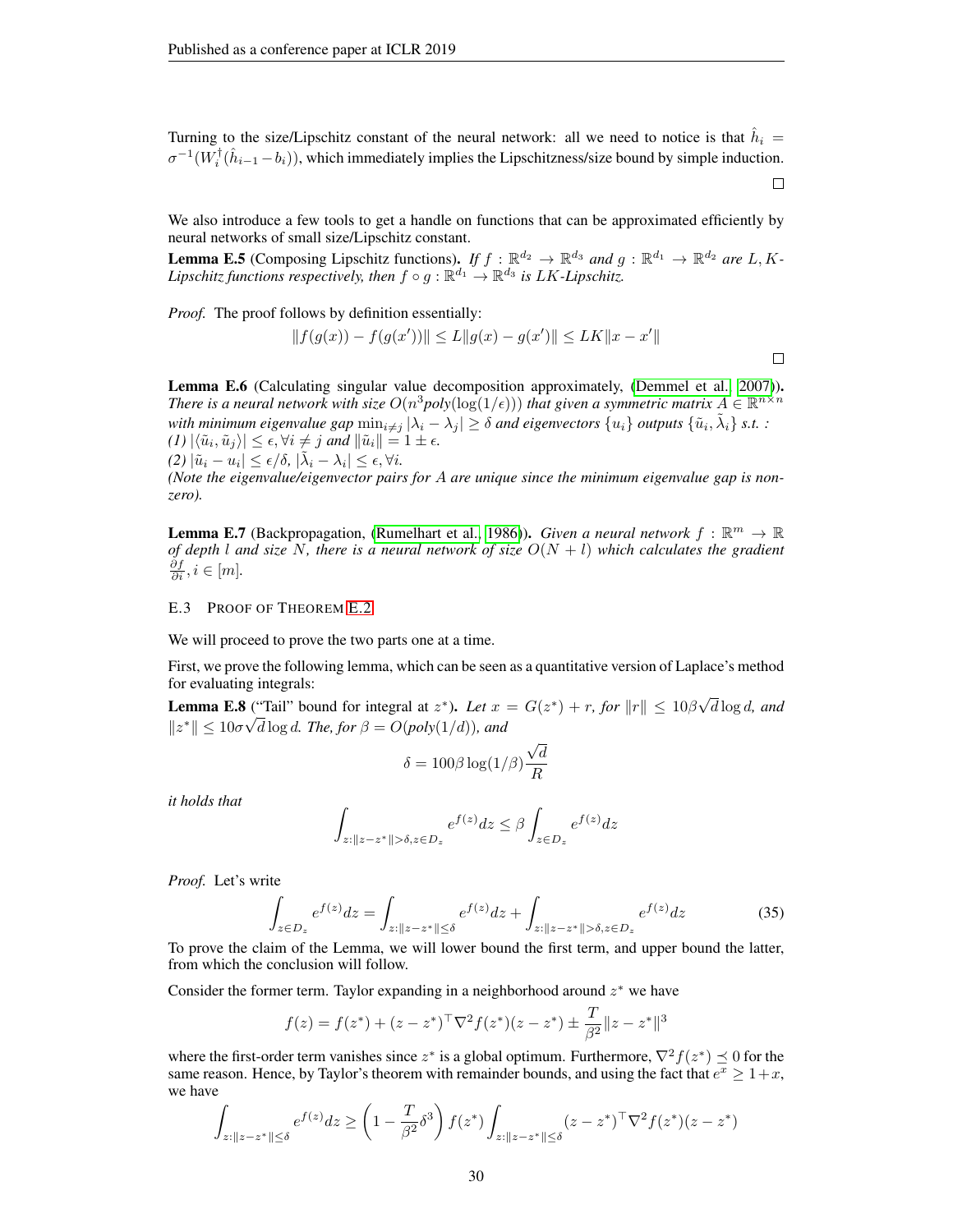The integral on the right is nothing more than the (unnormalized) cdf of a Gaussian with covariance matrix  $(-\nabla^2 f(z^*))^{-1}$ .

Moreover,  $-\nabla^2 f(z^*)$  is positive definite with smallest eigenvalue bounded by  $\frac{R^2}{d\beta^2}$ , since

$$
-\nabla^2 f(z^*) = \nabla^2 (\|z^*\|^2) + \frac{1}{\beta^2} \nabla^2 (\|G(z^*) - x\|^2)
$$

$$
= I + \frac{1}{\beta^2} \nabla^2 (\|G(z^*) - x\|^2)
$$

and

$$
\nabla^2(||G(z^*)-x||^2) \succeq \sum_i \nabla G_i(z^*) \nabla^{\top} G_i(z^*) + \sum_i (G_i(z)-x_i) \nabla^2 G_i(z)
$$

where  $G_i$  is the *i*-th coordinate of G. We claim  $\sum_i \nabla G_i(z^*) \nabla^{\top} G_i(z^*) \succeq \frac{R^2}{d}$ coordinate of G. We claim  $\sum_i \nabla G_i(z^*) \nabla^{\top} G_i(z^*) \succeq \frac{R^2}{d} I$ , and  $\|\sum_i (G_i(z) - \overline{G_i})\|$  $x_i) \nabla^2 G_i(z) \|_2 \lesssim \beta \sqrt{d} \log d$ . The latter follows from the bound on r and Cauchy-Schwartz. For the former, note that we have

$$
v^{\top} \left( \sum_{i} \nabla G_{i}(z^{*}) \nabla^{\top} G_{i}(z^{*}) \right) v = \sum_{i} \langle v, \nabla G_{i}(z^{*}) \rangle^{2}
$$

$$
= \sum_{i} \left( \lim_{\epsilon \to 0} \frac{G_{i}(z^{*} + \epsilon v) - G_{i}(z^{*})}{\epsilon} \right)^{2}
$$

By Lemma [E.3,](#page-27-0)  $||G(z^* + \epsilon v) - G(z^*)|| \geq R\epsilon$ , so  $\exists i$ , s.t.  $|G_i(z^* + \epsilon v) - G_i(z^*)| \geq \frac{R\epsilon}{\sqrt{A}}$  $\frac{e}{d}$ . Hence,

$$
\sum_{i} \left( \lim_{\epsilon \to 0} \frac{G_i(z^* + \epsilon v) - G_i(z^*)}{\epsilon} \right)^2 \ge \frac{R^2}{d}
$$

from which  $\sum_i \nabla G_i(z^*) \nabla^\top G_i(z^*) \succeq \frac{R^2}{d}$  $\frac{d}{d}$  follows.

Using standard Gaussian tail bounds, since  $\delta \geq \frac{\beta \log(1/\beta)}{B}$ R √  $d$ , we have

<span id="page-30-0"></span>
$$
\int_{z:\|z-z^*\| \le \delta} (z-z^*)^\top \nabla^2 f(z^*)(z-z^*) \ge (1-\beta) \det(4\pi(-\nabla^2 f(z^*)))^{1/2}
$$
 (36)

We proceed to the latter term in eq.  $(35)$ . We have

$$
f(z^*) - f(z) = \left| \frac{\|z^*\|^2 + \|G(z^*) - x\|^2}{\beta^2} - \|z\|^2 - \frac{\|G(z) - x\|^2}{\beta^2} \right|
$$
  
\n
$$
\geq \left| \frac{\|G(z^*) - x\|^2}{\beta^2} - \frac{\|G(z) - x\|^2}{\beta^2} \right| - \left| \|z\|^2 - \|z^*\|^2 \right|
$$
  
\n
$$
= \left| \frac{\|G(z^*) - G(z^*) - r\|^2}{\beta^2} - \frac{\|G(z) - G(z^*) + r\|^2}{\beta^2} \right| - \left| \|z\|^2 - \|z^*\|^2 \right|
$$
  
\n
$$
\frac{Q}{\beta} \frac{(R\|z - z^*\| - \|r\|)^2}{\beta^2} - \frac{\|r\|^2}{\beta^2} - \left| \|z\|^2 - \|z^*\|^2 \right|
$$
  
\n
$$
\frac{Q}{\beta} \frac{(R\|z - z^*\| - \|r\|)^2}{\beta^2} - \frac{\|r\|^2}{\beta^2} - \|z - z^*\|^2 - 2\|z - z^*\| \|z^*\|
$$

where  $(1)$  follows from the definition of x, and  $(2)$  by triangle inequality. Note also that  $\frac{1}{2}R||z - z^*|| \ge ||r||$  since  $\delta \ge \frac{2||r||}{R}$  $\frac{||T||}{R}$ , which in turn implies

$$
\frac{(R\|z-z^*\|-\|r\|)^2}{\beta^2}-\frac{\|r\|^2}{\beta^2}-\|z-z^*\|^2-2\|z-z^*\|\|z^*\|\geq \frac{3}{16}\frac{R^2}{\beta^2}\|z-z^*\|
$$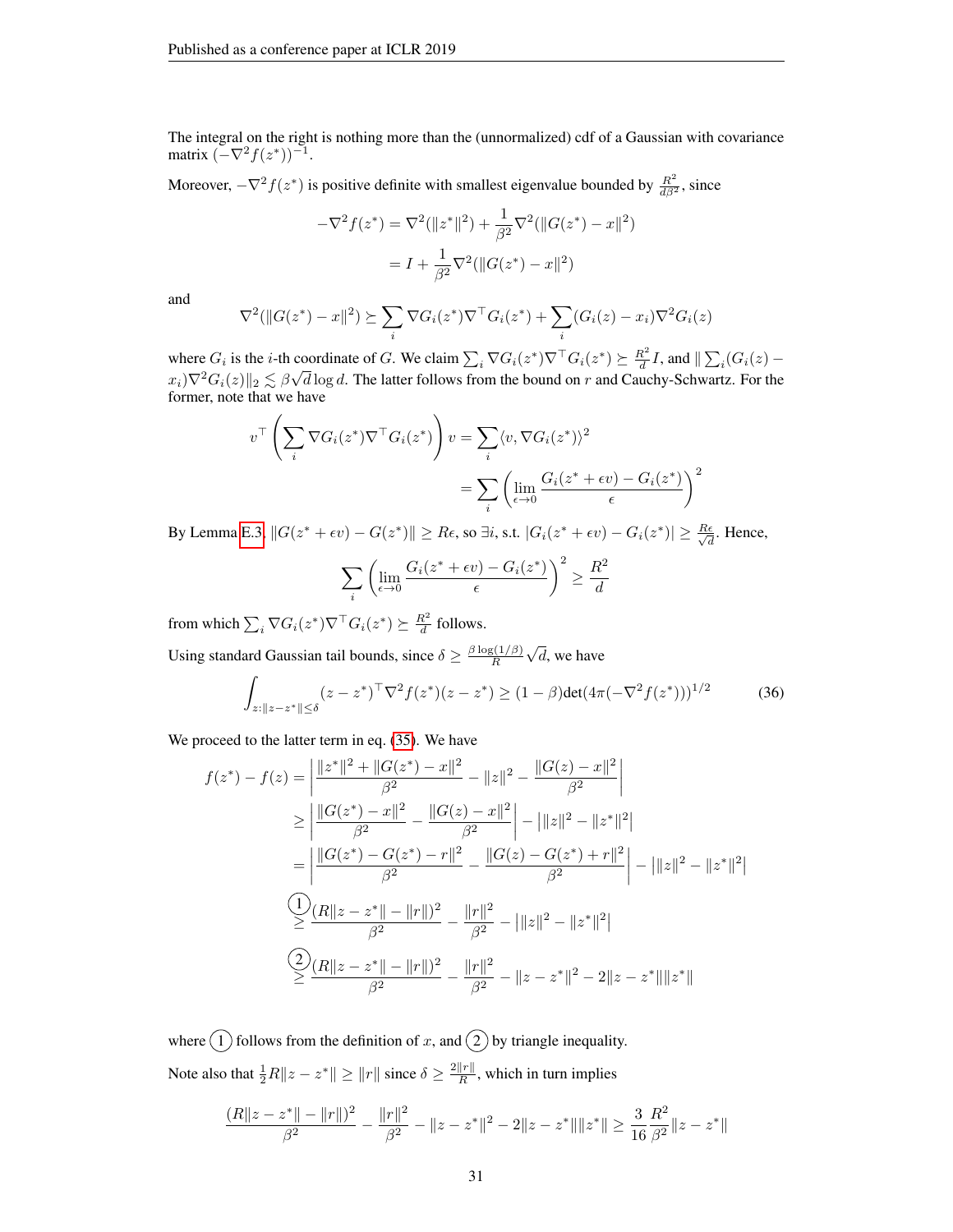Finally,  $\beta^2 \leq \frac{R^2}{32} \|z^*\|$ , so that it follows

$$
||z - z^*||^2 \left(\frac{3R^2}{16\beta^2} - 1\right) - 2||z - z^*|| ||z^*|| \le \frac{3R^2}{32\beta^2} ||z - z^*||^2
$$

Putting these estimates together, we get  $f(z) < f(z^*) - \frac{3R^2}{32\beta^2} ||z - z^*||^2$ , which implies

$$
\int_{z:\|z-z^*\|>\delta} e^{f(z)}dz \le e^{f(z^*)} \int_{z:\|z-z^*\|>\delta} e^{-\frac{3R^2}{32\beta^2}\|z-z^*\|}
$$

The integral on the right is again the unnormalized cdf of a Gaussian with covariance matrix  $\frac{3R^2}{32\beta^2}I$ , so by Gaussian tail bounds again, and using that the smallest eigenvalue of  $-\nabla^2 f(z^*)$  is lowerbounded by  $\frac{R^2}{\beta^2}$  we have

$$
\int_{z:||z-z^*||>\delta} e^{f(z)} \le \beta e^{f(z^*)} \det(4\pi(-\nabla^2 f(z^*)))^{1/2}
$$

as we wanted.

Putting this together with eq. [\(36\)](#page-30-0), we get the statement of the theorem.

 $\Box$ 

## With this in mind, we can prove part (1) of our Theorem [E.2](#page-26-2) restated below:

<span id="page-31-1"></span>**Theorem E.9.** There is a neural network N of size  $poly(\frac{1}{\beta}, R, L_G, T, S, d)$  with Lipschitz constant  $O(\text{poly}(R, L_G, d, T, S), 1/\beta^4)$  which given as input  $x = G(z^*) + r$ , for  $||r|| \leq 10\beta$ √ d log d*, and*  $O(\text{poly}(K, L_G, a, 1, S), 1/\beta^*)$  which given as input  $x = G(\lvert z^* \rvert \leq 10\sqrt{d} \log d$  for  $\beta = O(\text{poly}(1/d))$  outputs  $N(x)$ , s.t.

$$
|N(x) - \log p^{\beta}(x)| = O_{poly(d)}(\beta \log(1/\beta)) + \exp(-d)
$$

*Proof.* It suffices to approximate

<span id="page-31-0"></span>
$$
\int_{z \in D_z} e^{f(z)} dz \tag{37}
$$

2

up to a multiplicative factor of  $1 \pm O_{\text{poly}(d)}(\beta \log(1/\beta))$ , since the normalizing factor satisfies

Z

$$
\int_{x \in D_x} \int_{z \in D_z} e^{-\|z\|^2} e^{-\frac{\|\mathcal{G}_{\theta}(z) - x\|^2}{\beta^2}} dz = (1 \pm \exp(-d)) \det(4\pi I)^{-1/2} \det(4\pi/\beta^2 I)^{-1/2}
$$

We will first present the algorithm, then prove that it:

- (1) Approximates the integral as needed.
- (2) Can be implemented by a small, Lipschitz network as needed.

The algorithm is as follows:

Algorithm 1 Discriminator family with restricted approximability for degenerate manifold

- 1: **Parameters:** Matrices  $E_1, E_2, \ldots, E_r \in \mathbb{R}$ , matrices  $W_1, W_2, \ldots, W_l$ .
- 2: Let  $\delta = \frac{100 \frac{L_G}{\beta} \log(1/\beta)}{R^2}$  and let S be the trivial  $\beta^2$ -net of the matrices with spectral norm bounded by  $O(1/\beta^2)$ .
- 3: Let  $\hat{z} = N_{\text{inv}}(x)$  be the output of the "invertor" circuit of Lemma [E.4.](#page-28-0)
- 4: Calculate  $g = \nabla f(\hat{z}), H = \nabla^2 f(\hat{z})$  by the circuit implied in Lemma [E.7.](#page-29-2)
- 5: Let M be the nearest matrix in S to H and  $E_i, i \in [r]$  be s.t.  $M + E_i$  has  $\Omega(\beta)$ -separated eigenvalues. (If there are multiple  $E_i$  that satisfy the separation condition, pick the smallest *i*.)
- 6: Let  $(e_i, \lambda_i)$  be approximate eigenvector/eigenvalue pairs of  $H + E_i$  calculated by the circuit implied in Lemma [E.6.](#page-29-3)
- 7: Approximate  $I_i = \log \left( \int_{|c_i| \le \delta} e^{c_i \langle e_i, g \rangle + \sum_i c_i^2 \lambda_i} dc_i \right)$ ,  $i \in [r]$  by subdividing the interval  $(0, \delta)$
- into intervals of size  $\beta^2$  and evaluating the resulting Riemannian sum instead of the integral. 8: Output  $\sum_i I_i$ .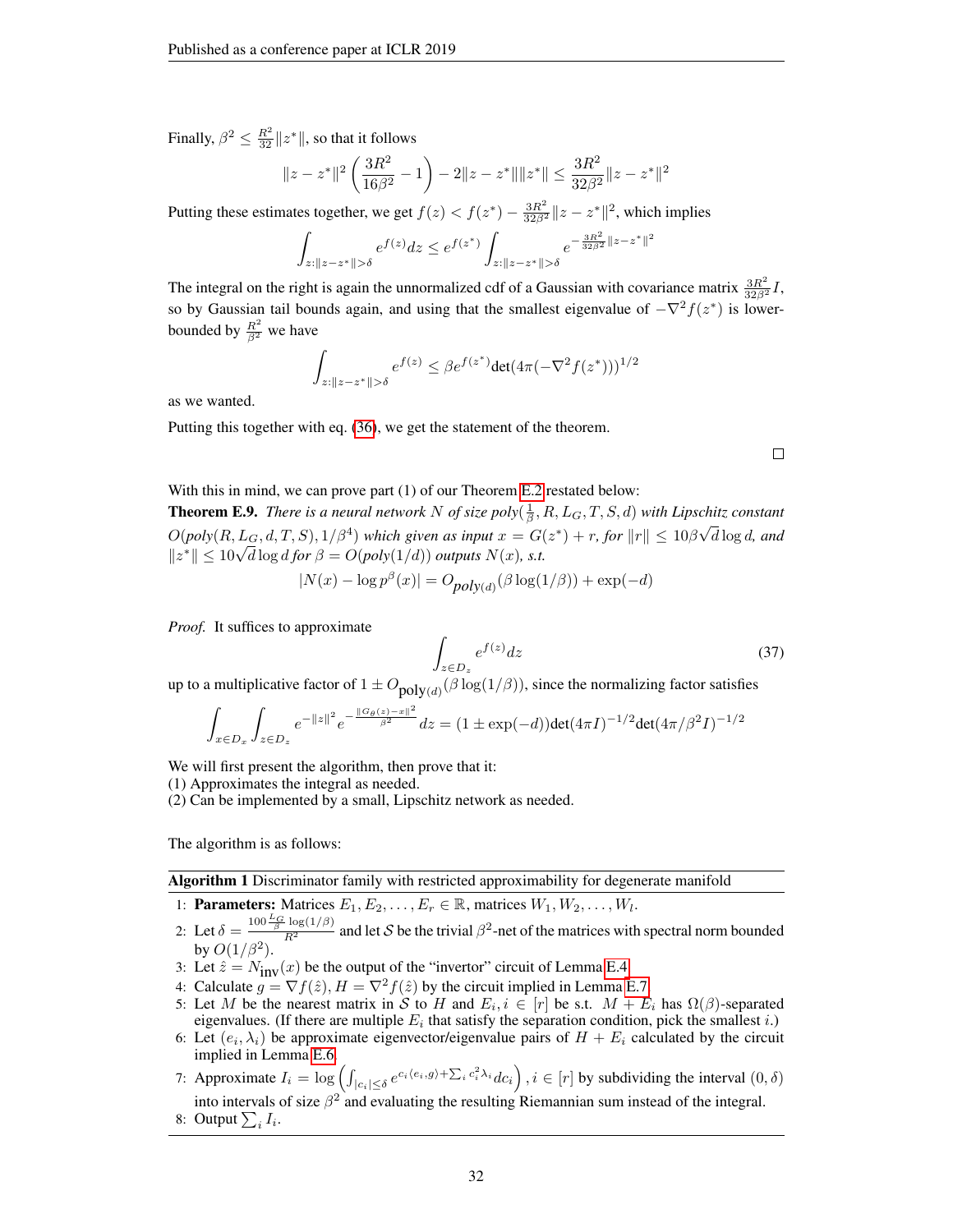First, we will show (1), namely that the Algorithm [1](#page-31-0) approximates the integral of interest. We'll use an approximate version of Lemma [E.8](#page-29-4) – with a slightly different division of where the "bulk" of the integral is located. As in Algorithm [1,](#page-31-0) let  $\hat{z} = N_{\text{inv}}(x)$  be the output of the "invertor" circuit of Lemma [E.4.](#page-28-0) and let  $\delta = \frac{100d \frac{L_G}{\beta} \log(1/\beta)}{R^2}$  and denote by B the set  $B = \{z : |\langle z - \hat{z}, e_i \rangle| \leq$ δ}. Furthermore, let's define how the matrices  $E_i, i \in [r]$  are to be chosen. Let S be an  $\beta^2$ net of the matrices with spectral norm bounded by  $O(1/\beta^2)$ . We claim that there exist matrices  $E_1, E_2, \ldots, E_r$ ,  $r = \Omega(d \log(1/\beta))$ , s.t. if  $M \in S$ , at least one of the matrices  $M + E_i$ ,  $i \in [r]$ has eigenvalues that are  $\Omega(\beta)$ -separated and  $||E_i||_2 \le \frac{\sqrt{d}}{\beta}$ . Indeed, let let E be a random Gaussian matrix with entrywise variance  $\frac{1}{\beta^2}$ . By Theorem 2.6 in [\(Nguyen et al., 2017\)](#page-11-17), for any fixed matrix A, with probability 3/4,  $\min_i |\lambda_i(A+E) - \lambda_{i+1}(A+E)| = \Omega(\beta)$ . The number of matrices in S is bounded by  $2^{O(d \log(1/\beta))}$ , so  $E_i, i \in [r]$  exist by the probabilistic method.

We can write the integral of interest as

$$
\int_{z\in B} e^{f(z)}dz + \int_{z\in \bar B} e^{f(z)}dz
$$

Note that

$$
||z - z^*|| = ||z - \hat{z} + \hat{z} - z^*||
$$
  
\n
$$
\ge ||z - \hat{z}|| - ||\hat{z} - z^*||
$$
  
\n
$$
\ge \frac{4L_G}{R} ||\hat{z} - z||
$$

This means that  $\{z : ||z - z^*|| \leq \frac{4L_G}{R} \delta\} \subseteq B$ , so by Lemma [E.8,](#page-29-4) we have

$$
\int_{z \in B} e^{f(z)} \le O(\beta) \int_{z} e^{f(z)} dz
$$

which means that to prove the statement of the Theorem, it suffices for us to approximate  $\int_{z\in B} e^{f(z)}dz.$ 

Consider the former term first. By Taylor's theorem with remainder, expanding f in a  $\delta$ neighborhood near  $\hat{z}$ , we get

$$
f(z) = f(\hat{z}) + (z - \hat{z})^{\top} \nabla f(\hat{z}) + (z - \hat{z})^{\top} \nabla^{2} f(\hat{z}) (z - \hat{z}) \pm \frac{T}{\beta^{2}} ||z - \hat{z}||^{3}
$$

For notational convenience, same as in Algorithm [1,](#page-31-0) let's denote by  $H := (z - \hat{z})^\top \nabla^2 f(\hat{z})(z - \hat{z})$ , and  $g := \nabla f(\hat{z})$ . Steps 5-8 effectively perform a change of basis in the eigenbasis of H and evaluate the integral in this basis – however to ensure Lipschitzness (which we prove later on), we will need to perturb  $H$  slightly.

Let M be the closest matrix to  $\nabla^2 f(\hat{z})$  in the  $\beta^2$ -net S and let  $e_i$  be approximate eigenvectors of  $\tilde{H} = M + E_i$  in the sense of Lemma [E.6,](#page-29-3) s.t. the eigenvalues of  $M + E_i$  are  $\Omega(\beta)$ -separated.

Since  $||E_i|| \leq \frac{\sqrt{d}}{\beta}$ , we have

$$
|(z-\hat{z})^\top \tilde{H}(z-\hat{z}) - (z-\hat{z})^\top H(z-\hat{z})| = O(\beta)
$$

Hence,

$$
f(z) = f(\hat{z}) + (z - \hat{z})^{\top} \nabla f(\hat{z}) + (z - \hat{z})^{\top} \tilde{H}(z - \hat{z}) \pm \frac{T}{\beta^2} \|z - \hat{z}\|^3 \pm O(\beta)
$$

Towards rewriting f in the approximate basis  $e_i$ , let  $z - \hat{z} = \sum_i c_i e_i$  for some scalars  $c_i$ . We have

$$
f(z) = f(\hat{z}) + \sum_{i} c_i \langle e_i, g \rangle + \sum_{i} c_i^2 \lambda_i \pm \frac{T}{\beta^2} (\sum_{i} c_i^2)^{3/2}
$$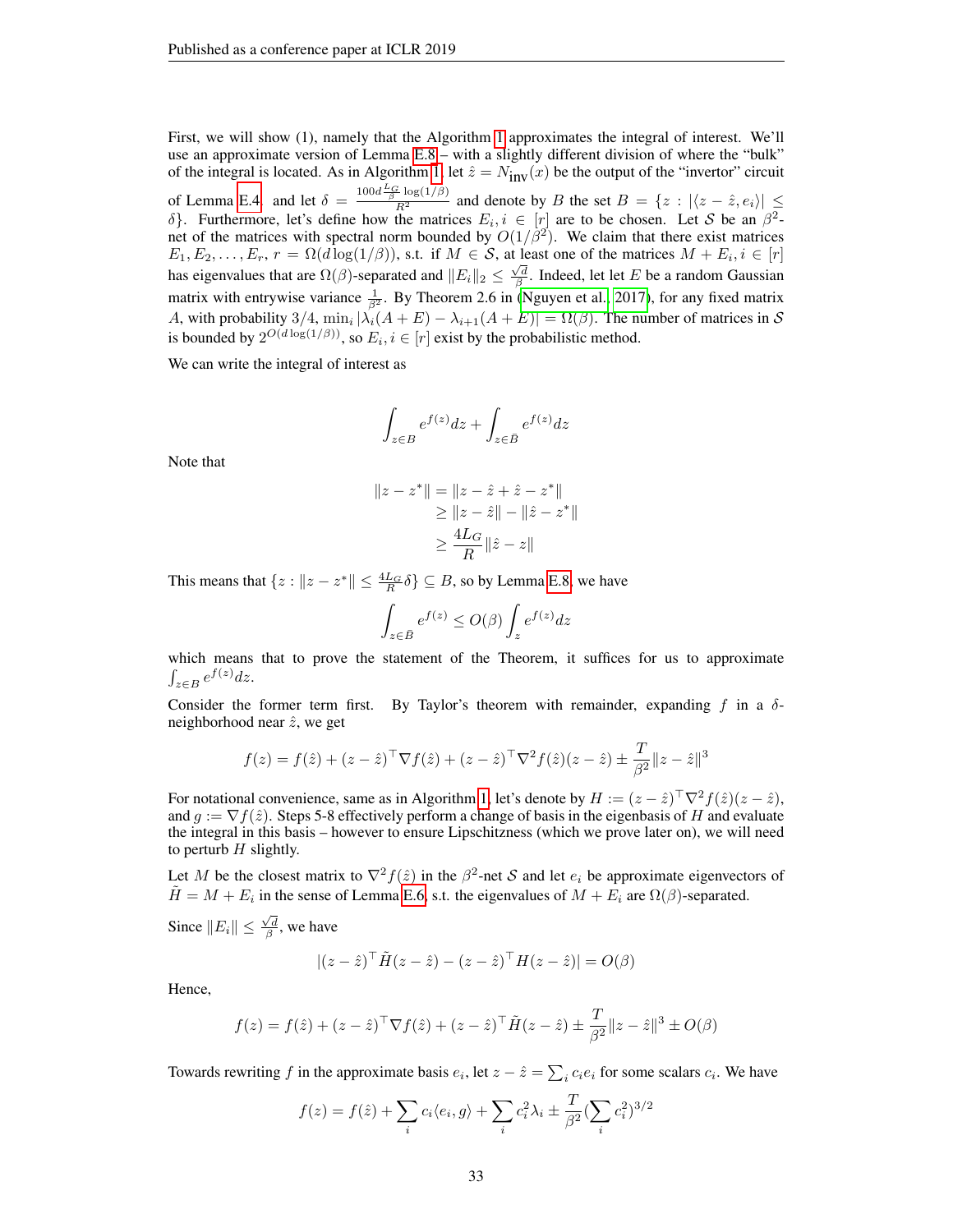By Taylor's theorem with remainder,  $e^x = 1 + x \pm e^{\frac{x^2}{2}}$  $\frac{x^2}{2}$ , if  $x < 1$ . Hence,

$$
\int_{z\in B} e^{f(z)}dz = \left(1\pm ed^{3/2}\frac{T}{\beta^2}\delta^3\right)e^{f(\hat{z})}\prod_i\int_{|c_i|\leq \delta} e^{c_i\langle e_i,g\rangle + \sum_i c_i^2\lambda_i}.
$$

Calculating the integral by subdividing  $(0, \delta)$  into intervals of size  $\beta^2$ , and approximating the integral by the accompanying Riemannian sum, and taking into account  $|c_i| = O(\tilde{\beta})$  and  $\lambda_i, ||g|| = O(\frac{1}{\beta^2})$ , we get a multiplicative approximation of

$$
\int_{|c_i| \le \delta} e^{c_i \langle e_i, g \rangle + \sum_i c_i^2 \lambda_i}
$$

of the order  $e^{\beta} = 1 + O(\beta)$ , which is what we want.

We turn to implementing the algorithm by a small neural network with good Lipschitz constant. Both the Lipschitz constant and the size will be handled by the composition Lemma [E.5](#page-29-5) and analyzing each step of Algorithm [1.](#page-31-0) Steps 3 and 4 are handled by our helper lemmas: the invertor circuit by Lemma [E.4](#page-28-0) has Lipschitz constant  $L_G$ ; calculating the Hessian  $\nabla^2 f(\hat{z})$  can be performed by a polynomially sized neural network by Lemma [E.7](#page-29-2) and since the third partial derivatives are bounded, so the output of this network is  $O(\frac{T}{\beta^2})$ -Lipschitz as well. We turn to the remaining steps.

Proceeding to the eigendecomposition, by Lemma [E.6,](#page-29-3) we can perform an approximate eigendecomposition of H with a network of size  $O(poly(d))$  – so we only need to handle the Lipschitzness. We will show that the result of Steps 5-6, the vectors  $u_j$  and scalars  $\lambda_j$  are Lipschitz functions of H.

Suppose that H and H' are s.t.  $\|H - H'\| \leq \beta^2$  first. Then, H, H' are mapped to the same matrix M in S,  $\{u_j\}$  and  $\{u'_j\}$  are the eigenvectors of  $H + E_i$  and  $H' + E_i$  for some  $i \in [r]$ . First, by Weyl's theorem, since  $H + E_i = M + (H - M) + E_i$ , the eigenvalues of  $H + E_i$  are  $\Omega(\beta) - ||H - M|| = \Omega(\beta)$ -separated. Furthermore, since  $H' + E_i = H + E_i + (H' - H)$ , by Wedin's theorem,  $\|u_j(H' + E_i) - u_j(H + E_i)\| = O\left(\|H - H'\|_2 \frac{1}{\beta}\right)$ . If, on the other hand,  $||H - H'|| > \beta^2$ , and  $E_a$ ,  $E_b$  are the perturbation matrices used for H and H', since the eigenvalues of  $H + E_a$  are  $\Omega(\beta)$ -separated, by Wedin's theorem,

$$
||u_j(H' + E_b) - u_j(H + E_a)|| \le O\left(\frac{1}{\beta} (||H - H'||_2 + ||E_b - E_a||_2) \right) = O\left(\frac{1}{\beta} ||H - H'||_2\right)
$$

so we get that the map to the vectors  $u_j$  is  $O(1/\beta)$ -Lipschitz. A similar analysis shows that the map to the eigenvalues  $\lambda_i$  is also Lipschitz.

Finally, we move to calculating the integral in Step 7: the trivial implementation of the integral by a neural network has size  $O(\text{poly}(\beta))$  and as a function of  $e_i, g, \lambda_i$  is  $O(1/\beta)$ -Lipschitz, which proves the statement of the theorem.

 $\Box$ 

Moving to Part (2) of Theorem [E.2,](#page-26-2) we prove:

Theorem E.10. *Let* N *be the neural network* N *used in Theorem [E.9.](#page-31-1) The network additionally satisfies*  $N(x) \leq \log p(x) + O_{R,L_G,d}(\beta \log(1/\beta)) + \exp(-d)$ ,  $\forall x \in D$ .

*Proof.* Recalling the proof of Theorem [E.9,](#page-31-1) and reusing the notation there, we can express

$$
q(x) = \int_{z} \exp(f(z)) = \int_{z \in B} e^{f(z)} dz + \int_{z \in \bar{B}} e^{f(z)} dz
$$

Since the neural network  $N$  ignores the latter term, and we need only produce an upper bound, it suffices to show that  $N$  approximates

$$
\int_{z:\|z-\hat{z}\|\leq \delta} e^{f(z)} dz
$$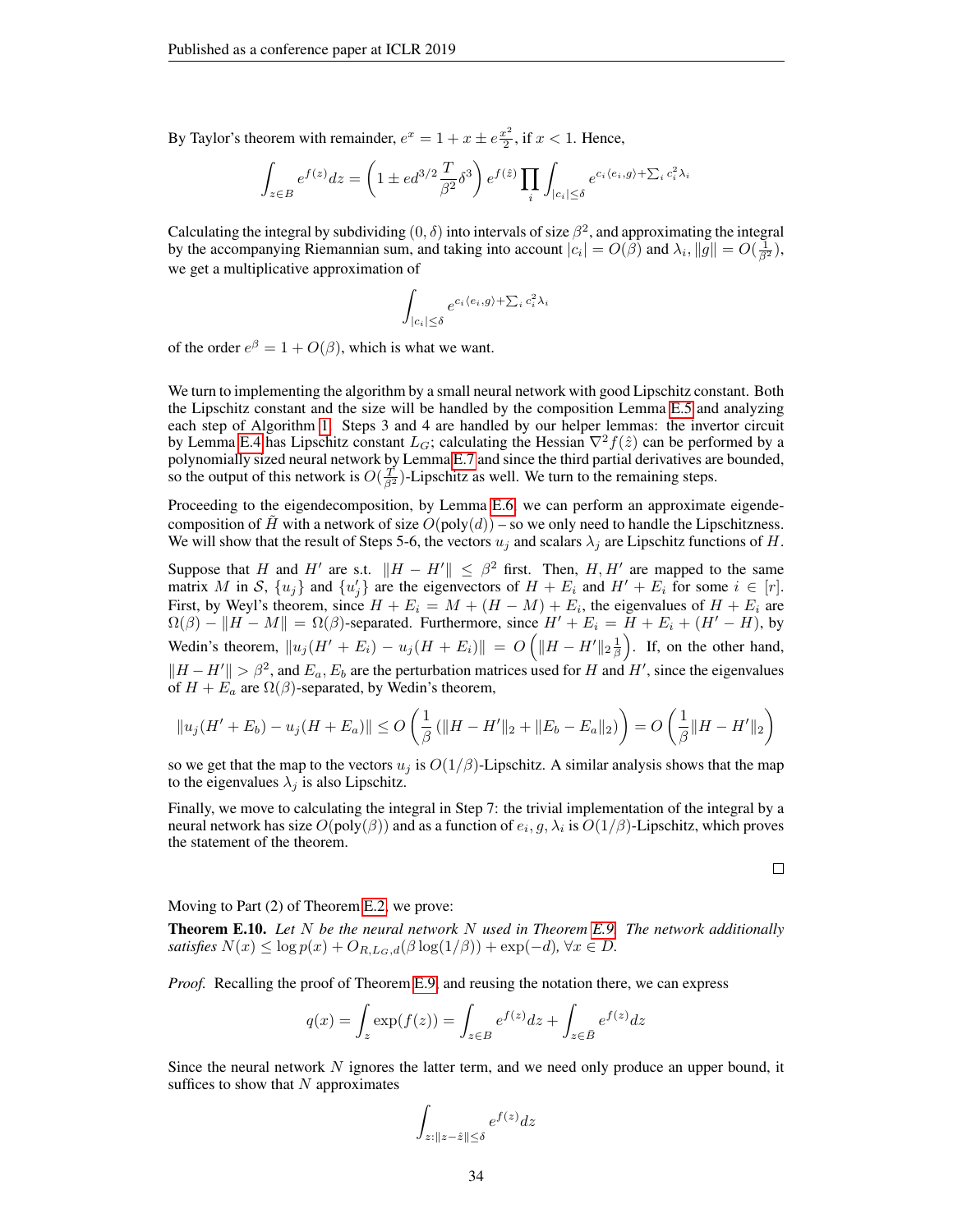up to a multiplicative factor of  $1 - O(\beta \log(1/\beta))$ . However, if we consider the proof of Theorem [E.9,](#page-31-1) we notice that the approximation consider there indeed serves our purpose: Taylorexpanding same as there, we have

$$
\int_{z \in B} e^{f(z)} dz = \left(1 \pm ed^{3/2}T_{\beta} \delta^3\right) e^{f(\hat{z})} \prod_i \int_{|c_i| \leq \delta} e^{c_i \langle e_i, g \rangle + \sum_i c_i^2 \lambda_i}
$$

This integral can be evaluated in the same manner as in Theorem [E.9,](#page-31-1) as our bound on  $T_\beta$  holds universally on neighborhood of radius  $D_x$ .

 $\Box$ 

Finally, part (3) follows easily from (1) and (2):

*Proof of Part 3 of Theorem [E.2.](#page-26-2)* For points x, s.t.  $\exists z, ||G(z) - x|| \leq 10\beta\sqrt{2}$  $d \log d$ , it holds that  $p(x) = O(\exp(-d))$ . On the other hand, by the Lipschitzness of N, we have  $||N(x)|| = O_{\frac{1}{\beta^4}}(||x||)$ . Since  $x \in D_x$  implies  $||x|| = O(poly(d))$  the claim follows.  $\Box$ 

# <span id="page-34-2"></span>F EXPERIMENTS ON SYNTHETIC 2D DATASETS: UNIT CIRCLE

<span id="page-34-1"></span>

Figure 2: Experiments on the unit circle dataset. The neural net IPM, the Wasserstein distance, and the sample quality are correlated along training. (a)(b): Sample batches from the ground truth and the learned generator at iteration 500 and 10000. (c): Comparing the F-IPM and the Wasserstein distance. RealG and fakeG denote the ground truth generator and the learned generator, respectively.

## <span id="page-34-0"></span>G EXPERIMENTS ON INVERTIBLE NEURAL NET GENERATORS

We further perform synthetic WGAN experiments with invertible neural net generators (cf. Section [4.1\)](#page-5-1) and discriminators designed with restricted approximability (Lemma [4.1\)](#page-6-2). In this case, the invertibility guarantees that the KL divergence can be computed, and our goal is to demonstrate that the empirical IPM  $W_{\mathcal{F}}(p,q)$  is well correlated with the KL-divergence between p and q on synthetic data for various pairs of  $p$  and  $q$  (The true distribution  $p$  is generated randomly from a ground-truth neural net, and the distribution q is learned using various algorithms or perturbed version of  $p$ .)

#### G.1 SETUP

Data The data is generated from a ground-truth invertible neural net generator (cf. Section [4.1\)](#page-5-1), i.e.  $X = G_{\theta}(Z)$ , where  $G_{\theta}: \mathbb{R}^d \to \mathbb{R}^d$  is a  $\ell$ -layer layer-wise invertible feedforward net, and  $Z$ is a spherical Gaussian. We use the Leaky ReLU with negative slope 0.5 as the activation function  $\sigma$ , whose derivative and inverse can be very efficiently computed. The weight matrices of the layers are set to be well-conditioned with singular values in between 0.5 to 2.

We choose the discriminator architecture according to the design with restricted approximability guarantee (Lemma [4.1,](#page-6-2) eq. [\(10\)](#page-6-3) eq. [\(11\)](#page-6-4)). As  $\log \sigma^{-1}$  is a piecewise constant function that is not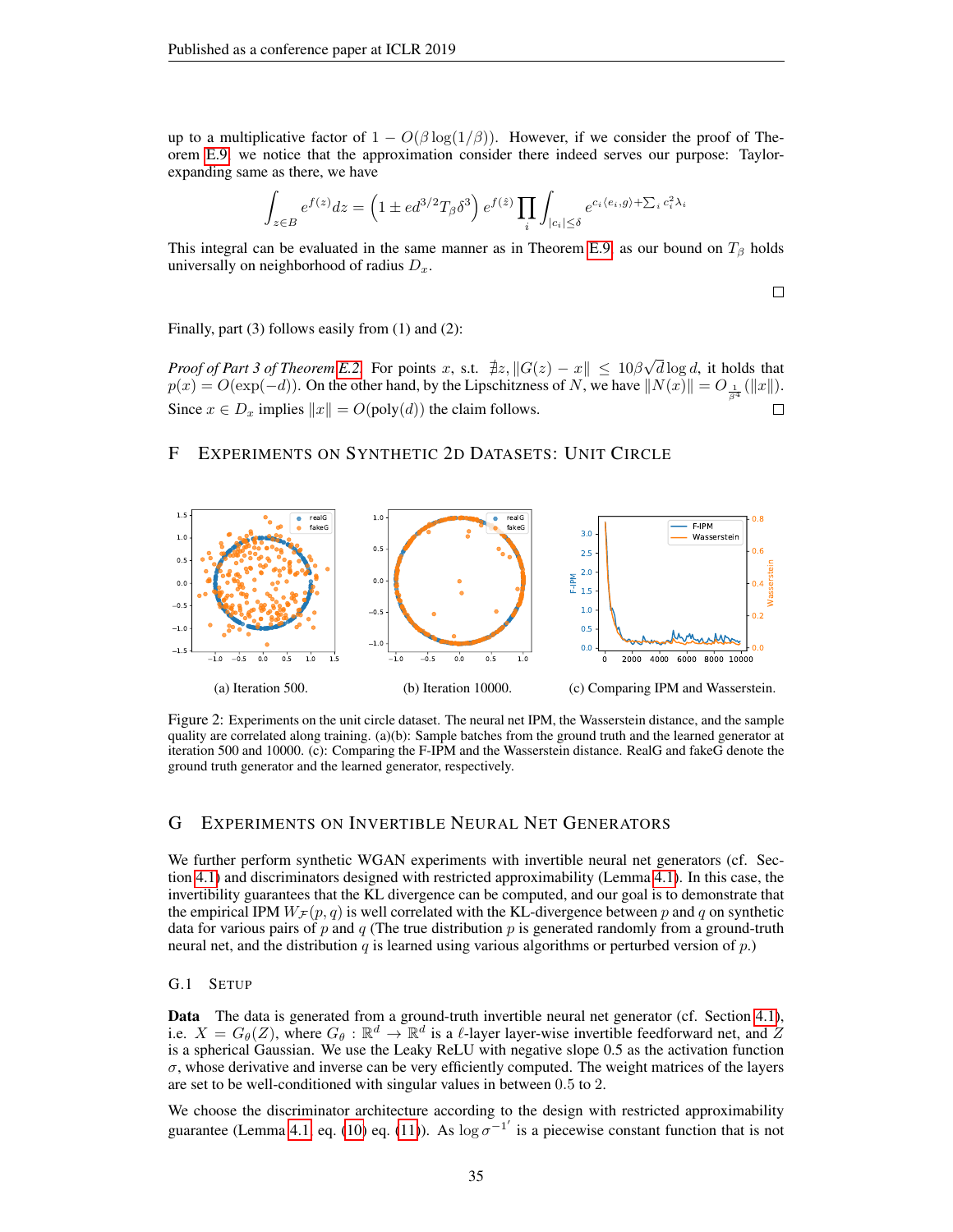differentiable, we instead model it as a trainable one-hidden-layer neural network that maps reals to reals. We add constraints on all the parameters in accordance with Assumption [1.](#page-5-6)

Training To train the generator and discriminator networks, we generate stochastic batches (with batch size 64) from both the ground-truth generator and the trained generator, and solve the min-max problem in the Wasserstein GAN formulation. We perform 10 updates of the discriminator in between each generator step, with various regularization methods for discriminator training (specified later). We use the RMSProp optimizer [\(Tieleman & Hinton, 2012\)](#page-11-11) as our update rule.

Evaluation metric We evaluate the following metrics between the true and learned generator.

(1) The KL divergence. As the density of our invertible neural net generator can be analytically computed, we can compute their KL divergence from empirical averages of the difference of the log densities:

$$
\widehat{D_{\mathrm{kl}}}(p^\star, p) = \mathbb{E}_{X \sim \widehat{p^\star}^n} [\log p^\star(X) - \log p(X)],
$$

where  $p^*$  and p are the densities of the true generator and the learned generator. We regard the KL divergence as the "correct" and rather strong criterion for distributional closeness.

- (2) The training loss (IPM  $W_F$  train). This is the (unregularized) GAN loss during training. Note: as typically in the training of GANs, we balance carefully the number of steps for discriminator and generators, the training IPM is potentially very far away from the true  $W_F$  (which requires sufficient training of the discriminators).
- (3) The neural net IPM ( $W_F$  eval). We report once in a while a separately optimized WGAN loss in which the learned generator is held fixed and the discriminator is trained from scratch to optimality. Unlike the training loss, here the discriminator is trained in norm balls but with no other regularization. By doing this, we are finding  $f \in \mathcal{F}$  that maximizes the contrast and we regard the f found by stochastic optimization an approximate maximizer, and the loss obtained an approximation of  $W_{\mathcal{F}}$ .

Our theory shows that for our choice of  $G$  and  $F$ , WGAN is able to learn the true generator in KL divergence, and the  $\mathcal{F}\text{-IPM}$  (in evaluation instead of training) should be indicative of the KL divergence. We test this hypothesis in the following experiments.

## <span id="page-35-0"></span>G.2 CONVERGENCE OF GENERATORS IN KL DIVERGENCE

In our first experiment, G is a two-layer net in  $d = 10$  dimensions. Though the generator is only a shallow neural net, the presence of the nonlinearity makes the estimation problem non-trivial. We train a discriminator with the architecture specified in Lemma [4.1\)](#page-6-2), using either Vanilla WGAN (clamping the weight into norm balls) or WGAN-GP [\(Gulrajani et al., 2017\)](#page-10-16) (adding a gradient penalty). We fix the same ground-truth generator and run each method from 6 different random initializations. Results are plotted in Figure [3.](#page-36-0)

Our main findings are two-fold:

- (1) WGAN training with discriminator design of restricted approximability is able to learn the true distribution in KL divergence. Indeed, the KL divergence starts at around 10 - 30 and the best run gets to KL lower than 1. As KL is a rather strong metric between distributions, this is strong evidence that GANs are finding the true distribution and mode collapse is not happening.
- (2) The  $W_F$  (eval) and the KL divergence are highly correlated with each other, both along each training run and across different runs. In particular, adding gradient penalty improves the optimization significantly (which we see in the KL curve), and this improvement is also reflected by the  $W_{\mathcal{F}}$  curve. Therefore the quantity  $W_{\mathcal{F}}$  can serve as a good metric for monitoring convergence and is at least much better than the training loss curve.

To test the necessity of the specific form of the discriminator we designed, we re-do the same experiment with vanilla fully-connected discriminator nets. Results (in Appendix [G.4\)](#page-37-0) show that IPM with vanilla discriminators also correlate well with the KL-divergence. This is not surprising from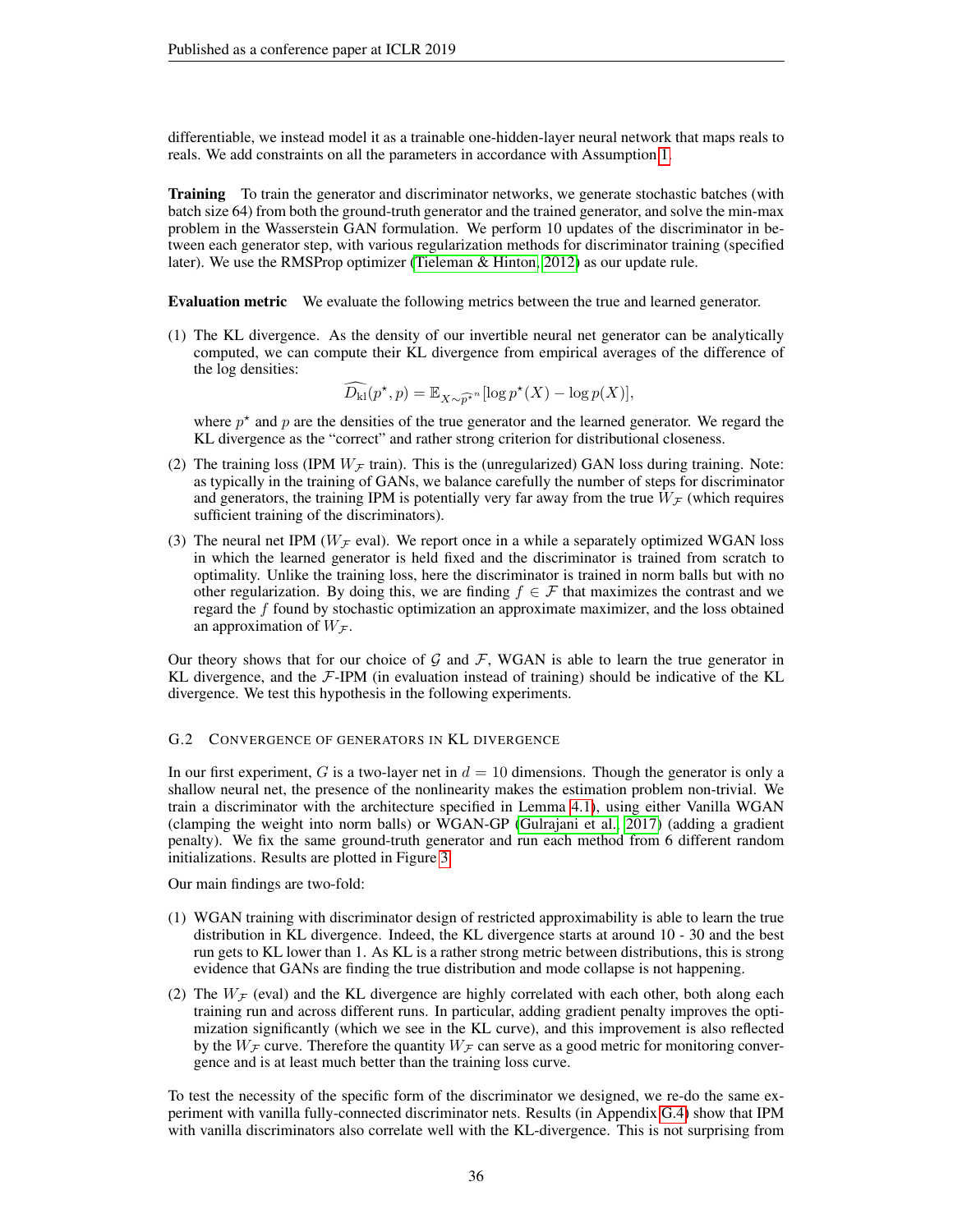<span id="page-36-0"></span>

Figure 3: Learning an invertible neural net generator on synthetic data. The x-axis in all the graphs indicates the number of steps. The left-most figure shows the KL-divergence between the true distribution  $p$  and learned distribution  $q$  at different steps of training, the middle the estimated IPM (evaluation) between  $p$  and  $q$ , and the right one the training loss. We see that the estimated IPM in evaluation correlates well with the KL-divergence. Moving average is applied to all curves.

a theoretical point of view because a standard fully-connected discriminator net (with some overparameterization) is likely to be able to approximate the log density of the generator distributions (which is essentially the only requirement of Lemma [4.3.](#page-6-0))

For this synthetic case, we can see that the inferior performance in KL of the WGAN-Vanilla algorithm doesn't come from the statistical properties of GANs, but rather the inferior training performance in terms of the convergence of the IPM. We conjecture similar phenomenon occurs in training GANs with real-life data as well.

#### <span id="page-36-1"></span>G.3 PERTURBED GENERATORS



Figure 4: Scatter plot of KL divergence and neural net IPM on perturbed generator pairs. Correlation between  $\log(D_{\rm kl}(p||q) + D_{\rm kl}(q||p))$  and  $\log W_{\mathcal{F}}$  is 0.7315. Dashed line is  $W_{\mathcal{F}}(p,q) =$  $100(D_{kl}(p||q) + D_{kl}(q||p)).$ 

In this section, we remove the effect of the optimization and directly test the correlation between p and its perturbations. We compare the KL divergence and neural net IPM on pairs of *perturbed generators*. In each instance, we generate a pair of generators  $(G, G')$  (with the same architecture as above), where  $G'$  is a perturbation of G by adding small Gaussian noise. We compute the KL divergence and the neural net IPM between  $\tilde{G}$  and  $G'$ . To denoise the unstable training process for computing the neural net IPM, we optimize the discriminator from 5 random initializations and pick the largest value as the output.

As is shown in Figure [4,](#page-36-1) there is a clear positive correlation between the (symmetric) KL divergence and the neural net IPM. In particular, majority of the points fall around the line  $W_F = 100D_{kl}$ , which is consistent with our theory that the neural net distance scales linearly in the KL divergence.